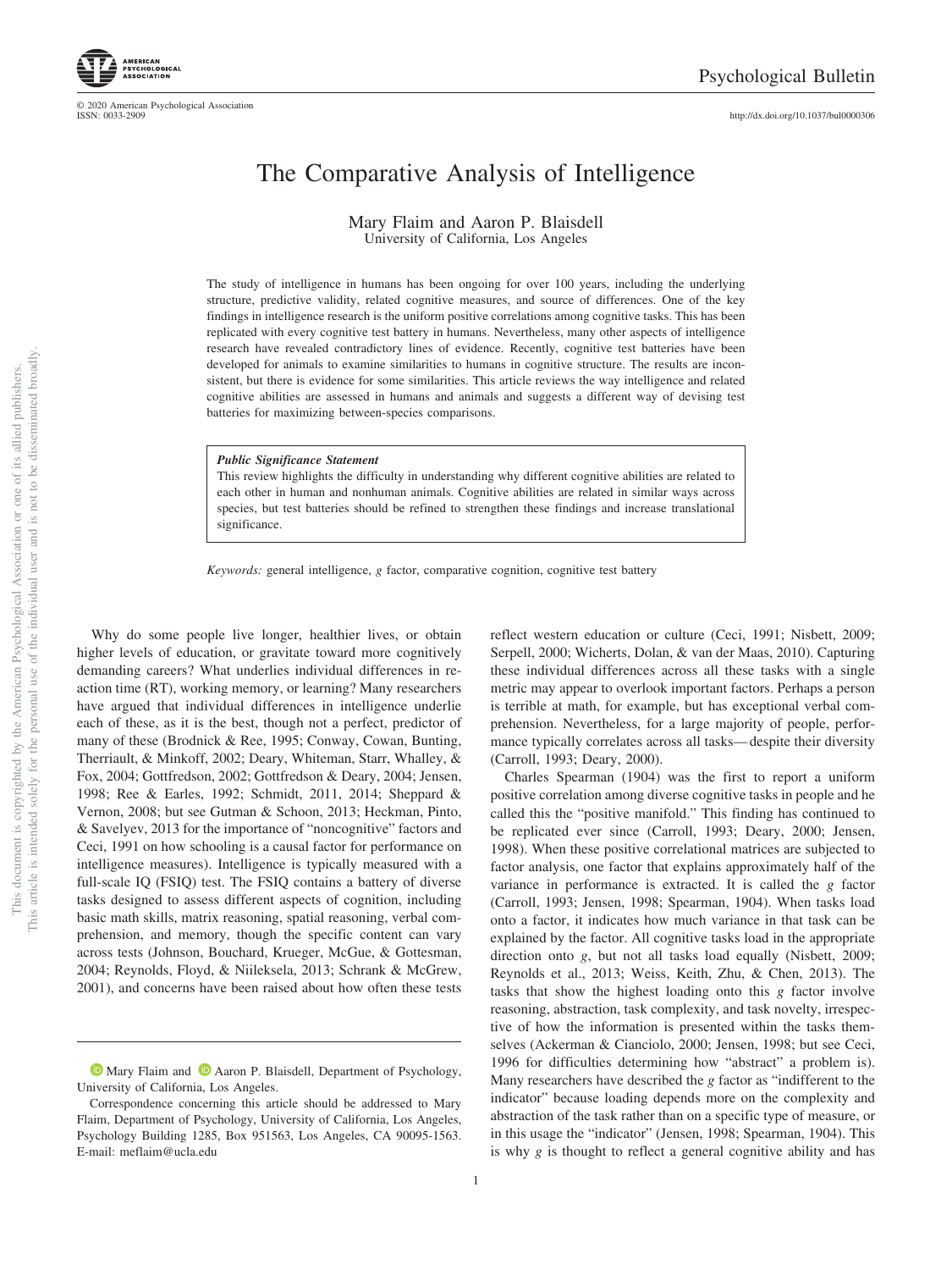predictive validity in a variety of contexts (Deary et al., 2004; Gottfredson, 2002).

While the *g* factor typically accounts for half of the variance in performance, it can depend on the number, reliability, and familiarity of the tasks used, and the variation in the sample tested (Ackerman & Cianciolo, 2000; Colom, Abad, Garcıa, & Juan-Espinosa, 2002). All cognitive tasks measure *g*, but they also measure narrower abilities and contain task-specific variance (Carroll, 1993; Gustafsson, 2003; Jensen, 1998). The most accurate measures of *g* will be obtained with a diverse test battery. Even with a diverse test battery, the intercorrelations or extracted factor can be smaller than expected because of measurement (un)reliability and range restriction (Jensen, 1998; Viswesvaran, Ones, Schmidt, Le, & Oh, 2014). Range restriction limits the amount of variability in the sample, but the variability across subjects is exactly what factor analysis is attempting to explain (Jensen, 1998)! This lack of variability will lower the value of the extracted factor, but this is primarily because of sample characteristics. Range restriction is a crucial factor when assessing *g* in small samples with a small number of tasks. While a large and representative sample can help with range restriction, the same cannot be said for the effects of measurement reliability. Moderate to low task reliability (.5–.8) attenuates the subsequent correlations, which can impact later factor analysis since more of the variance will be because of random error or transient factors unrelated to *g* (Fan, 2003; Jensen, 1998). Some statistical methods (like structural equation modeling, *SEM*, and confirmatory factor analysis [CFA]) can account for this, but multiple regression does not, increasing the likelihood of false positives (Westfall & Yarkoni, 2016). Nevertheless, many studies have handled these challenges beautifully. The results from various large FSIQ tests conducted with representative samples indicate that, even though the exact test content can vary, the same *g* factor is extracted (Johnson et al., 2004; Reynolds et al., 2013; Schrank & McGrew, 2001). The *g* factor is robust against different methods of analysis, populations, cultures, and test batteries (Carroll, 1993, 2003; Chabris, 2007; Deary, 2000; Warne & Burningham, 2019; but see Wicherts et al., 2010) and is relatively stable throughout the life span starting at 2 years old (Deary, Pattie, & Starr, 2013; Gignac, 2014; Spinath, Ronald, Harlaar, Price, & Plomin, 2003).

While *g* can account for a large amount of cross-task variance in individual differences, additional variance can be explained by group factors. Some tasks show stronger correlations with each other, forming a subgroup. For example, in a test battery with three verbal measures and three math measures, there is a stronger correlation within verbal measures and within math measures than between both domains (Carroll, 1993; Jensen, 1998). Group factors are more strongly affected by test battery composition (Carroll, 2003; Cattell, 1987; Johnson et al., 2004). The most commonly found group factors include fluid intelligence (*Gf*), crystallized intelligence (*Gc*), quantitative reasoning (*Gq*), visual processing (*Gv*), processing speed (*Gs*), and memory, though the exact terminology can vary (Carroll, 1993; Cattell, 1987; Hakstian & Cattell, 1978). Most research has focused on *Gf* and *Gc* (Kvist & Gustafsson, 2008; Nisbett, 2009; but see Johnson & Bouchard, 2005).

*Gf* is the ability to solve novel and complex problems, in particular those that require relational reasoning, and frequently use shapes and figures in the tasks as opposed to words. *Gf* loads

very highly, and sometimes perfectly, onto *g* (Benson, Hulac, & Kranzler, 2010; Bickley, Keith, & Wolfle, 1995; Carroll, 1993; Gustafsson, 1984; Kvist & Gustafsson, 2008), though the strength of loading depends on many factors, such as sample homogeneity, number of tests in the assessment, and methods of analysis (Blair, 2006; Carroll, 2003; Kan, Kievit, Dolan, & van der Maas, 2011; Thorsen, Gustafsson, & Cliffordson, 2014). It is still debated to what degree measures of *Gf* are dependent on school exposure and culture. Some researchers argue that, because *Gf* tasks typically do not use language or memorized facts, this means it relies less on prior knowledge or schooling, and thus should be viewed as culture free (Cattell & Horn, 1978; Jensen, 1998; Kent, 2017). Other researchers have argued that the increased emphasis on formal schooling and increase in visual stimuli in a given culture has resulted in improvements in these tasks in subsequent generations, indicating that these tasks are dependent on school and culture (Baker et al., 2015; Cahan & Noyman, 2001; Ceci, 1991; Nisbett, 2009; Pietschnig & Voracek, 2015). This debate aside, since many measures of *Gf* do not rely on language, they are an important target assessment for assessing *g* in nonhumans (see below). While the ideal way to measure any construct is with a variety of measures, the Raven's Progressive Matrices (RPM) is a quintessential example of a *Gf* task (Carpenter, Just, & Shell, 1990; Nisbett, 2009). The RPM is a series of partially completed matrices, where the participant is tasked with selecting the choice option that will correctly complete the matrix from a set of distractors (Raven, 1941). Each item in the matrix is transformed, sometimes in multiple ways, across the rows and columns of the matrix. The participant must infer the underlying rules and correctly apply them to find the correct answer (Raven, 1941, 2008). The test items progressively increase in difficulty, with few people correctly answering the final questions (Carpenter et al., 1990). Despite the strong visuospatial component, the RPM is used as a measure of reasoning (Schweizer, 2007; but see Gignac, 2015; Stephenson & Halpern, 2013).

*Gc* reflects the ability to correctly use and apply learned knowledge (Kvist & Gustafsson, 2008). Some researchers have emphasized the role of language and verbal storage, and rely strongly on vocabulary measures to assess this ability (Ackerman & Cianciolo, 2000; Reynolds & Turek, 2012; Rolfhus & Ackerman, 1999). When a more diverse battery is used, however, the extent to which verbal comprehension overlaps with *Gc* has varied (Carroll, 2003; Kan et al., 2011; Schipolowski, Wilhelm, & Schroeders, 2014). In humans, knowledge is typically gained and tested through language, which could have led to the debate about what is the nature of *Gc* (Keith & Reynolds, 2010; Schipolowski et al., 2014). Nevertheless, despite *Gc* being predominately measured through language, language is not the only way to assess knowledge. As we discuss in more detail later, nonlanguage methods are needed to assess *Gc* in nonhuman animals. Researchers that have utilized a more comprehensive test of knowledge to measure *Gc* have found that it loads highly onto *g* and is a better predictor of academic and job performance compared with *Gf*, particularly for older adults (Postlethwaite, 2011; Schmidt, 2014).

Despite these general issues with group factors, it has been consistently found that *Gf* and *Gc* load highly onto the *g* factor and covary with each other (Carroll, 1993; Schipolowski et al., 2014). One potential explanation for this covariation is provided by investment theory (Kvist & Gustafsson, 2008). Because *Gf* influ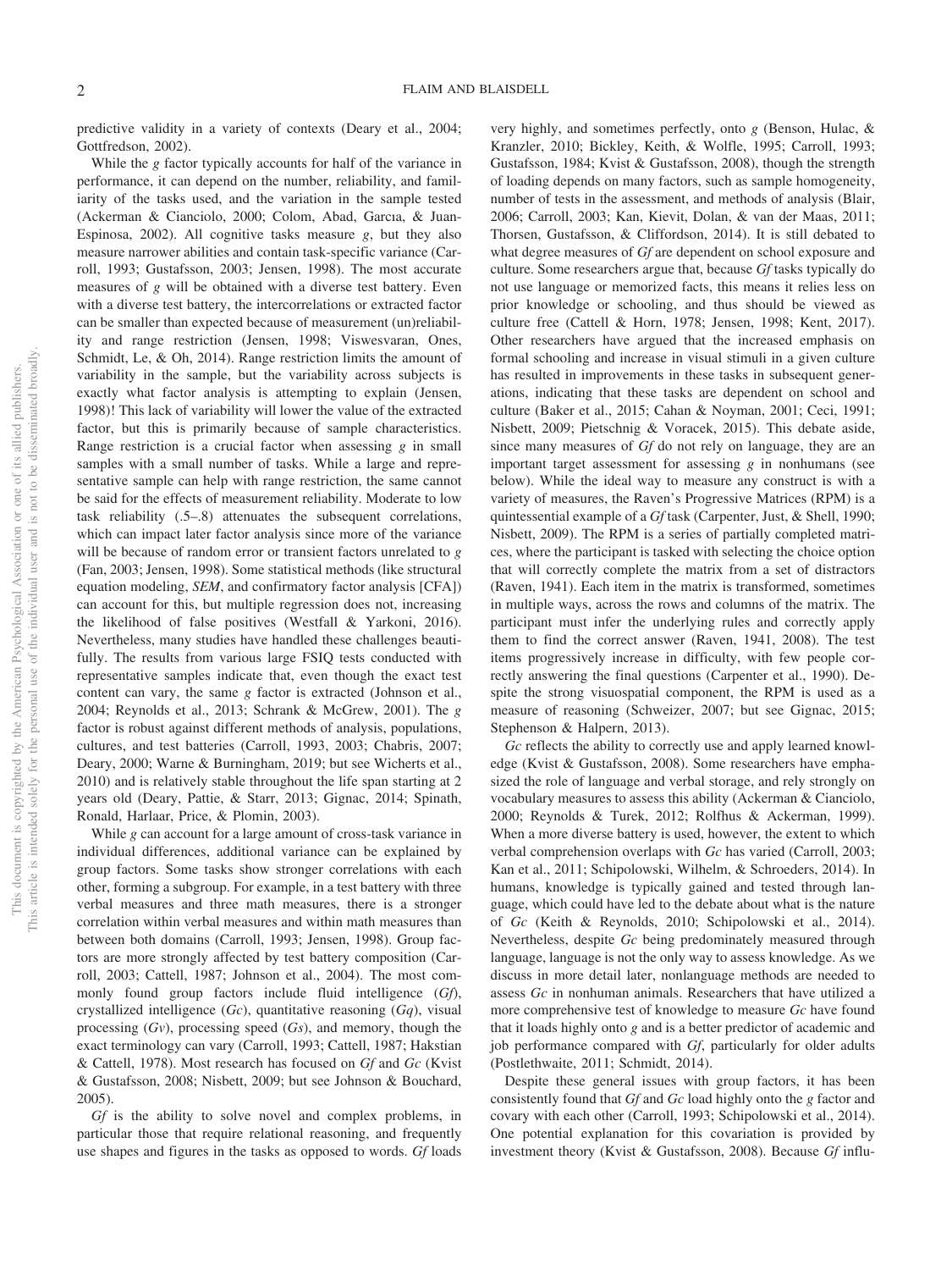ences a person's ability to understand or learn from novel problems, it is theorized that *Gf* is used when learning new information. As this information is acquired, it then becomes *Gc*. The initial ability level, determined by *Gf*, will determine the efficacy of this investment or learning when it is specifically directed according to interest, leading to more specific knowledge gains, or during more passive exposure, leading to more general gains (Cattell, 1987; Schmidt, 2011, 2014).

It is possible to discuss *g* at two different levels, as a statistical finding referred to as psychometric *g*, and as a psychological construct. Psychometric *g* is not controversial (Blair, 2006; Carroll, 1993; Jensen, 1998). Positive correlations across diverse cognitive tasks are no longer seen as surprising. Further, many researchers do not argue that a factor analysis will produce one factor that can account for half of the variance (Conway & Kovacs, 2015; Van der Maas et al., 2006). The status of *g* as a psychological construct, however, is still heavily debated. Despite the fact that *g* has been consistently reported in over a century's worth of research, and we know which tasks consistently load highly onto *g*, there remains no consensus as to what *g* actually is (Carroll, 1993; Cattell, 1987; Chabris, 2007; Deary, 2000; Gottfredson, 2002; Gustafsson, 1984, 2003; Jensen, 1998; Kovacs & Conway, 2016; Van der Maas et al., 2006); *g*'s ontological status remains a mystery. The following is a brief overview of many popular theories of *g* today. Our aim is not to review an exhaustive list of all current theories of *g*, nor a nuanced treatment of the theories that are discussed. Additionally, this article is not an endorsement of any particular theory of *g*. Rather, the goal of this article is to provide a general background about theories of intelligence for readers outside the expert community. Furthermore, we also do not cover the vast literature on cognitive abilities in infants or the developmental aspects of general intelligence. Again, this is because we ultimately are interested in discussing tests of *g* in adult nonhuman animals. Undoubtedly, once such tests can be reliably developed, they should allow for the investigation of how developmental processes contribute to *g* in nonhuman animals, but such a discussion would be premature now. For excellent empirical research and theories on the development of *g*, see Blaga et al. (2009); Bornstein et al. (2006); Coyle, Pillow, Snyder, and Kochunov (2011); Demetriou et al. (2018); Fagan, Holland, and Wheeler (2007); Rose, Feldman, Jankowski, and Van Rossem (2008); and Spinath et al. (2003).

One proposal is that *g* is a single entity that is related to a wide variety of cognitive abilities because it *causes* differences between individuals in those abilities (Brown, Le, & Schmidt, 2006; Carroll, 1993; Gustafsson, 1984, 2003; Schmidt, 2011, 2014, 2017 right panel of Figure 1). Even though this perspective purports *g* as a single entity, it does not necessarily reflect one physical structure or psychological process (Jensen, 1998). In attempting to identify the physical substrates of *g*, a variety of results have been found including relevant genes (Plomin & von Stumm, 2018), neural networks (Duncan et al., 2000), neural substrates (Schmitt, Raznahan, Liu, & Neale, 2020), and developmental processes (Garlick, 2002). It is unlikely that any one of these alone is responsible for *g* and more likely that there is a dynamic interaction between all of these physical substrates and with the environment (Ceci, 1991; Chabris, 2007; Garlick, 2002; Jensen, 1998; Kan, Wicherts, Dolan, & van der Maas, 2013; Schmitt et al., 2020; Van der Maas et al., 2006). Indeed, some researchers argue that schooling has robust and potentially causal effects on the physical substrates that could underlie *g* (Baker et al., 2015). At the psychological construct level, other researchers theorize that elementary cognitive process underlie *g*, meaning that differences in one or more of these basic abilities is predominately the reason behind differences in *g* (Gignac, 2014; Jensen, 1998, p. 260). Working memory (WM), short-term memory (STM), processing speed, associative learning, and response inhibition have all been proposed as components of *g* (Conway et al., 2002; Deary, 2000; Dempster, 1991; Jensen, 1998; Kaufman, DeYoung, Gray, Brown, & Mackintosh, 2009; Sheppard & Vernon, 2008; left panel of Figure 1).

Other researchers argue that *g* is actually a statistical artifact. These theories state that more complex tasks (that are more *g* loaded) require a broader array of *independent* resources. Even though these processes are independent, the nature of the tasks creates a correlation (Bartholomew, Deary, & Lawn, 2009; Kovacs & Conway, 2016) or that the developmental trajectory creates mutually beneficial interactions between independent abilities (Rose et al., 2008; Van der Maas et al., 2006). In the next section, we review the relationship between *g* and the cognitive mechanisms listed earlier to investigate this issue. These cognitive mechanisms were investigated because of the rich literature that is available to review and because the potential role they play when investigating *g* across species.

# **Related Cognitive Factors**

#### **Working Memory**

WM describes the ability to hold a limited amount of information over the short term (seconds to minutes). What differentiates WM from STM is that WM involves manipulating the stored information or engaging in a secondary task while the to-be-



*Figure 1.* A diagram representing the reviewed cognitive abilities and their relationship to *g* and to each other. The thickness of the lines represents the strength of the relationship, while the type of line (solid or dashed) represents the consistency of the relationship. The direction of the arrows indicate the thereotical causal relationship.  $Gf =$  fluid intelligence.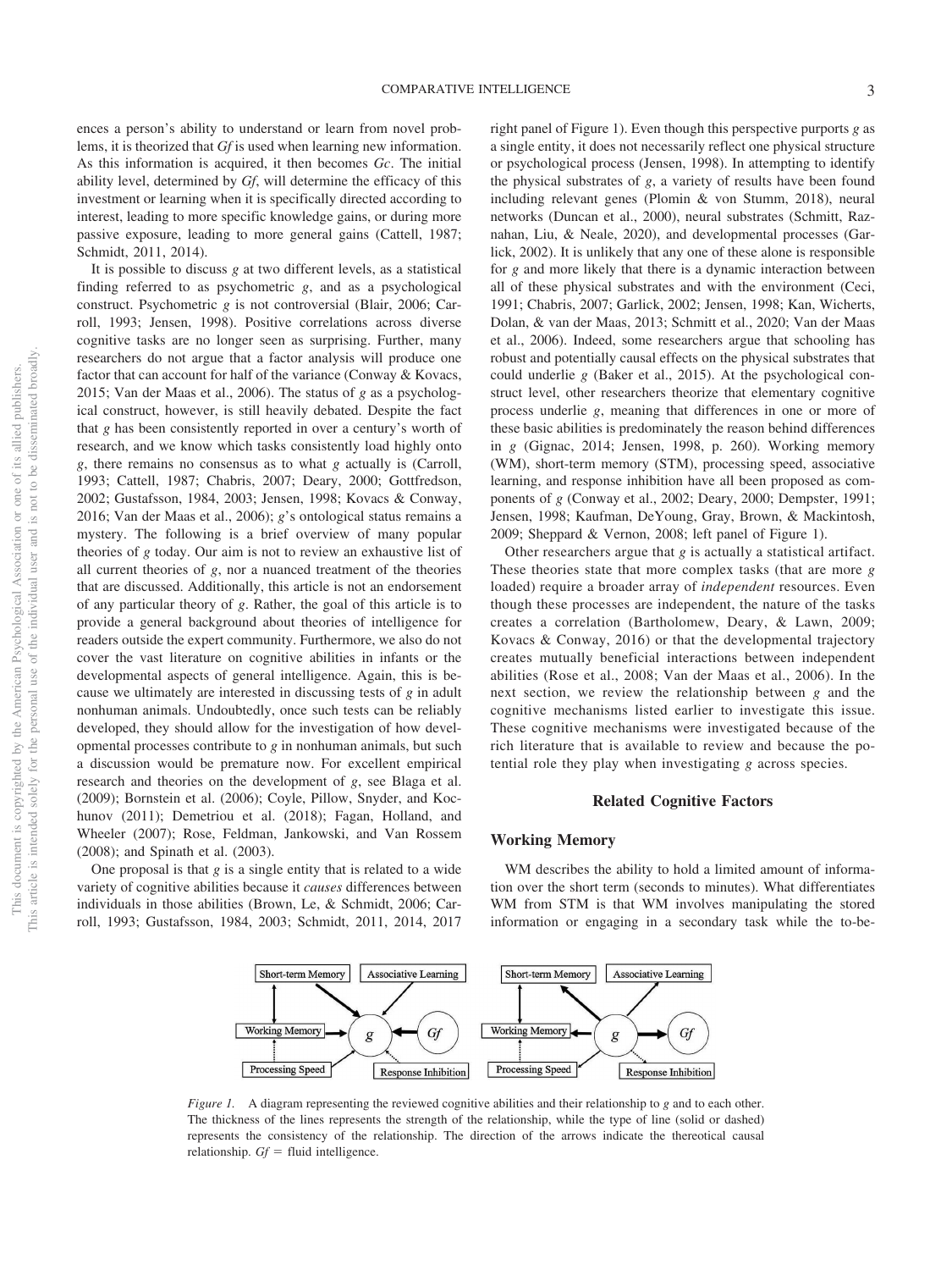recalled information is held in memory (Baddeley, 2003; Conway et al., 2002). For example, STM might involve holding in memory a list of items until their recall is requested, while WM would involve performing mathematical operations, counting, or some other transformation while encoding a list of to be recalled items. Some common WM tasks are the complex span task, *n*-back task (Au et al., 2015; Shelton, Elliott, Matthews, Hill, & Gouvier, 2010), and reverse span task (Oberauer, Süß, Schulze, Wilhelm, & Wittmann, 2000).

In the complex span task, there is a competing demand that is interspersed between to-be-remembered items (Conway et al., 2002; Engle, Tuholski, Laughlin, & Conway, 1999). For example, in the operation span task, participants must verify if the solution to a given equation is correct or incorrect, before being presented with the to-be-recalled word, letter, or number (Conway et al., 2002). Different variations of the complex span task include verifying if a sentence is logical or counting the number of squares before being presented with the to-be-remembered items. The degree of interference between the interleaved task and the items for recall can vary by changing the similarity between them. Some experiments found worse recall performance when the interleaved task and the to-be remembered item are highly similar, for example both involve words or visuospatial judgments (Jarrold, Tam, Baddeley, & Harvey, 2011; Shah & Miyake, 1996), but this is not consistently found across all item types (Bayliss, Jarrold, Gunn, & Baddeley, 2003). Performance on these different span tasks are correlated, but the correlation is different from unity (Bayliss et al., 2003; Conway et al., 2002). It is possible that this is partially because of measurement error, but an exploratory factor analysis extracted three factors, which they interpreted to be verbal storage, visuospatial storage, and a general processing factor (Bayliss et al., 2003). This indicates that each span task captures more specific and general properties of WM, which is consistent with theoretical conceptions (Baddeley, 2003).

In the *n*-back task, participants are presented with a continuous stream of items. As each item is presented, the participant must decide whether it matches an item presented *n* trials ago, with the range typically extending from 0-3 (Jaeggi, Buschkuehl, Jonides, & Perrig, 2008). For example, in the stream: fish, peanut, cup, fish, pipe, dog, dog, car, phone, car; a response would be required to the second presentation of "dog" in a 1-back task, "car" in a 2-back task, and "fish" in a 3-back task. Generally, the larger the *n*, the more difficult the task. Thus, participants must continuously update the items in their WM, while simultaneously comparing each current item to the appropriate item *n*-back.

In the reverse-span task, participants are presented with a series of letters or numbers, and then they must repeat them in reverse order. This means that participants are simultaneously holding and transposing the information so that it can be presented in reverse order (Jensen, 1998; Oberauer et al., 2000).

Performance on these WM tasks is correlated with measures of *g*, but the reason for this correlation is not well understood. Some researchers have shown that WM training improves performance on WM and highly *g*-loaded tasks, indicating that WM is a subcomponent of *g* (Jaeggi et al., 2008; Schmiedek, Lövdén, & Lindenberger, 2010). Others argue, however, that these improvements are hollow—that is, they stem from non-*g* factors, like test familiarity or strategy adjustments during test battery completion (Colom et al., 2002; Colom et al., 2013; Estrada, Ferrer, Abad, Román, & Colom, 2015). Additionally, not all researchers have shown WM-training effects on *g* (Chooi & Thompson, 2012; Harrison et al., 2013; Redick et al., 2013). These mixed effects could mean that WM is used during these *g* loaded tasks in holding necessary information, but the ability to correctly identify which information is necessary is unique to *g*. Being able to hold more information or handle competing demands more effectively does not necessarily indicate an improved ability for abstract reasoning. This dissociation between WM and abstract reasoning could indicate that there is a causal relationship between WM and *g*, but that differences in *g* cause differences in WM, not the other way around. Theoretically, from this perspective an increase in *g* should result in an increase in WM performance as well. Alternatively, there could be another, more general factor that underlies the efficacy of WM and *g*-loaded tasks. Training on WM that fails to improve this underlying factor should result in little impact for performance on *g* loaded measures. Finally, WM and *g* could be independent cognitive abilities and the reason for the correlation is because of task impurity.

The diversity of tasks used to measure WM obstructs determining the relationship between *g* and WM. Each type of WM task places different demands on WM, and thus they may not all be measuring the same construct (Aben, Stapert, & Blokland, 2012). Supporting this is the fact that these tasks do not always strongly correlate with each other (Au et al., 2015; Jaeggi et al., 2008; Kane, Conway, Miura, & Colflesh, 2007; but see Schmiedek, Lövdén, & Lindenberger, 2014; Wilhelm, Hildebrandt, & Oberauer, 2013). Furthermore, WM tasks sometimes strongly correlate with STM measures (Aben et al., 2012; Colom, Abad, Quiroga, Shih, & Flores-Mendoza, 2008; Conway et al., 2005; St Clair-Thompson, 2010; Figure 1), further obscuring relationships between tasks and the underlying constructs they purportedly measure. Likewise, WM is not necessarily a unitary construct, but may itself consist of separate processes, such as attention (Baddeley, 2003), processing speed (Unsworth, Redick, Heitz, Broadway, & Engle, 2009), and STM capacity (Conway et al., 2002), among others (Kovacs & Conway, 2016; Schmiedek et al., 2014; Wilhelm et al., 2013). Support for the relationship between *g* and these other processes have all been reported (Chuderski, Taraday, Nęcka, & Smoleń, 2012; Conway et al., 2002; Unsworth et al., 2009; Figure 1). Thus, it is possible that different WM tasks differentially tap into these alternative processes (or subcomponents).

#### **Short-Term Memory**

STM is the ability to hold information over a delay period, without an explicit competing task or manipulation requirement (Unsworth & Engle, 2007). The information being held in STM is subject to capacity limits and decay over time (Cowan, 2008). Performance on WM and STM tasks tends to be correlated, likely because both involve the short-term retention of information (Aben et al., 2012; Colom et al., 2008; Conway et al., 2002; Figure 1). STM and WM are not dichotomous constructs; rather, tasks fall on a continuum depending on how demanding is the secondary task (Aben et al., 2012; Engle et al., 1999). For example, requiring participants to repeat a letter, preventing them from verbally rehearsing the to-be-remembered items, is still considered a STM task because the secondary task is of low difficulty (Conway et al., 2002; Engle et al., 1999). Nevertheless, as discussed above, WM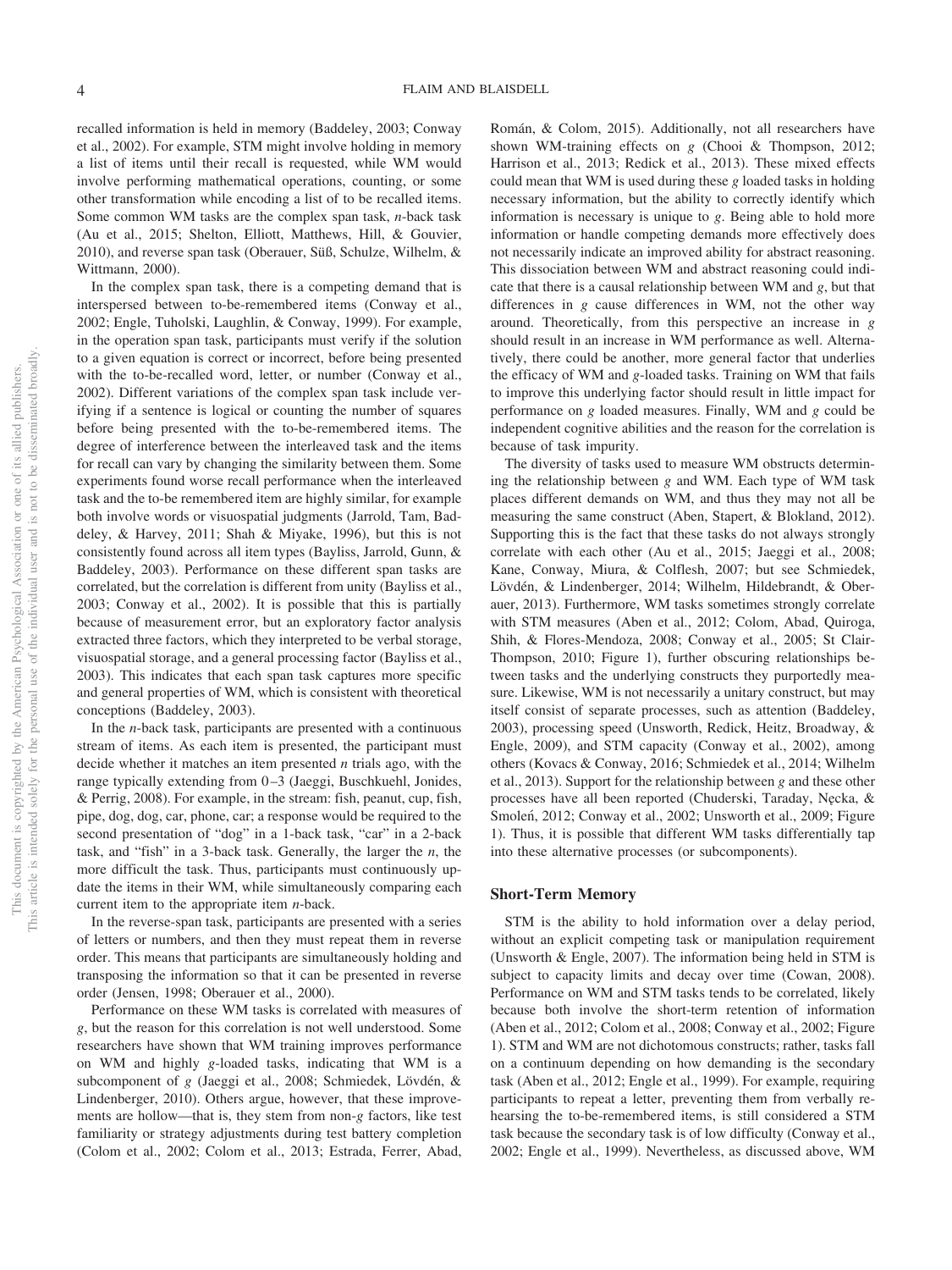does have some unique properties (Conway et al., 2002; Cowan, 2008). Some researchers have found that STM alone is related to *g* using *SEM* and CFA (Colom et al., 2008; Martínez et al., 2011; Figure 1). Yet, others have failed to find a unique relationship between STM and *g* using *SEM*, but these utilized different construct measures (Conway et al., 2002). Given these challenges, researchers tend to focus on WM when investigating the relationship between STM processes and *g*.

# **Processing Speed**

The term "processing speed" is used to describe a variety of tasks that can vary in complexity and memory demands (Deary, 2000). These tasks typically assess how quickly a participant can detect a change in the environment, perceive the difference between two stimuli, or transform stimuli. Some tasks that require detecting a change in the environment are based off of Hick's law, that RT will increase linearly with increases in information a task requires (Hick, 1952). The Jensen box is an example of an apparatus that utilizes the principal of Hick's Law (Deary, 2000; Jensen & Munro, 1979). The Jensen box consists of a home key and 1, 2, 4, 6, or 8 stimuli placed equidistant from the home key in a semicircular arrangement. Participants must keep their finger resting on the home key until one of the stimuli in the array changes (e.g., color or brightness). Participants are instructed to touch the changed stimulus as quickly as possible (Deary, Der, & Ford, 2001; Jensen, 1982; Vickrey & Neuringer, 2000). Even at its most simple, when the array only has one stimulus, there is still a relationship between RT and intelligence, with the correlation ranging between  $-.18$  to  $-.22$  (Deary, 2000; Doebler & Scheffler, 2016; Sheppard & Vernon, 2008). Another processing speed task is the digit-symbol substitution task (Conway et al., 2002; Hoyer, Stawski, Wasylyshyn, & Verhaeghen, 2004). In this task, participants are given a conversion table of digits and a corresponding symbol. The symbols are usually simple shapes or a series of connected lines that do not resemble letters. Participants must complete a table of numbers with the appropriate corresponding symbol, or they are shown various digit-symbol pairs and must determine if the pairs are valid or invalid according to the conversion table as quickly and accurately as possible (Conway et al., 2002; Hoyer et al., 2004). The conversion table is always present, so this task does not rely on memory processes. This task is commonly included in FSIQ tests (Benson et al., 2010). Even though processing-speed tasks appear simple, they show a consistent, modest relationship to *g*, with correlations typically ranging from  $-.22$  to  $-.4$ , such that faster or shorter RTs correlate with higher scores on intelligence tests (Deary, 2000; Doebler & Scheffler, 2016; Sheppard & Vernon, 2008; Vernon, 1983; Figure 1). These two tasks are a very select subset of all the different processing speed tasks that are used (Deary, 2000; Sheppard & Vernon, 2008).

Why processing speed shows a consistent relationship with *g* is not well understood (Deary, 2000). There is some evidence that processing speed influences how quickly a competing task can be performed in WM tasks (Conway et al., 2002; Unsworth et al., 2009; Figure 1). Therefore, processing speed may only be related to *g* because it influences WM. When WM tasks are also included, processing speed is no longer directly related to *g* (Conway et al., 2002). It is also possible that processing speed, WM, and *g* rely on

the same underlying mechanism or process. There are a large variety of processing speed tasks, however, so it is unclear if these different tasks measure the same underlying construct (Stankov & Roberts, 1997). Tasks used to show a relationship between processing speed and *g* differ greatly from those used to study how processing speed influences WM (Colom et al., 2008; Conway et al., 2002; Deary, 2000; Stankov & Roberts, 1997). Thus, it is difficult to determine if processing speed and WM show the same relationship across all of these tasks.

#### **Response Inhibition**

Some researchers have suggested that response inhibition is a crucial factor underlying differences in intelligence (Dempster, 1991). Response inhibition is the ability to suppress unwanted motor responses or thoughts and can be measured with antisaccade, Stroop, Go/No-go (GNG), and stop signal tasks (Friedman et al., 2006; Swick, Ashley, & Turken, 2011; Verbruggen, Best, Bowditch, Stevens, & McLaren, 2014). A reversal learning task is also used to a lesser degree to measure inhibition (Eagle, Bari, & Robbins, 2008; Izquierdo & Jentsch, 2012). In the antisaccade task, participants must avoid moving their eyes toward a target and instead they must move their eyes in the opposite direction (Klein, Rauh, & Biscaldi, 2010). In the Stroop task, participants must read the ink color of a word out loud, even when it conflicts with the word's meaning (i.e., the word "red" printed in yellow ink; Stroop, 1935). In the GNG and stop signal tasks, participants must make a motor response when they see one type of stimulus and withhold the motor response when they see or hear other types of stimuli. For the GNG task, participants receive successive presentations of two stimuli intermingled within the session. Responses to the positive discriminative stimulus  $(S+)$  are rewarded while responses to the negative discriminative stimulus  $(S-)$  are not rewarded. Initially participants typically make responses to both stimuli, but with further training learn to inhibit responses to the S-. The stop-signal task is similar to a GNG task. On some trials, only the  $S<sup>+</sup>$  is presented, and participants are rewarded for responding to the  $S<sup>+</sup>$ . Occasionally a trial will initially present the  $S+$ , and after a short delay the  $S-$  is also presented. The participant is instructed to withhold responses when the  $S$  - is presented. Thus, the stop-signal task measures the ability of the participant to suppress behavior in the midst of preparing or making a response. (Swick et al., 2011; Verbruggen et al., 2014). Finally, in the reversal-learning procedure, the first phase consists of a GNG procedure in which participants learn that one cue  $(S+)$  is associated with a reward, while the other is not  $(S-$ ; note, the S + and  $S$ — may be presented simultaneously rather than successively). Once discrimination performance stabilizes, the stimulus-outcome assignments are reversed (Eagle et al., 2008; Izquierdo & Jentsch, 2012). For example, after learning to respond to a blue circle  $(S+)$ and withhold responding to a yellow circle  $(S-)$ , the blue circle becomes the  $S$  - and the yellow circle becomes the  $S$  +. Response inhibition influences how quickly the participant can inhibit the original learned responses, and replace them with new responses.

For reversal learning, no significant relationship has been found between intelligence and the number of trials needed to reverse the initial discrimination in children (Plenderleith, 1956) or adults (Stevenson & Zigler, 1957). Using the antisaccade task, the total number of errors (Friedman et al., 2006) and the errors with a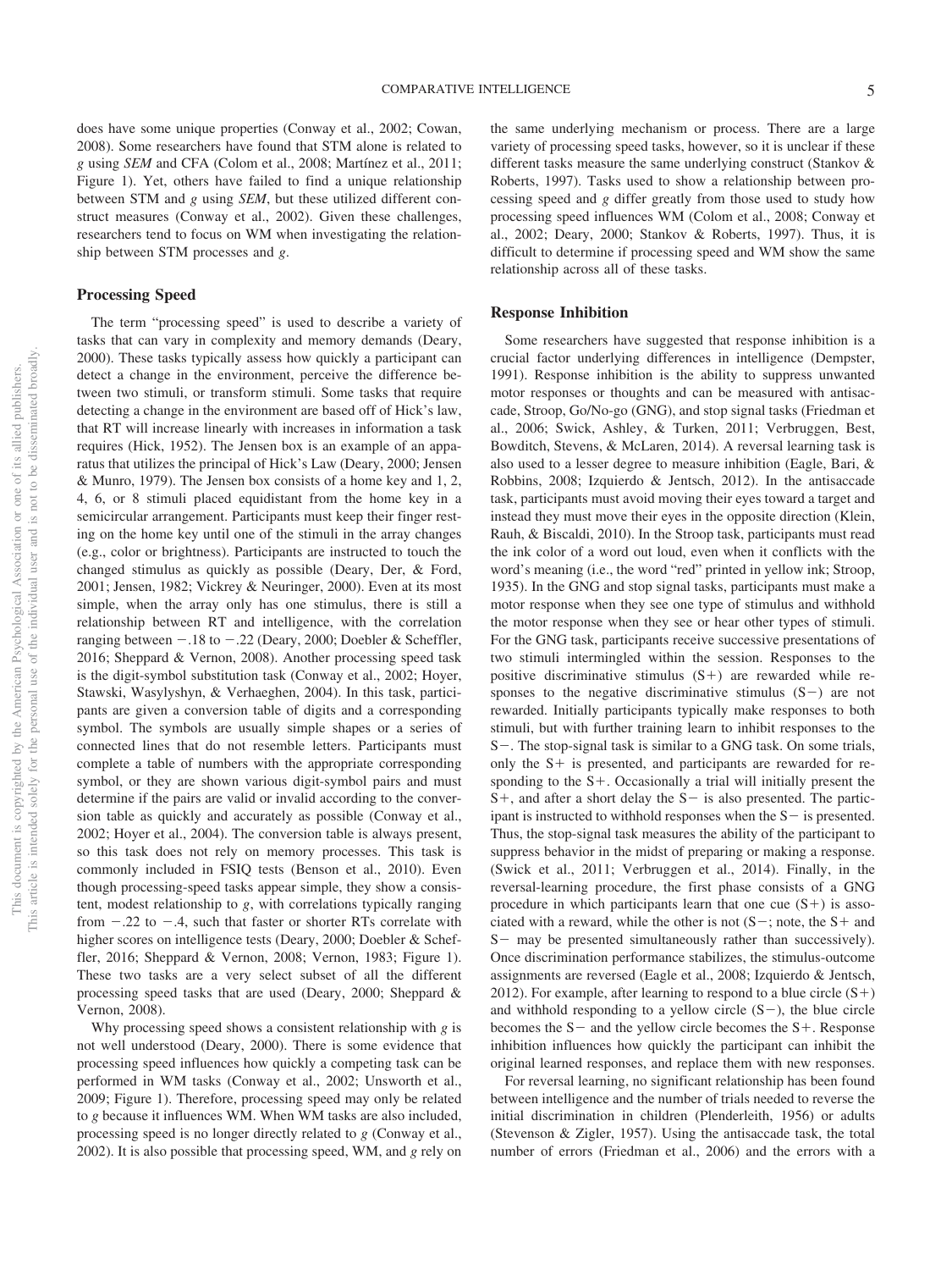regular latency (Klein et al., 2010) showed a modest correlation with intelligence. A similar result was found with the GNG (Horn, Dolan, Elliott, Deakin, & Woodruff, 2003) and the stop-signal tasks (Friedman et al., 2006). The Stroop task had low (Friedman et al., 2006) to nonsignificant (Polderman et al., 2009) correlations with measures of intelligence. When intelligence was broken down into *Gf* and *Gc*, only the antisaccade task had a significant correlation with *Gf*, ranging from .19–.23, while the stop signal and Stroop task were not significantly correlated, with a correlation ranging from .03–.12. For *Gc* the correlations for these three inhibitory tasks were low, .12–.19, though 4 out of 6 were significant (Friedman et al., 2006). These three tasks loaded significantly onto the same "inhibition" factor, but *SEM* showed that it did not explain any unique variance for *Gf* or *Gc* when other cognitive abilities were in the model (Friedman et al., 2006; Figure 1). This indicates that the modest correlations were the result of task impurity. Inhibition was not the cause of the correlations, but a correlation was found because of the other cognitive factors that were also being used, potentially WM. Yet, it is not possible to draw a strong conclusion about the relationship between inhibition and *g* because of relatively small amount of research that has been conducted.

#### **Associative Learning**

Associative learning is the ability to mentally link or associate specific stimuli together. One measure of associative learning is a simple discrimination task, where the participant must select between two stimuli. One of the stimuli is paired with a reward while the other stimulus is not. Selecting the rewarded stimulus does not seem to be related to intelligence in children or adults, but this is underexplored (Plenderleith, 1956; Stevenson & Zigler, 1957). The paired associates task and the three-term contingency task, however, show a more promising relationship with intelligence. In the paired associates task, participants are told to remember pairs of unrelated one-syllable words. During training, participants see the first word of the pair, then press a key to reveal the second word. A test usually follows immediately after the training phase, where the first word of the pair is given and the participant must type the second word (Alexander & Smales, 1997). A variation on this is the three-term contingency task. During training, one word serves as the stimulus and there are three response keys. When the participant presses the response key, a word is revealed. At test, the participant is shown the stimulus word and must type the correct word for each response key (Williams & Pearlberg, 2006). The paired associates and three-term contingency tasks are significantly correlated with each other, .43–.64, and with *g*, .31–.52 (Alexander & Smales, 1997; Kaufman et al., 2009; Tamez, Myerson, & Hale, 2008; Williams & Pearlberg, 2006). The paired associates and three-term contingency tasks are not pure measures of associative learning considering how much information needs to be stored and retrieved, which clearly relies on memory processes. As discussed earlier, WM and possibly STM are related to *g*. Nevertheless, it has been found using *SEM* that associative learning tasks are uniquely related to *g* independent of the memory and retrieval requirements (Kaufman et al., 2009; Figure 1). This suggests that associative learning is another potential underlying cognitive mechanism of *g*, but the task needs to be difficult or complex to reveal such a relationship.

# **Related Cognitive Factors–Summary**

Four of the cognitive mechanisms discussed, WM, STM, processing speed, and associative learning are all related to *g* to varying degrees (see Figure 1). Why these factors are related is still being explored, and the relative importance of each factor is debated. The relationship between response inhibition and *g* is underexplored, but so far response inhibition does not seem to be related to *g* in any significant way. This is difficult to understand in the context of the relationship *g* has with task complexity since some measures of inhibition, like the Stroop task, appear more complicated than measures of processing speed, yet processing speed has consistent correlations with intelligence (Deary, 2000). Recently, how much unique variance processing speed can explain was called into question (Conway et al., 2002), but the consistency of the correlation is undeniable. Nevertheless, merely knowing which cognitive mechanisms are related to *g* does not provide much insight into what, exactly, *g* actually is. We know how to measure *g* and its validity as a predictor of many life outcomes, but over 100 years of research has yet to elucidate its exact nature. Investigating *g* and its psychological correlates in nonhuman animals (the focus of the next part of our review) would open up new avenues of research into the biological and empirical nature of *g*, and perhaps break through the current impasse in human research on the subject.

#### *g* **in Nonhuman Animals**

The *g* factor has been found consistently in human samples with a variety of measures, but what about other species? Finding a *g* factor in nonhuman animals would enable the study of many important questions about *g*, such as its evolutionary origins, its effects on biological fitness, and questions about mechanism that are challenging or even impossible to study in humans, such as the role of genes, its neural underpinnings, and environmental determinants during development. Useful animal models for studying *g* would allow the latest tools to be applied, such as optogenetics, chemogenetics, other gene-modification techniques (e.g., CRISPR), powerful control of the individual's environment from conception to adulthood, and other forms of neural manipulation. Application of these tools would allow for unprecedented insights into the causal role of genetic, neural, and environmental factors in *g* and intelligence. These insights could, in turn, provide translational significance to understanding *g* in humans. Working with animals, either in a lab or other setting, it is easy to see individual differences in task performance, but it is not clear if these differences would be consistent across a variety of tasks, like what we see in humans with the *g* factor (Macphail, 1987).

Research on nonhuman animals has shown they are capable of extraordinary cognitive feats, like tool use in New Caledonian crows (Auersperg, von Bayern, Gajdon, Huber, & Kacelnik, 2011), the range of abilities demonstrated by Alex the African Gray parrot (Pepperberg, 2018), and many more than what can be listed here. While impressive in their own right, extraordinary performance by particular species, be it in a single, specialized task (e.g., the spatial memory of the Clark's nutcracker, Balda & Kamil, 1992; or tool use by the New Caledonian Crow), or by only a few subjects across many tasks (e.g., by the African Gray parrot, the Bottlenose dolphin; Herman, 2010) does not provide insights into psychometric *g* that would be provided by consistent performances across many tasks whereby stable individual differences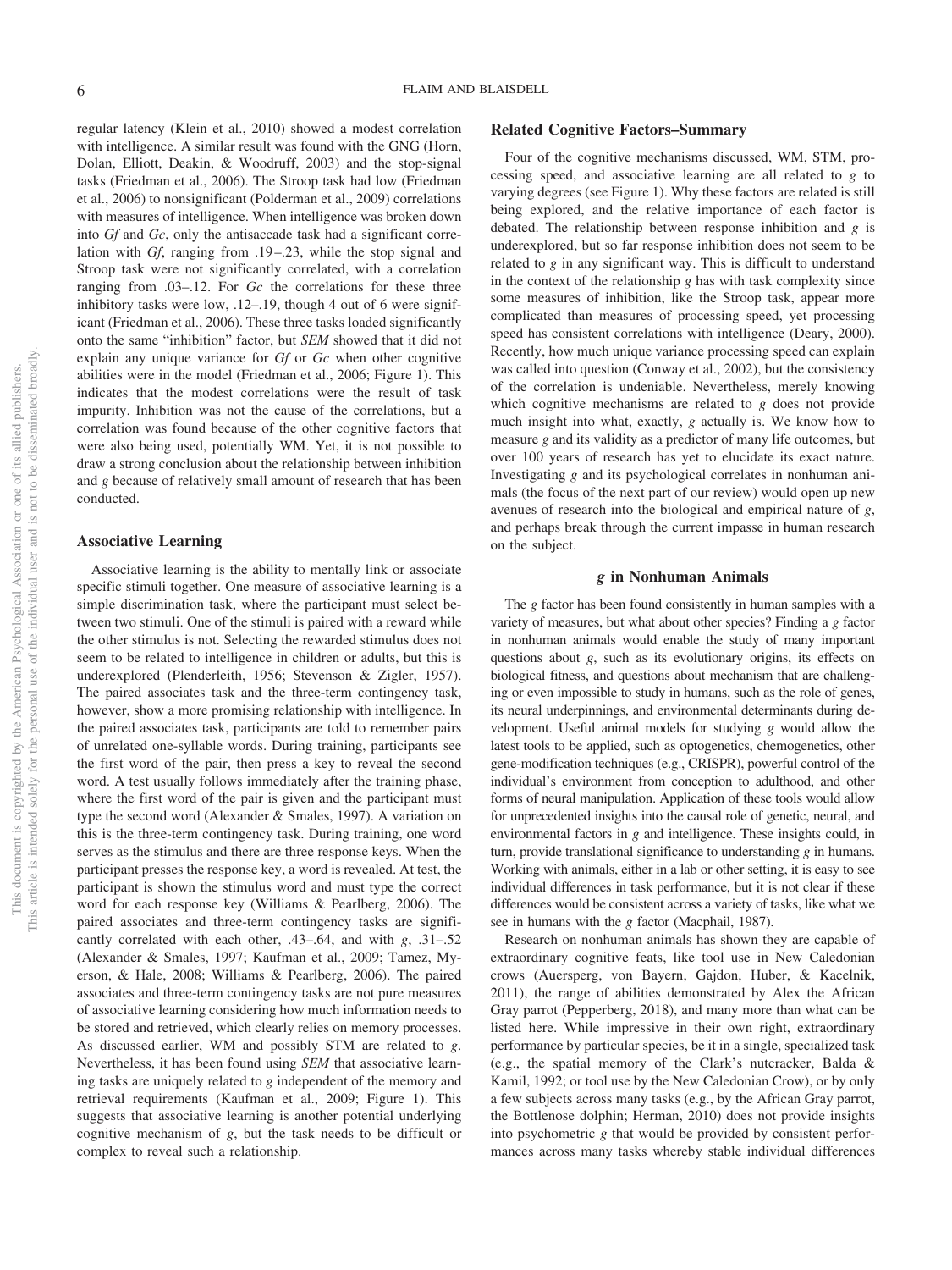replicate key aspects of psychometric *g* in humans (Macphail, 1987). These exceptional animals cannot be meaningfully discussed in a review about *g* since they have not been given test batteries designed to determine cross-task consistency in performance. The purpose of exploring the potential for psychometric *g* in other species is not to rank species in their intelligence. Rather, developing test batteries that can be applied across species can help illuminate the conditions under which cognitive abilities will show a pattern of positive correlations. Thus, an animal model for measuring *g* would open up new avenues of research into the environmental and neural contributions to psychometric *g*, which can inform on theories of the causes for the correlations that determine *g*.

To meaningfully relate task performance to *g* in nonhuman animals requires reliable measures of performance in standardized behavioral tasks. Recently, researchers have been investigating individual differences in cognition in nonhuman primates, mice, and birds using test batteries (Burkart, Schubiger, & van Schaik, 2017; Shaw & Schmelz, 2017). Some of these test batteries, however, are inadequate. Some suffer from including too few tasks (Anderson, 1993), or the included tasks lack sufficient variety to derive meaningful individual differences (Locurto & Scanlon, 1998). Other batteries include tasks that are ill-defined and, therefore, obscure the underlying constructs (Keagy, Savard, & Borgia, 2011). Finally, some test batteries do not adequately control for the way in which a particular species interacts with their environment, or noncognitive differences between species, such as motivation (Bitterman, 1965; Macphail, 1987). For example, it may be difficult for a subject to use a tool with their beak when the tool was designed to be used with a hand (Krasheninnikova, Berardi, Lind, O'Neill, & von Bayern, 2019). Thus, while many studies of *g* in animals have found positive correlations across tasks, these deficiencies make it difficult to relate these studies to the *general* cognitive ability found in humans.

Nevertheless, some test batteries used in nonhuman animal research have enabled assessment of the underlying cognitive abilities (see Table 1). We focus the remainder of this review on these stronger test batteries that provide evidence for a general factor of intelligence. This necessarily restricts our discussion to species for which sufficiently strong data are available. As a reminder, we are also not focusing on species differences in intelligence, but rather individual differences in psychometric *g* for various species. Thus, relatively *smart* species, such as crows, parrots, and dolphins, are not included, while cognitively humble species, such as mice, are. It is beside the point whether parrots are deemed *smarter* than pigeons, or that apes are *smarter* than mice, as we are not concerned with ranking species intelligence against each other, but rather finding in nonhuman populations, similar individual differences as have been consistently found between individual people. Indeed, even demonstrations of differences in cognitive prowess of various species are not sufficient evidence for true species differences in *general* cognitive abilities (Burkart et al., 2017; Macphail, 1987). Until these species are given a diverse battery of tests, it is impossible to comment on the consistency of performance across tasks, which is at the center of *g* in research on humans.

Using appropriate test batteries, evidence for correlations within subject have been found in chimpanzees (Hopkins, Russell, & Schaeffer, 2014; Woodley of Menie et al., 2015), cotton-top tamarin monkeys (Banerjee et al., 2009), rhesus macaques (Herndon, Moss, Rosene, & Killiany, 1997), orangutans (Damerius et al., 2019), mice (Galsworthy, Paya-Cano, Monleón, & Plomin, 2002, 2005; Kolata et al., 2005; Kolata et al., 2007; Matzel et al., 2003; Matzel et al., 2006), robins (Shaw, Boogert, Clayton, & Burns, 2015), bowerbirds (Isden, Panayi, Dingle, & Madden, 2013), and magpies (Ashton, Ridley, Edwards, & Thornton, 2018). The general factor found in these studies can explain from 18 to 64% of the variance in individual performance. Performance has been related to WM (Kolata et al., 2005) and is stable over long periods of time (Ashton et al., 2018; Hopkins et al., 2014). Despite this, these test batteries sometimes fail to extract a general factor, such as studies in chimpanzees (Herrmann, Call, Hernàndez-Lloreda, Hare, & Tomasello, 2007, 2010), mice (Locurto, Fortin, & Sullivan, 2003; Locurto, Benoit, Crowley, & Miele, 2006), and song sparrows (Anderson et al., 2017; Boogert, Anderson, Peters, Searcy, & Nowicki, 2011). We next explore why evidence for a *g-*like factor in nonhuman species is not as reliable as in the human literature. We also discuss the value of *g* in nonhuman species in predicting fitness related outcomes.

#### **Nonhuman Primates**

Herrmann et al. (2007) developed the primate cognitive test battery (PCTB) to assess performance across human children (age 2.5 years) and adult nonhuman primates. The PCTB includes 15 tasks from social and physical cognitive domains, such as the understanding of physical objects, social cues, and causal relationships (see Table 1). This test battery was specifically created to test different evolutionary theories on why humans seem to show more advanced cognitive abilities compared with nonhuman primates, which is why tests of social abilities are included (Herrmann et al., 2007). Approximately the same test battery was given to children, chimpanzees, and orangutans, but the analyses conducted did not allow for the examination of how individuals performed across all tasks. A follow up article examined the results from the children and chimpanzees to determine the structure of these cognitive abilities (Herrmann, Hernández-Lloreda, Call, Hare, & Tomasello, 2010). Using CFA, for children they found evidence for three factors, physical, social, and spatial, which is surprising considering other research has shown evidence for a general factor for children in this age range (Spinath et al., 2003). For chimpanzees, they found evidence for two factors, spatial and physical-social that account for individual differences in performance. While the initial research indicated there may be a relationship in chimpanzees between boldness and performance on the physical tasks, where bolder chimpanzees had better performance (Herrmann et al., 2007), this relationship was not further elaborated (Herrmann et al., 2010). The lack of a *g* factor for either species is surprising, though this could be because of a number of factors, particularly when examining the results for the chimpanzees. The authors acknowledge that their test battery contains a much higher proportion of social tasks compared with what is typically found in the literature (Spinath et al., 2003). They also acknowledge that a number of their test items had low variabilities, though they do not specifically state which tasks (p. 108). Finally, the reliabilities of the tasks for the chimpanzee sample ranged from .05–.66, which as discussed earlier, can weaken subsequent correlations. It is not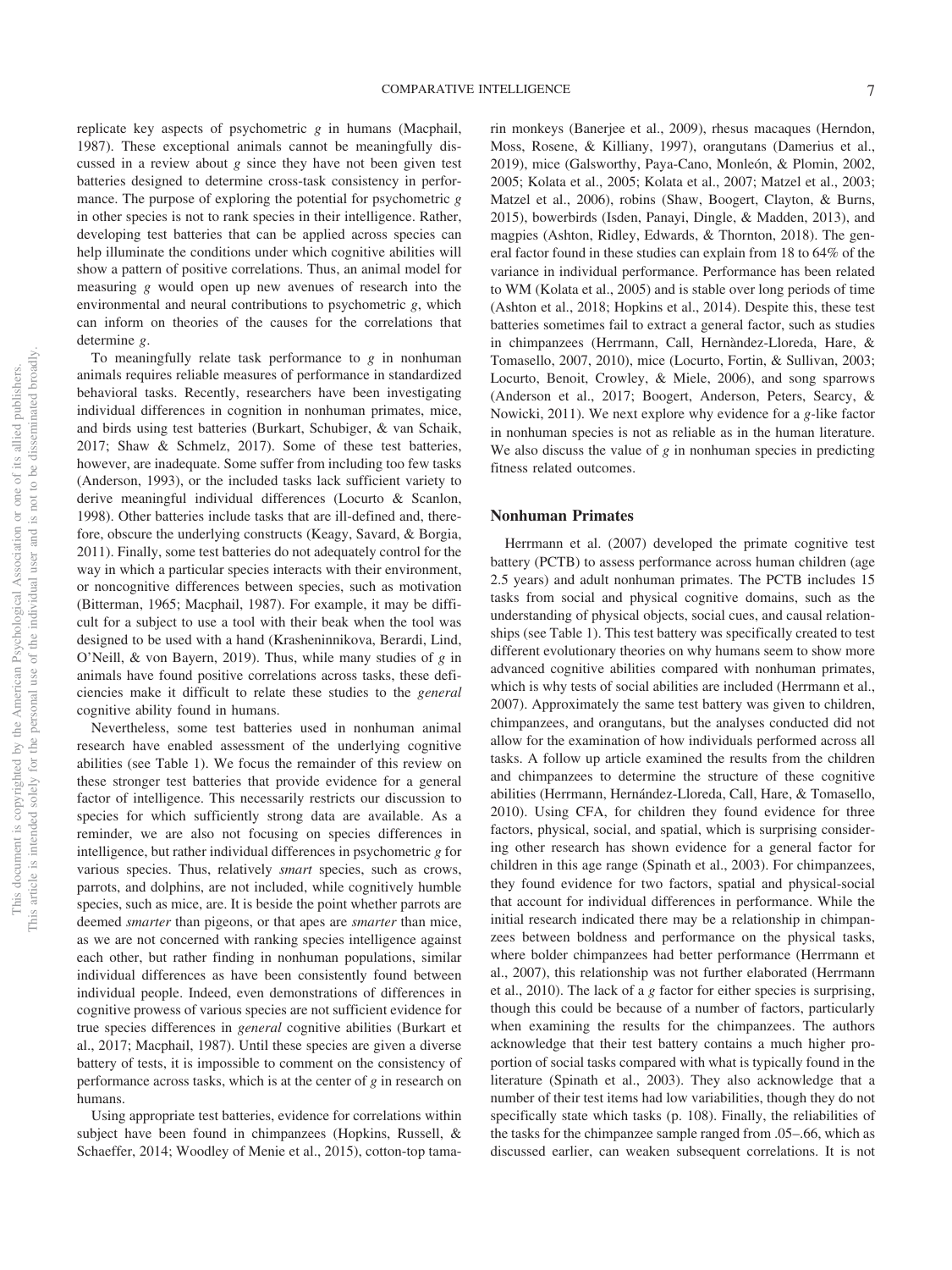|               | j                        |
|---------------|--------------------------|
|               |                          |
| í             |                          |
| ¢<br>Ś        |                          |
| Ī             |                          |
|               |                          |
|               | j                        |
|               |                          |
|               |                          |
|               |                          |
| Í             |                          |
|               |                          |
|               |                          |
|               |                          |
|               |                          |
|               |                          |
|               |                          |
|               |                          |
|               |                          |
| ì             |                          |
| J             |                          |
|               |                          |
|               |                          |
|               |                          |
|               |                          |
|               | $\overline{a}$           |
|               |                          |
|               | i                        |
|               |                          |
|               |                          |
|               | j                        |
|               |                          |
|               |                          |
| c c<br>ĭ<br>ì | j                        |
| j<br>)        |                          |
| j             |                          |
| í             |                          |
|               |                          |
|               |                          |
|               |                          |
|               |                          |
|               |                          |
|               |                          |
| i<br>j        | ĝ                        |
|               |                          |
| I             |                          |
|               |                          |
|               | $\overline{a}$           |
|               |                          |
|               |                          |
|               | l                        |
|               |                          |
| ï             | $\overline{\phantom{a}}$ |
|               |                          |
|               | ĵ<br>ł                   |
| j             | í                        |
|               |                          |
| ł<br>J        |                          |
|               | j                        |
|               |                          |
| í             |                          |
|               |                          |
|               | ١                        |
|               |                          |
|               |                          |
|               |                          |
| ł<br>Í        |                          |
|               |                          |
|               |                          |
|               |                          |
|               | ļ                        |
|               |                          |
| hic           | ċ                        |
| ì             |                          |
|               | š                        |
|               | ĺ                        |
|               | í                        |

Table 1<br>Summary of Cognitive Test Battery Research in Nonhuman Primates, Rodents, and Birds Summary of Cognitive Test Battery Research in Nonhuman Primates, Rodents, and Birds

| Species $(n)$                      | Tasks                                                                                                                                                                                                                                                          | Correlational<br>matrix                            | Analysis                                | $g^2$                                                                    | Other notable findings                                                                                                                             | Reference                                                            |
|------------------------------------|----------------------------------------------------------------------------------------------------------------------------------------------------------------------------------------------------------------------------------------------------------------|----------------------------------------------------|-----------------------------------------|--------------------------------------------------------------------------|----------------------------------------------------------------------------------------------------------------------------------------------------|----------------------------------------------------------------------|
|                                    |                                                                                                                                                                                                                                                                |                                                    | Primates                                |                                                                          |                                                                                                                                                    |                                                                      |
| Rhesus monkeys (30)                | and<br>120 s delay), delayed recognition<br>Delayed nonmatch to sample (10<br>reversal learning-spatial and<br>span task-spatial and color,<br>object                                                                                                          | Not shown                                          | PCA                                     | Yes $48\%$                                                               | Performance declined with<br>age                                                                                                                   | Herndon, Moss, Rosene, and<br>Killiany (1997)                        |
| Cotton-top tamarin<br>monkeys (22) | Occluded reach, targeted reach, A-<br>retrieval, food extraction puzzle<br>discrimination, object tracking<br>social tracking, hidden reward<br>not-B, reversal learning,<br>discrimination, acoustic<br>exploration, numerical                                | Not shown                                          | Bayesian latent<br>variable<br>analysis | Yes, unclear how<br>accounted for<br>much the $\boldsymbol{g}$<br>factor |                                                                                                                                                    | Banerjee et al. (2009)                                               |
| Chimpanzees (106)                  | numbers, addition numbers, causal<br>Spatial memory, object permanence,<br>attentional state, gaze following,<br>rotation, transposition, relative<br>comprehension, pointing cups,<br>properties, social learning,<br>noise, causal shape, tool<br>intentions | Not shown                                          | EFA and CFA                             | physical/social<br>No; two factors<br>spatial and                        |                                                                                                                                                    | Lloreda, Call, Hare, and<br>Herrmann, Hernández-<br>Tomasello (2010) |
| Chimpanzees (99)                   | Spatial memory, object permanence,<br>visual, tool use, tool properties,<br>rotation, transposition, relative<br>attention state, gaze following<br>numbers, causal noise, causal<br>comprehension, production,                                                | Not shown                                          | PCA                                     | Yes 54%                                                                  | $\approx$<br>were highly heritable;<br>The g factor and two of<br>the other components<br>retest 2 years later<br>showed consistent<br>performance | Hopkins, Russell, and<br>Schaeffer (2014)                            |
| Orangutans (53)                    | Box task, detour tube task, tube trap<br>task, honey tool task, associative<br>and reversal learning                                                                                                                                                           | Majority positive,<br>none reached<br>significance | PCA (confirmed<br>with EFA)             | Yes $36\%$                                                               | Curiosity correlated with g<br>in captive only, not<br>wild types                                                                                  | Damerius et al. (2019)                                               |
|                                    |                                                                                                                                                                                                                                                                |                                                    | Rodents                                 |                                                                          |                                                                                                                                                    |                                                                      |
| Mice (40)                          | Open field, spontaneous alteration in<br>a T maze, Hebb-Williams, MWM,<br>burrowing task, contextual<br>memory, plug puzzle                                                                                                                                    | Majority positive,<br>8/28 significant             | PCA                                     | Yes $31\%$                                                               |                                                                                                                                                    | Galsworthy, Paya-Cano,<br>Monleón, and Plomin<br>$(2002)$            |
| Mice (56)                          | MWM, odor discrimination, fear<br>conditioning, control: open-field<br>exploration, defecation in water/<br>Lashley maze, passive avoidance,<br>novel environments                                                                                             | positive, 2/10<br>significant<br>Uniformly         | PCA                                     | Yes 38%                                                                  | correlated with 4/5 tasks<br>Propensity to explore was                                                                                             | Matzel et al. (2003)                                                 |

(*table continues*)

 $\qquad \qquad (table~continues)$ 

8 FLAIM AND BLAISDELL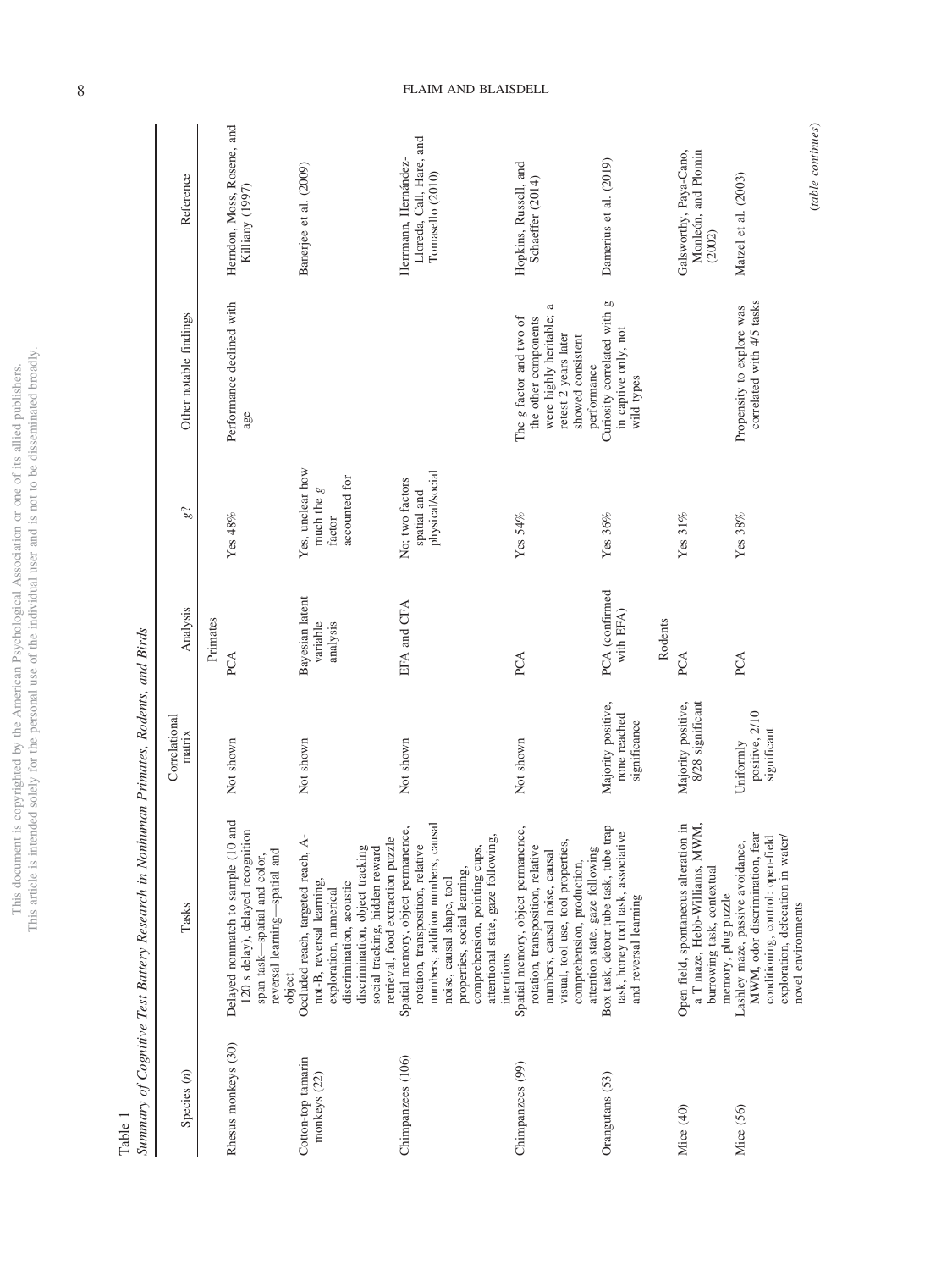| Table 1 ( <i>continued</i> )                               |                                                                                                                                                                                                                                                                                                     |                                                                                                                                                  |                                           |                                                                                                            |                                                                                                                                                                        |                                                     |
|------------------------------------------------------------|-----------------------------------------------------------------------------------------------------------------------------------------------------------------------------------------------------------------------------------------------------------------------------------------------------|--------------------------------------------------------------------------------------------------------------------------------------------------|-------------------------------------------|------------------------------------------------------------------------------------------------------------|------------------------------------------------------------------------------------------------------------------------------------------------------------------------|-----------------------------------------------------|
| Species $(n)$                                              | Tasks                                                                                                                                                                                                                                                                                               | Correlational<br>matrix                                                                                                                          | Analysis                                  | $g^2$                                                                                                      | Other notable findings                                                                                                                                                 | Reference                                           |
| Mice (60)                                                  | sample, detour problems, control:<br>light dark, activity measures in<br>Hebb-Williams, plus maze, radial<br>arm maze, visual nonmatch to<br>land and water                                                                                                                                         | Majority positive,<br>3/15 significant<br>(excluding<br>controls)                                                                                | PCA                                       | explained the<br>same amount<br>components<br>of variance<br>that all<br>No, four                          | counterbalanced the task<br>measures in the PCA<br>Included the control<br>analysis;<br>order                                                                          | Locurto, Fortin, and Sullivan<br>(2003)             |
| Mice (21)                                                  | conditioning, radial arm maze with<br>MWM, odor discrimination, fear<br>Lashley maze, passive avoidance,<br>control: open field exploration<br>delay, dual radial arm maze,                                                                                                                         | direction, 9/28<br>appropriate<br>significant<br>All in the                                                                                      | PCFA                                      | Yes $40\%$                                                                                                 | with performance on the<br>capacity was correlated<br>Only Working memory<br>learning battery                                                                          | Kolata et al. (2005)                                |
| Ш<br>Mice (Experiment<br>Experiment 2<br>$1 = 84,$<br>167) | Experiment1 plus MWM reversal,<br>syringe puzzles, water plus maze,<br>T-maze, Hebb-Williams, MWM<br>burrowing puzzle, plug puzzle;<br>Experiment 1: spontaneous alt. in<br>Experiment 2: all tasks as<br>object exploration                                                                        | positive, 15/55<br>Experiment 2:<br>positive, 6/15<br>Experiment 1:<br>significant;<br>significant<br>uniformly<br>majority                      | PCFA (replicated<br>$\le$ PCA and<br>PFA) | Experiment 2:<br>Experiment 1:<br>yes 36%;<br>yes $22%$                                                    | females on all tasks<br>Males outperformed                                                                                                                             | Galsworthy et al. (2005)                            |
| Mice (43)                                                  | conditioning, plus maze (spatial),<br>MWM, odor discrimination, fear<br>Lashley maze, passive avoidance,<br>control: exploratory behaviors,<br>sensory/motor function, stress,<br>fear, pain reactivity                                                                                             | Not shown                                                                                                                                        | PCFA                                      | Yes 32%                                                                                                    | loaded onto the general<br>Exploratory behavior<br>factor                                                                                                              | Matzel et al. (2006)                                |
| Experiment $2 =$<br>Mice (Experiment<br>$1 = 47$ ,<br>51)  | control: light dark test, open field;<br>conditioning, operant acquisition,<br>conditioning, control: light dark<br>Experiment 1: detour, win-shift,<br>olfactory discrimination, fear<br>Experiment 2: detour, Hebb-<br>Williams, radial arm maze,<br>olfactory foraging, fear<br>test, open field | Experiment 2:<br>positive, 3/10<br>half positive,<br>Experiment 1:<br>significant;<br>(excluding<br>significant<br>controls)<br>majority<br>4/10 | PCA                                       | Experiment 2:<br>components<br>Experiment 1:<br>extracted;<br>excluded)<br>yes 34%<br>(controls<br>no, two | independent components<br>included in the PCA, 3<br>significant correlations<br>control measures were<br>were negative. When<br>For Experiment 1 3/4<br>were extracted | Locurto et al. (2006)                               |
| Mice (27)                                                  | MWM, odor discrimination, fear<br>Lashley maze, passive avoidance,<br>control: open-field exploration<br>delayed reinforced alternation,<br>conditioning, mouse Stroop,<br>nonspatial radial arm maze,                                                                                              | direction, 5/15<br>appropriate<br>significant<br>All in the                                                                                      | PCFA                                      | Yes $43\%$                                                                                                 | Selective attention had the<br>capacity was modest,<br>strongest correlation,<br>and duration had the<br>short term memory<br>weakest                                  | Hale, and Matzel (2007)<br>Kolata, Light, Grossman, |
| Mice (241, combined<br>from prior studies)                 | MWM, odor discrimination, fear<br>conditioning, spatial win-stay (n<br>exploration, defecation in water/<br>Lashley maze, passive avoidance,<br>98), reinforced alternation ( $n =$<br>78), control: open-field<br>novel environments                                                               | positive, 9/10<br>significant<br>Uniformly                                                                                                       | PCFA verified<br>with CFA                 | Yes 38%                                                                                                    | Spatial group factor with a<br>hierarchical design                                                                                                                     | Kolata, Light, and Matzel<br>(2008)                 |

9

This document is copyrighted by the American Psychological Association or one of its allied publishers.<br>This article is intended solely for the personal use of the individual user and is not to be disseminated broadly. This article is intended solely for the personal use of the individual user and is not to be disseminated broadly. This document is copyrighted by the American Psychological Association or one of its allied publishers.

Table 1 (continued)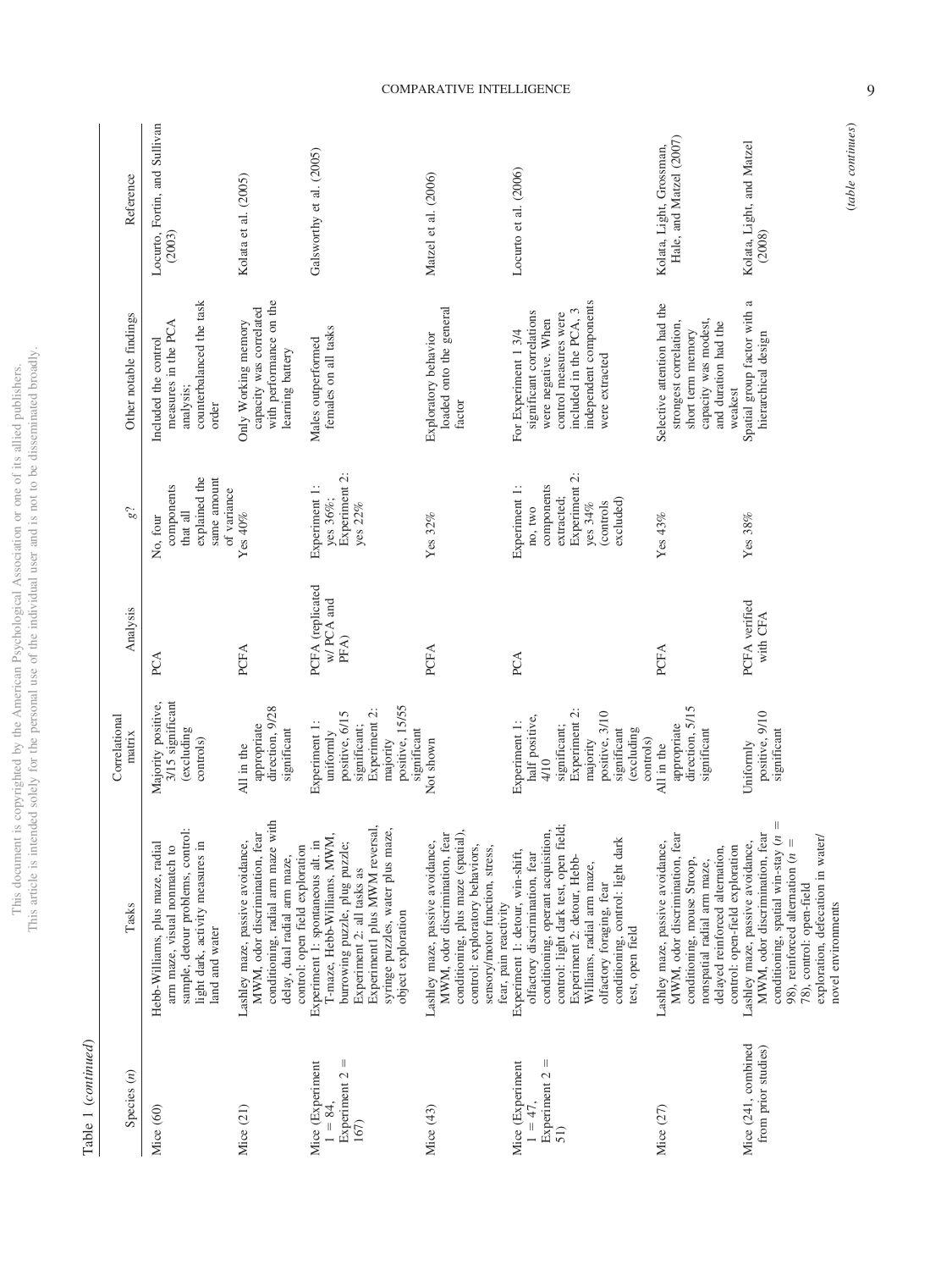| į                     | ï      |
|-----------------------|--------|
| i<br>í                |        |
|                       |        |
|                       |        |
|                       |        |
|                       |        |
|                       |        |
|                       |        |
| į                     | į      |
|                       | I      |
|                       |        |
| ł                     |        |
|                       |        |
|                       |        |
|                       |        |
| S 65                  |        |
|                       |        |
|                       |        |
|                       |        |
|                       |        |
| ١                     |        |
|                       |        |
|                       |        |
|                       | š      |
|                       |        |
|                       | ï      |
|                       |        |
|                       |        |
| j<br>í                |        |
| j<br>)                |        |
| ì                     |        |
|                       |        |
|                       |        |
|                       |        |
|                       |        |
|                       |        |
|                       |        |
| ioon                  | ś      |
| ì                     |        |
|                       |        |
|                       |        |
| i                     |        |
|                       | į      |
| j                     |        |
|                       |        |
|                       |        |
|                       |        |
|                       | ĵ      |
|                       | í      |
|                       |        |
| j<br>J                | ī<br>j |
| i                     |        |
| ï                     |        |
| j                     |        |
|                       |        |
|                       |        |
|                       |        |
| ֕                     |        |
| ţ                     |        |
|                       |        |
| j                     |        |
|                       |        |
|                       |        |
|                       |        |
| $\overline{\text{m}}$ |        |
| ì                     |        |
|                       | 110    |
|                       | l<br>ì |
|                       |        |

Table 1 (continued) Table 1 (*continued*)

| Reference               | Sauce, Wass, Smith, Kwan,<br>and Matzel (2014)                                                                                                                      | Boogert, Anderson, Peters,<br>Searcy, and Nowicki<br>(2011)                              | Isden, Panayi, Dingle, and<br>Madden (2013)                                                                           | Shaw, Boogert, Clayton, and<br>Burns (2015)                                                              | Anderson et al. (2017)                                                                 | Ashton, Ridley, Edwards,<br>and Thornton (2018)                                                                                                               |
|-------------------------|---------------------------------------------------------------------------------------------------------------------------------------------------------------------|------------------------------------------------------------------------------------------|-----------------------------------------------------------------------------------------------------------------------|----------------------------------------------------------------------------------------------------------|----------------------------------------------------------------------------------------|---------------------------------------------------------------------------------------------------------------------------------------------------------------|
| Other notable findings  | significantly related to<br>External attention was<br>the general factor                                                                                            | Not related to song<br>repertoire size                                                   | Not related to mating<br>success                                                                                      |                                                                                                          |                                                                                        | performance in females<br>cognitive performance.<br>Larger group size was<br>offspring success<br>resulted in better<br>Better cognitive<br>related to better |
| β?                      | Yes $37%$                                                                                                                                                           | components<br>extracted<br>No, two                                                       | Yes $44\%$                                                                                                            | Yes $34\%$                                                                                               | components<br>extracted<br>No, two                                                     | Yes $64\%$                                                                                                                                                    |
| Analysis                | EFA and CFA                                                                                                                                                         | <b>Birds</b><br>PCA                                                                      | PCA (on 11<br>subjects)                                                                                               | PCA                                                                                                      | PCA                                                                                    | PCA                                                                                                                                                           |
| Correlational<br>matrix | Not shown                                                                                                                                                           | Majority positive,<br>none reached<br>significance                                       | Majority positive,<br>none reached<br>significance                                                                    | Majority positive,<br>none reached<br>significance                                                       | negative, 1/10<br>significant<br>(positive)<br>Majority                                | positive and<br>significant<br>Uniformly                                                                                                                      |
| Tasks                   | latent inhibition, dual radial arm<br>conditioning, radial arm maze<br>Mouse Stroop, T-Maze reversal,<br>maze, odor discrimination,<br>reinforced alternation, fear | Novel motor task, color association,<br>color reversal (2009, 2010), tube<br>task (2010) | Barrier removal, novel motor task<br>reversal, shape discrimination,<br>color discrimination, color<br>spatial memory | tube task, symbol discrimination<br>Motor task, color discrimination,<br>color reversal, spatial memory, | Novel motor task, color association,<br>color reversal, tube task, spatial<br>learning | Color association, color reversal,<br>tube task, spatial learning                                                                                             |
| Species $(n)$           | Mice (26)                                                                                                                                                           | Song sparrows (52)                                                                       | Spotted bowerbird<br>$\left(\frac{1}{4}\right)$                                                                       | Robins (16)                                                                                              | Song sparrows (41)                                                                     | Magpies (56)                                                                                                                                                  |

Note. MWM = Morris water maze; CFA = confirmatory factor analysis; PCA = principal component analysis; EFA = exploratory factor analysis; PCFA = principal component factor analysis.  $=$  Morris water maze; CFA  $=$  $=$  confirmatory factor analysis; PCA  $=$ = principal component analysis; EFA =  $=$  exploratory factor analysis; PCFA  $=$ principal component factor analysis.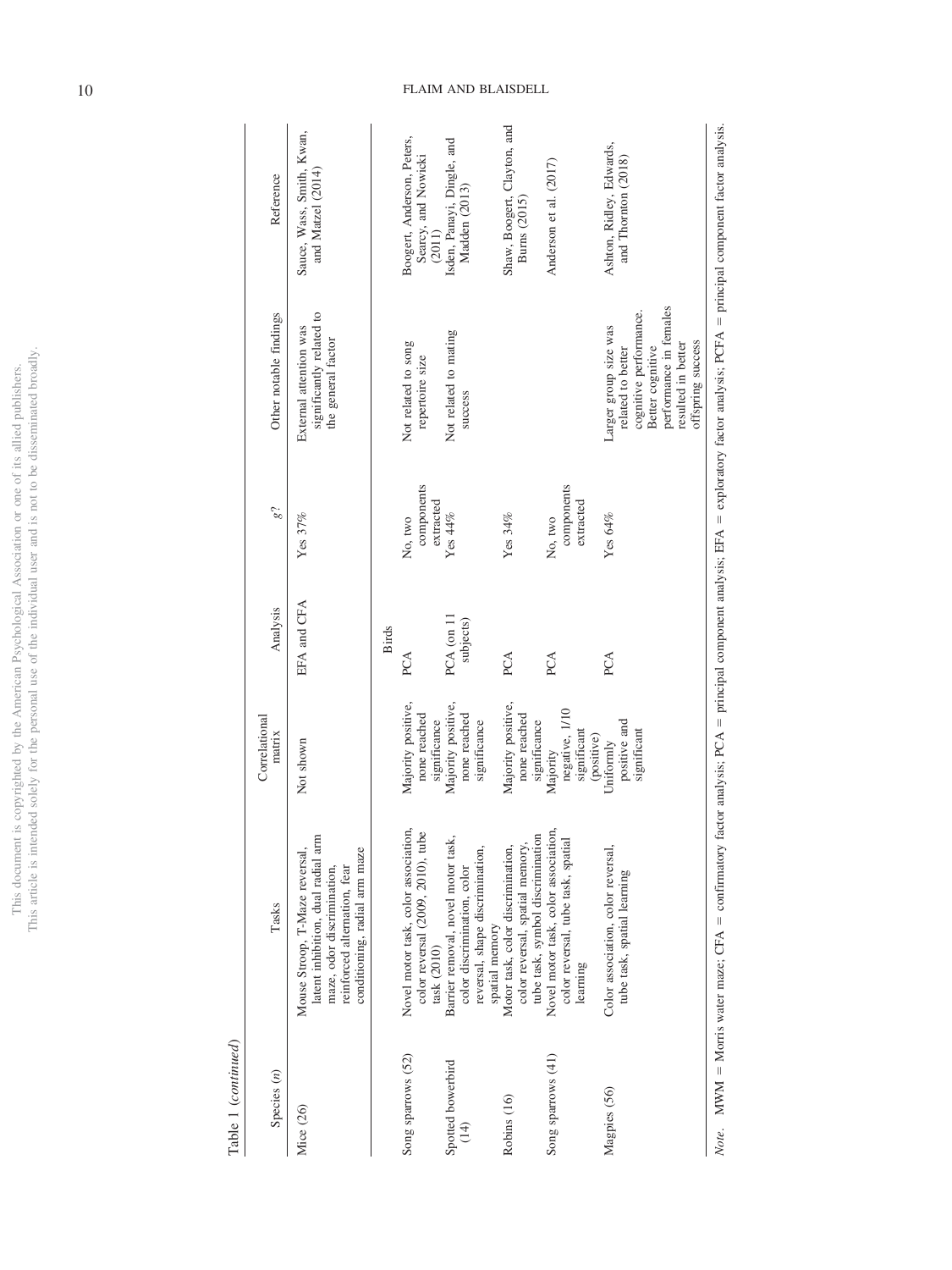entirely clear how or if this was controlled for in their subsequent analyses.

Another group of researchers used a modified version of the PCTB and found evidence of a *g* factor in chimpanzees using principal component analysis (PCA) that was stable across 2 years and was heritable, consistent to what is seen with humans (Hopkins et al., 2014). However, it is unclear how much variance in performance is explained by this *g* like factor in chimpanzees or if the modified version of the PCTB changed the task reliabilities. Additionally, while age and sex were collected as potentially confounding variables, it is not clear if any personality measures, like boldness, were taken. Using the same data set, a follow up study used different statistical techniques and confirmed both the presence of a single factor and its heritability, but it is still unclear how much variance is explained by this factor (Woodley of Menie et al., 2015). In an attempt to resolve the discrepancy in results, a reanalysis combined both data sets (Kaufman, Reynolds, & Kaufman, 2019). Using CFA, they found evidence for a *g* factor and group factors for chimpanzees and children, however, the exact structure of these factors was different between the two species. Additionally, it was unclear how much variance in performance was explained by *g*. For chimpanzees, they confirmed that this was relatively stable over time, though performance tended to improve during the second test. They reported that the stability coefficient for the PCTB was .5 compared with .96 for FSIQ tests given to children.

Evidence of *g* has also been found in cotton-top tamarins and orangutans using different test batteries for each (Banerjee et al., 2009; Damerius et al., 2019). The tamarins were tested on 11 tasks, including social tracking, reaching, and reversal learning (Banerjee et al., 2009). Participation in all tasks was voluntary. Data were collected in the form of ranks and Bayesian latent variable analysis was used. Using this method, they found evidence for a *g* factor, but no evidence for distinct group factors. They acknowledge, however, that the lack of group factors could have been because of low levels of reliability for some of the tasks. The orangutans were tested on five tasks, including response inhibition, causal reasoning, and reversal learning, all showing high levels of variability (Damerius et al., 2019). Using PCA, one factor was extracted that explained 31.28% of the variance in performance and all tasks loaded onto this factor, similar to what is seen in humans. While this research was conducted with orangutans at rehabilitation centers, there was variation in how much of their development occurred in the rehabilitation center versus the wild, which was related to differences in noncognitive factors. For nonwild subjects, there was a positive relationship between curiosity and *g*.

Rhesus macaques have also been given a test battery that included six tasks, including delayed nonmatch to sample (DNMS) and reversal learning, but the goal of this study was to determine if there were age related cognitive declines in this species (Herndon et al., 1997). Using PCA, the first component extracted accounted for 48% of the overall variance, but was significantly negatively correlated with age, indicating that older subjects performed worse on all tasks. While *g* is stable across individuals over time in human populations, there is evidence for age related declines in cognitive abilities, and that these declines are independent of *g* (Gow et al., 2011). The relationship between *g* and age-related cognitive decline is complicated and outside of the scope of this review article, but the research by Herndon et al.

(1997) indicates that it is likely that rhesus macaques have a *g* like factor.

One of the key differences from human research in test batteries for nonhuman primates and other species is the inclusion of social tasks (Banerjee et al., 2009; Herrmann et al., 2010; Hopkins et al., 2014; Table 1). In human research, intelligence and social ability appear to be separable domains and dissociable. People can show an impairment in social ability while performing normally on IQ tests, and vice versa (Adolphs, 1999). When humans with intact and normal brain functioning were tested on both measures of *g* and social knowledge, the correlation between the two measures was quite low (Derksen, Kramer, & Katzko, 2002). Nevertheless, this low correlation could also result from comparing the subjective self-report measure of social knowledge to the more objectively measured *g* (Derksen et al., 2002). Studies with human children and adolescents indicate that general intelligence and "Theory of Mind," or the ability to understand the mental state of another, are independent (Cavojová, Mikusková, & Hanák, 2013; Rajkumar, Yovan, Raveendran, & Russell, 2008), but these populations are older than the participants tested by Herrmann et al. (2007, 2010). For nonhuman primates, inclusion of six social tasks in the PCTB also failed to find a *g* factor (Herrmann et al., 2010). Others suggest, based on reanalysis of these data, that these social tasks could be equivalent to *Gc*, the cultural-knowledge group factor seen in humans (Kaufman et al., 2019). This suggestion is premature, however, given that the operational definition and assessment of *Gc* in humans varies widely across labs (Kan et al., 2011; Keith & Reynolds, 2010; Schipolowski et al., 2014). The relationship between social ability, cultural knowledge, and general cognitive abilities should be tested more thoroughly in humans throughout the life span to better establish their relationship.

# **Mice**

The cognitive abilities for mice have been heavily explored by Locurto, Galsworthy, and Matzel (see Table 1). Test batteries typically include measures of WM, associative fear learning, olfactory discrimination, and spatial memory, though the content and quantity of tasks varies. Unlike primate test batteries, mouse batteries frequently include measures of anxiety and overall activity levels, likely because these emotional responses are frequently studied in mice, especially in connection to fear learning and drug effects. Across a series of experiments, Locurto et al. (2003) and Locurto et al. (2006) devised cognitive test batteries for mice consisting of a visual nonmatch to sample (NMTS) task, spatial NMTS, spatial learning (Hebb-Williams Maze), detour problems, WM, place learning, olfactory learning and discrimination, fear conditioning, and operant acquisition. Briefly, the WM tasks have been a four (Locurto et al., 2006) or eight-arm radial maze and a variation of the radial maze task called the  $4 \times 4$  task (Locurto et al., 2003). In the radial arm maze, there is a central platform with *n* enclosed arms radiating from it. Each arm contains a food reward and the subject is allowed to freely sample any arm at any time. Subjects entering an arm and failing to obtain the reward or entering an arm again after already obtaining the food reward were counted as WM errors. The  $4 \times 4$  task also took place in the eight-arm radial maze. In the first phase, four of the arms contained a food reward, while the other four were blocked off. Once the animal had sampled all of the rewards, they were removed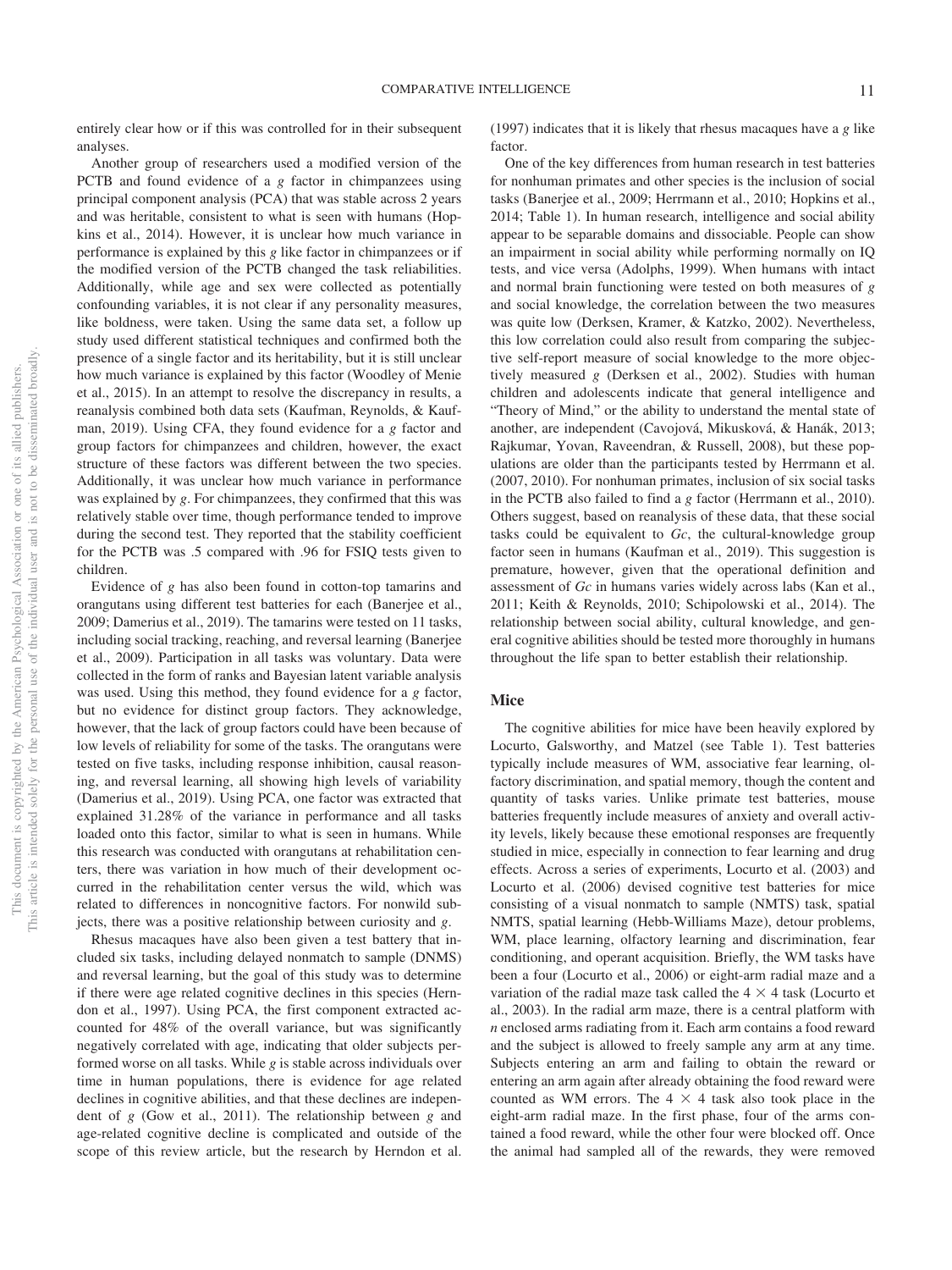from the maze for 30 s. In the second phase, all of the arms were open, but only the four previously blocked arms were baited. Entering arms that had been rewarded in the first phase, entering the same arm twice in the second phase, and entering an arm for the first time, but failing to obtain the food reward were all counted as errors. The control procedures measured activity levels on land and in water in an open field chamber, and a light-dark preference test. The number of transitions in the light-dark chamber and the distance traveled in the open field chamber was termed activity. The time spent next to the wall in the open field chamber negatively correlated with the number of center crosses in the open field chamber. Together they were counted as an anxiety measure. The same control procedures were used with all cognitive test batteries (Locurto et al., 2003; Locurto et al., 2006).

For the research conducted in 2003, the subjects were trained on the cognitive tasks until their performance reached asymptote. Multiple dependent measures were taken from each task and an aggregate score was used in the analysis, which had a reliability of .88. The average correlation between the cognitive tasks, however, was .12. When the correlational matrix of cognitive tasks and control measures was subjected to PCA, multiple independent factors were extracted (Locurto et al., 2003). In the follow up study of 2006, subjects were given fewer trials on the cognitive tasks, and only one dependent measure was used in subsequent analyses. This reduced reliability to .54 in Experiment 1 and .58 in Experiment 2. The average correlations between the learning tasks for these experiments were  $-.03$  and  $.15$ , respectively. The authors state, "The relatively low reliabilities in the present study contributed to the relatively low average correlations observed," yet it does not appear as though these correlations were corrected for measurement unreliability (Locurto et al., 2006 p. 382). PCA, including the control measures, revealed a similar result, where multiple independent factors were extracted.

Other researchers have not had similar results, even when using the some of the same tasks. Galsworthy and colleagues have also tested mice on a diverse battery of cognitive tests, but have found evidence for *g*. In 2002, Galsworthy et al., tested mice with two measures of spatial learning (Hebb-Williams and Morris water maze), spontaneous alternation in a T-shaped maze, a detour task, contextual memory, and a problem-solving task. Multiple dependent measures were used in the correlational matrix for some of these tasks. The reliabilities of these tasks ranged from .68 –.84. The control procedures measured anxiety with an open field arena, defecation in testing environments, and latency to swim to a visible platform. A correlation matrix with all of the cognitive tasks and the spontaneous alternation task revealed that a majority of the tasks were positively correlated, and some of the positive correlations were nonsignificant, with an average correlation of .2. When a PCA was conducted, the first component explained 31% of the total variance in performance. A separate PCA was conducted on the measures of anxiety. They found that the first component could explain 46% of the variance in anxiety, but this component did not significantly correlate with any of the cognitive measures or their *g*-like factor.

In a follow-up study, Experiment 1 used essentially the same test battery, but for Experiment 2 it was expanded to include a spatial reversal in the Morris water maze, a water plus maze, novel object exploration, and an additional problem-solving task (Galsworthy et al., 2005). Additionally, in Experiment 2, many of the tasks were shortened. For these experiments only one dependent measure per task was used in the correlational matrix and an aggregate performance score was used when appropriate. Reliabilities were only reported for each dependent measure, however, not the aggregate. For Experiment 1, reliabilities ranged from .47–.87, and in Experiment 2 they ranged from .03–.78. The mean correlation was .18 and .06, respectively. A principal component factor analysis (PCFA) resulted in one factor that could account for 32% of the variance in Experiment 1, and 19% of the variance in Experiment 2. They acknowledge that the low task reliabilities could have attenuated the subsequent *g* factor, but did not indicate that the correlations had be corrected to compensate for this (Galsworthy et al., 2005 p. 688).

Studies conducted in Matzel's lab used a test battery that consisted of egocentric navigation (Lashley III maze), passive avoidance, spatial learning (Morris water maze), odor discrimination, and fear conditioning (Kolata et al., 2005; Kolata et al., 2007; Kolata et al., 2008; Matzel et al., 2003; Sauce, Wass, Smith, Kwan, & Matzel, 2014). These tasks were administered in such a way to ensure variability between subjects and capture differences in learning (Kolata, Light, & Matzel, 2008) An open-field arena was used to determine anxiety and activity levels. An analysis similar to Galsworthy et al. (2002, 2005) was conducted. Performance on the cognitive tasks showed a uniformly positive correlational matrix and PCA extracted one component that explained 38% of the variance (Matzel et al., 2003). When the behavior in the open field was analyzed, only the amount of time spent away from the walls was significantly related to the general factor. This type of behavior, spending time in the open part of the open-field arena, is thought to reflect novelty seeking. As with humans, subsequent studies found this factor to correlate with WM, which was assessed with two 8-arm radial mazes (Kolata et al., 2005; Sauce et al., 2014). This factor also correlated with performance on a mouse version of the Stroop task (Kolata, Light, Grossman, Hale, & Matzel, 2007). In humans, such a relationship has received only mixed support, however, it is underexplored (Friedman et al., 2006; Polderman et al., 2009). Pooling across prior data sets ( $n =$ 241) produced a sample size with substantially more power. With this sample, the average correlation was .22, a magnitude similar to what they had found in the individual studies, but they did not report the task reliabilities. PCA confirmed a general factor that accounted for 38% of the variance and identified a potential group factor of spatial ability (Kolata et al., 2008). This strengthens the similarity between humans and mice in the structure of cognitive abilities.

To recap, for mice, one lab has had consistent success in capturing a general factor for cognition using their test battery (Kolata et al., 2005; Kolata et al., 2007; Kolata et al., 2008; Matzel et al., 2003; Sauce et al., 2014), while other labs have had more inconsistent results (Galsworthy et al., 2002; Galsworthy et al., 2005; Locurto et al., 2003; Locurto et al., 2006; Table 1). One key difference comes from how control measures are incorporated into the data analysis. When the control measures are entered into the factor analysis, a *g* factor is not extracted (Locurto et al., 2003; Locurto et al., 2006). When the control measures are subjected to a separate factor analysis, and a correlational analysis is used to determine if the factors are related, typically a *g* factor that can account for approximately 30% of the variance is found (Galsworthy et al., 2005; Kolata et al., 2008; Matzel et al., 2003). The latter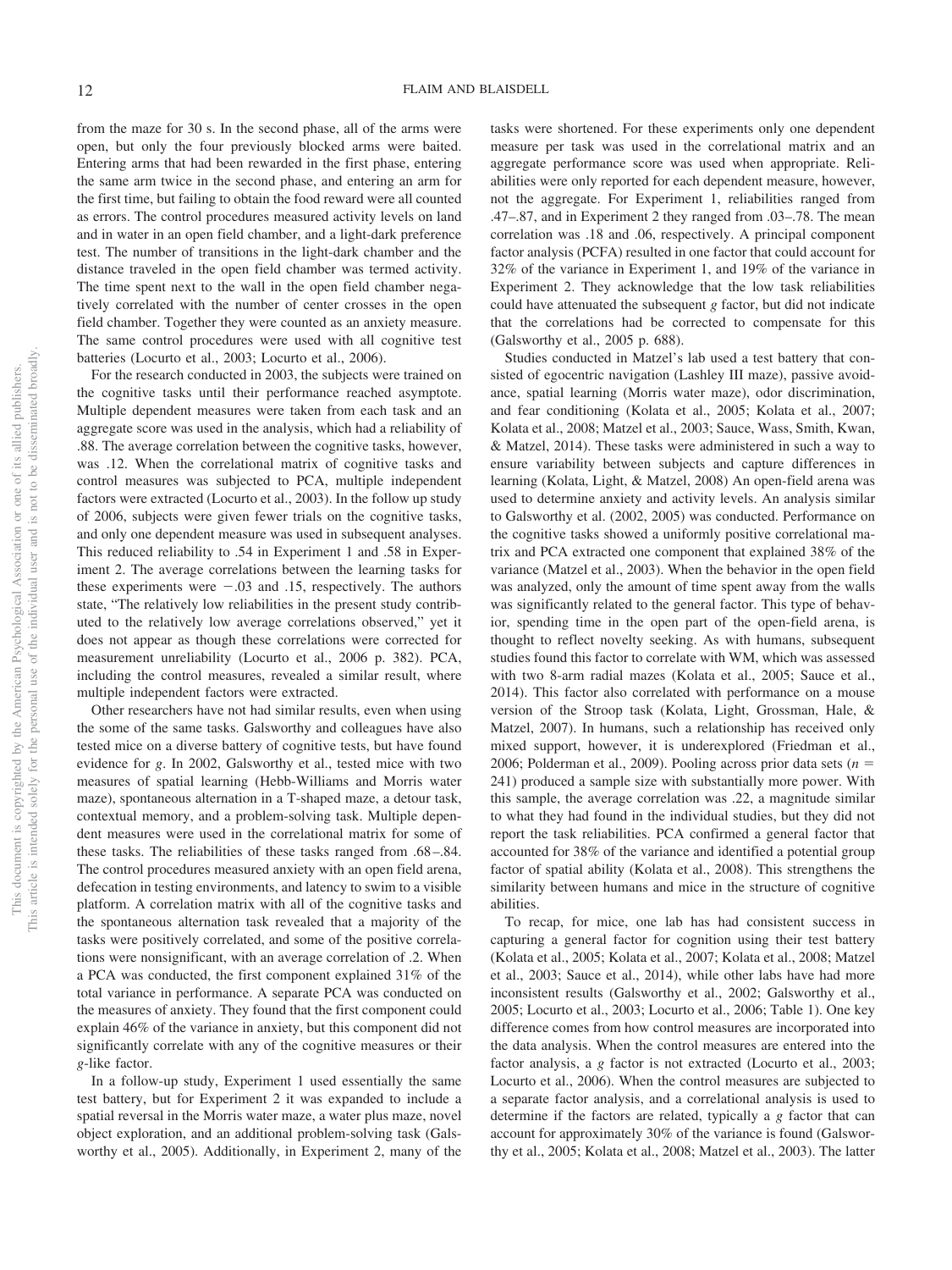is the method of correlated vectors, and while some human researchers have advocated for its use (Jensen & Weng, 1994) other researchers have identified potential issues with its use (Ashton & Lee, 2005; Wicherts, 2017). It is also not always clear why certain dependent measures are being collected in cognitive tasks with mice (Locurto et al., 2006). Unlike in human intelligence tests where there is one dependent measure for each task, with mouse studies multiple measures are typically collected. If the rodent *g* is as robust as the human *g*, we would expect to see a similar positive correlational matrix in each species, regardless of task battery composition or dependent measures collected. When constructing test batteries for humans, however, tasks are chosen specifically because they are known to load highly onto *g*, and avoided if they do not. This bias could artificially strengthen the correlation between tasks (Locurto et al., 2006). The discrepancy between Galsworthy's, Locurto's, and Matzel's labs in data analysis and success in finding a general factor should be investigated further, possibly by standardizing certain methods to ensure minimum between lab variation.

# **Avian Species**

Australian Spotted

Magnies

Song

The structure of cognition has also been explored in a wide variety of avian species, including song sparrows (Anderson et al., 2017; Boogert et al., 2011), robins (Shaw et al., 2015), spotted bower birds (Isden et al., 2013), and Australian magpies (Ashton et al., 2018; Table 1). Given the more distant relationship between birds and mammals ( $\sim$ 350 mya), investigation of *g* in birds could provide insight into the phylogenetic depth of general intelligence (see Figure 2). Similar results across birds and mammals could also result from convergent evolution, where a general cognitive factor evolves independently across multiple species because of similar environmental conditions or social structures. Likewise, since research with birds, especially pigeons, often uses similar methods and procedures as used in human cognitive research (e.g., behavioral psychophysics experiments using visual touchscreen operant chambers), birds provide a powerful tool, similar to nonhuman primates, with which to tease apart the relationship between *g* and its underlying cognitive components. For nonpigeon avian research, test batteries typically consist of acquisition of novel operant behavior, discrimination learning, reversal learning, spatial/reference memory, and response inhibition (see Table 1). Re-

Cottontop Rhesus Bowerbirds Sparrows Robins Mice Tamarins Macaques Orangutans Chimpanzees Humans

*Figure 2.* A cladogram of the species reviewed that have been given cognitive test batteries.

sponse inhibition is assessed with a detour tube task. In this task, subjects are presented with a transparent tube with a visible food reward inside. The tube is positioned such that the subject must inhibit the direct approach to the food, and instead move away from the reward to access it from the side of the tube (Kabadayi, Bobrowicz, & Osvath, 2018; van Horik et al., 2018).

Wild male song sparrows were administered the motor learning, color association, color reversal, and the detour task in a laboratory environment. The number of songs in their repertoire was also collected. Song learning is thought to encompass cognitive abilities because of the process of learning songs from other males, directly or through recordings, during the critical period early in life. Once males reach sexual maturity, they produce crystalized song typical of adults of that species. If song learning was influenced by general cognitive ability, it would be a potential mechanism for mate choice for cognition (Boogert et al., 2011). The correlational matrix for the cognitive abilities was not uniformly positive and the average correlation was .248. PCA extracted two components, where the first component accounted for 45% of the variance and the second component accounted for 33% of the variance. The color association and color reversal learning tasks loaded positively onto the first factor, the motor learning task had a weak negative loading, and detour performance had a strong negative loading. This negative loading indicates that the detour tube task is measuring something different compared with the other tasks. Song repertoire size showed a complicated relationship with these cognitive tasks. Larger song repertoires were associated with faster performance on the detour task, but slower performance on the reversal learning task. Song repertoire size was negatively correlated with detour performance, however, meaning that birds with a larger repertoire were faster at the detour task. The researchers acknowledge that differences in noncognitive factors like personality and experience could have influenced performance on these measures and be a potential factor in why a *g* like factor was not found.

A similar test battery, but with the inclusion of a spatial/ reference memory task, was given to hand-reared male and female song sparrows (Anderson et al., 2017). Two measures of song accuracy were assessed in addition to repertoire size. The correlational matrix was not uniformly positive and many correlations were weak. The average correlation for males  $(n = 19)$  was .101, but this actually decreased to .036 when females were added to create a larger sample size  $(n = 38-41)$ . PCA was conducted with the correlational matrix from the male subjects and two components were extracted from this test battery. Similar to the results with the wild population, the color association, reversal, and spatial learning task loaded positively onto the first component, but the detour task loaded negatively (Anderson et al., 2017; Boogert et al., 2011). All measures of song performance were positively correlated but, in contrast to the wild population, better performance on color reversal was associated with higher song quality while better performance on the detour task was associated with *poorer* song quality. This further emphasizes that cognitive abilities in sparrows do not show a uniform relationship (Anderson et al., 2017; Boogert et al., 2011). While these studies did not allude to task reliability, a follow up study investigated the consistency of performance across time (Soha, Peters, Anderson, Searcy, & Nowicki, 2019). Subjects were tested once a year for 2 or 3 years on the test battery used by Anderson et al. (2017). Performance and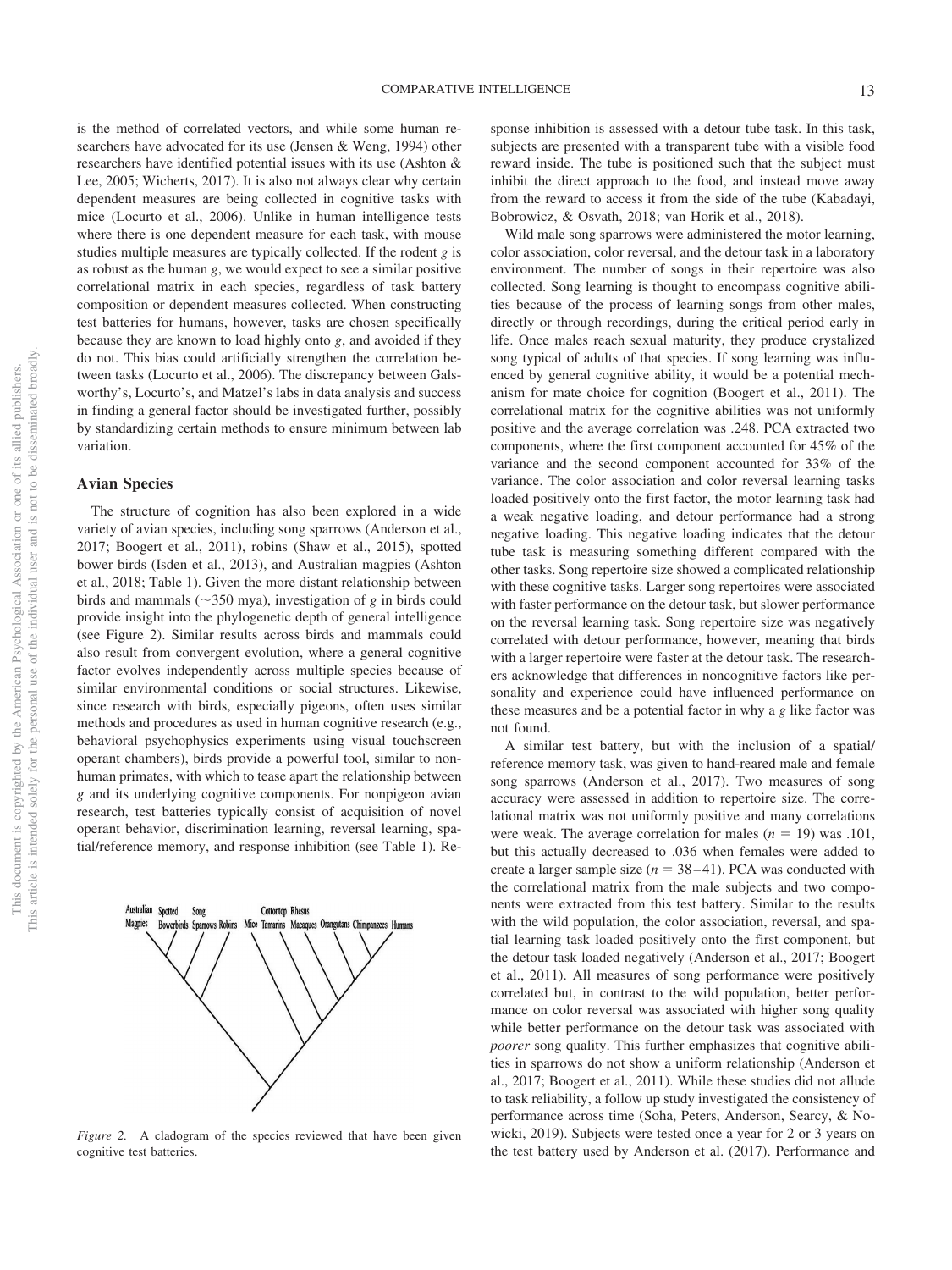relative rank were not consistent across years for males or females, with the average correlation across time being .13. The relationship that cognitive performance had with measures of song accuracy also varied across years. This variance over time makes interpreting the initial studies difficult.

Research with other avian species has produced similar correlational matrices to what was found with song sparrows, though with stronger evidence for a general cognitive factor. Bower birds were given a problem-solving task, where they had to remove a novel barrier, novel motor learning, color discrimination and reversal, shape discrimination, and spatial memory. A majority of the correlations were positive and the average correlation was .26. PCA extracted two components, where all tasks loaded positively on the first component and it accounted for 44% of the variance, indicating a general factor. Whether this general factor was related to mating success was also studied. Male bower birds build elaborate nests (bowers), which appears to be a cognitively demanding task, to attract mates. Similar to song sparrows, if this nest building ability is generally related to performance on other cognitive tasks, it could be used as a signal by females for mate selection. Yet, no consistent relationship between mating success and cognitive measures has been found (Isden et al., 2013). Wild robins were administered the same test battery as described by Anderson et al. (2017). A majority of the correlations were positive, with an average of .158, and PCA extracted two components. All tasks loaded positively onto the first component and it accounted for 34.46% of the total variance. The loadings onto the first component were strengthened after removing potential noncognitive confounds, like innate color preference (Shaw et al., 2015). However, the reliability of these tasks was not given.

A study with Australian magpies administered the same test battery that was given to song sparrows (Anderson et al., 2017) and robins (Shaw et al., 2015), though time to learn a novel motor behavior was not included in the correlational matrix or the PCA. They found uniformly strong positive correlations among cognitive tasks, with an average correlation of .465, and when given similar tasks 2 weeks later, performance was very reliable (.806 – .975). PCA extracted one component that explained 64% of the variance in performance. Group size was related to this factor, where subjects living in larger groups performed better on these cognitive tasks. Furthermore, maternal cognitive ability was found to be the best predictor of reproductive success as measured by the number of fledglings produced and the number that survived to adulthood (Ashton et al., 2018). This contrasts with earlier studies that had only looked at the mating performance of males (Anderson et al., 2017; Boogert et al., 2011; Isden et al., 2013).

Thus, as with nonhuman primates and mice, evidence for *g* in avian species has yielded mixed results. In the song sparrow, performance on the detour task has a negative loading on the first factor extracted (Anderson et al., 2017; Boogert et al., 2011). Negative loadings are not seen in human studies of intelligence unless better performance is measured in the opposite direction of the other tasks (Jensen, 1998). In contrast, for the remaining species, robins, spotted bower birds, and Australian magpies, performance on all tasks showed positive loadings on the first factor and the first component accounted for an average of 47% of variance in performance (Ashton et al., 2018; Isden et al., 2013; Shaw et al., 2015). The detour task itself could be the reason for the different pattern of results. Follow-up studied with robins and pheasant chicks found that better (i.e., healthier) body condition and experience with transparent objects reduced the number of ineffective pecks to the transparent wall (Shaw, 2017; van Horik et al., 2018). Noncognitive factors could be influencing performance on the detour task and obscuring a general factor in sparrows.

It is also possible that these species are under different evolutionary pressures that has created differences in how cognitive abilities are related. The predictive value of *g* in humans has been strongly linked to outcomes that are the products of cultural evolution that themselves can vary substantially across individual, such as occupation and education attainment. Thus, exploring *g* in an ecological/evolutionary context could help illuminate why certain tasks load more highly onto *g* than others. Avian species that show nonsignificant positive and negative correlations on these cognitive tasks might be under different evolutionary pressures than those showing significantly, uniformly positive correlations. Evolutionary theories are elaborated on later, but briefly, Australia is home to spotted bower birds, which has a weak correlational matrix, and magpies, which has uniform, positive correlations. These species differ in terms of how they interact with conspecifics and humans, with bower birds being more isolated, which could be driving differences in how performance on these tasks are related (Ashton et al., 2018; Isden et al., 2013). The consistency of the test batteries given to these different avian species makes it easier to theorize about which factors are causing the differences in performance, a strength of the studies conducted so far. Testing wild subjects allows for a more nuanced understanding of how cognitive ability can impact reproduction and survival, and how this could interact with environment and social structure.

One species that is conspicuously absent from avian studies of intelligence is the pigeon. This is surprising given their long history as research subjects in psychology. Pigeons show evidence of cognitive processes typically studied in human and nonhuman primates, such as abstract reasoning (Blaisdell & Cook, 2005; Katz & Wright, 2006), rule learning (Garlick, Fountain, & Blaisdell, 2017), WM (Cook & Blaisdell, 2006; Kangas, Berry, & Branch, 2011; Lind, Enquist, & Ghirlanda, 2015), associative learning (Cook, Levison, Gillett, & Blaisdell, 2005), artificial grammar learning (Herbranson & Shimp, 2008), inhibition of return (Cook, Katz, & Blaisdell, 2012), memory interference dynamics (Wright, Santiago, Sands, Kendrick, & Cook, 1985), and choice RT (Vickrey & Neuringer, 2000). Often these cognitive processes are assessed in similar ways in pigeons as they are in human and nonhuman primates facilitating cross species comparisons. These cognitive processes seem to be supported by similar neuroanatomical structures, indicating that there is some restriction on how certain cognitive abilities evolve (Colombo & Broadbent, 2000; Colombo & Scarf, 2012; Divac, Mogensen, & Björklund, 1985; Güntürkün, 2005). These similarities suggest that, if pigeons were given a comprehensive test battery, a *g* factor would emerge. Frequently, pigeon researchers use the same subjects across multiple experiments, so it is likely that many labs already have assessed subjects on a variety of cognitive tasks, making it even more surprising that no lab has yet correlated their performance on different tasks. We are currently assessing pigeons on a test battery to measure *g*, with the addition of a novel reasoning task—a modified version of the RPM (mRPM; Flaim & Blaisdell, 2020)—an assessment of *Gf* in humans (Raven, 2008). This factor loads highly onto *g*, yet is completely absent from any study in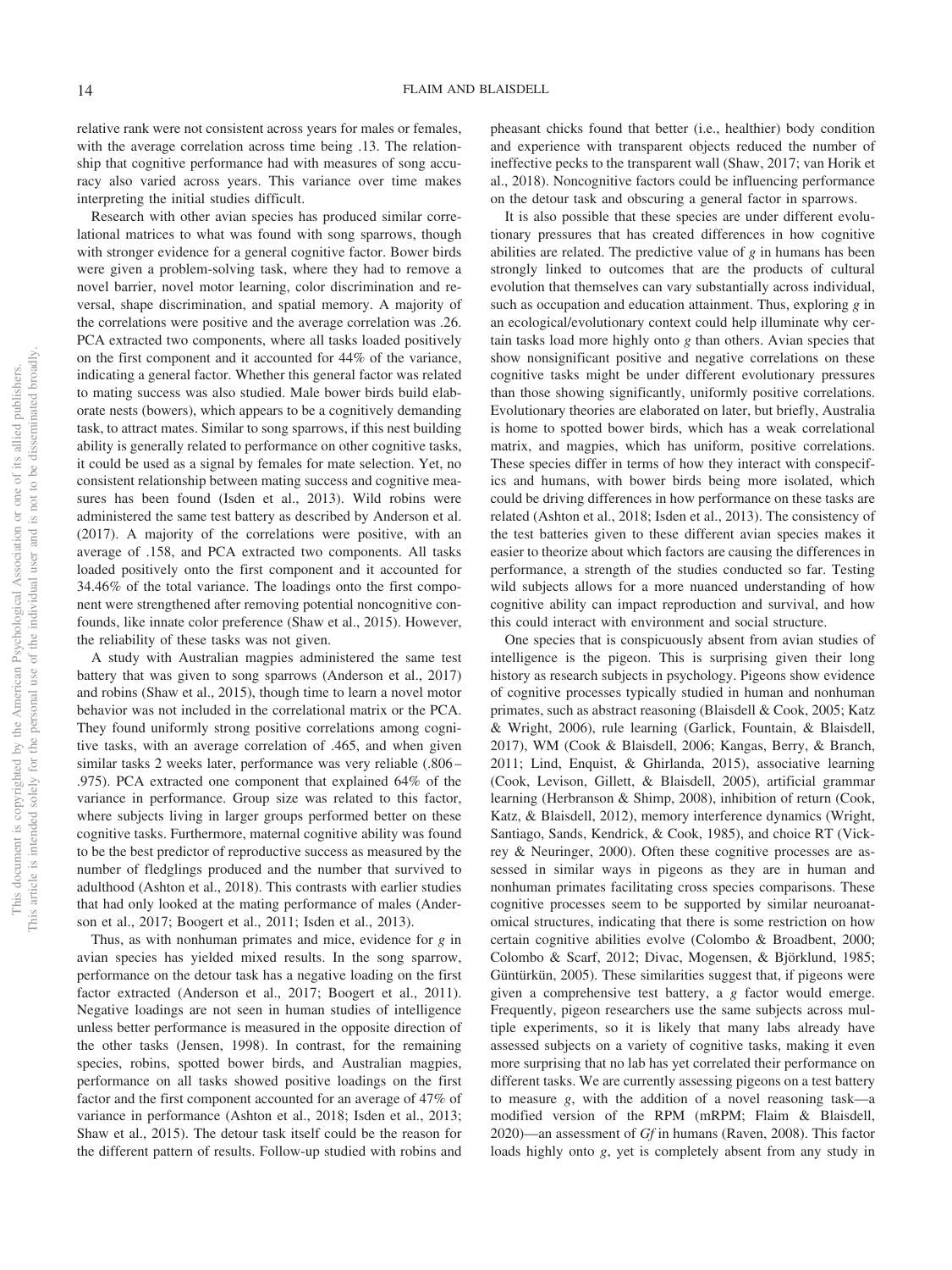nonhumans. Briefly, for the mRPM task, subjects must learn an abstract rule to identify the rewarded stimulus, and transfer learning of that rule to novel stimuli. Preliminary results indicate that the mRPM is sensitive to individual differences in rule acquisition and transfer (Flaim & Blaisdell, 2020).

#### **Discussion**

Most animal studies have revealed a similar cognitive structure as found in humans. Nevertheless, weaknesses in animal test batteries make it difficult to determine if they extract the same factor across species. Test batteries for nonhuman animals sometimes assess abilities that are underexplored in humans. In primate studies, for example, social tasks are frequently included (Derksen et al., 2002), while avian batteries always include a measure of inhibition— both of which are underexplored in humans (Dempster, 1991). Even when the same cognitive abilities are tested, the methods are vastly different. The eight-arm radial maze is commonly used in animal studies of WM, but this is not the way WM is assessed in human studies of *g* (Conway et al., 2005). WM is theorized to have domain *general* properties that would result in similar performance across specific task stimuli, as long as the tasks had similar demands (Unsworth et al., 2009). The eight-arm radial maze appears as though it has similar task characteristics to the WM tasks given to humans, since the subject has to maintain and update a list of locations within the trial. This would indicate that it is a valid measure to investigate WM across species, even though the particular task format has been designed to take advantage of the rat's species-specific tendencies. Nevertheless, as discussed earlier, WM is unlikely to be a unitary construct. Different aspects of WM have been emphasized in the different tasks used with humans, and each underlying aspect has shown a relationship with *g* (Kane et al., 2007; Unsworth & Engle, 2007; Unsworth et al., 2009). One group of researchers has investigated how these different aspects of WM are related to the *g* factor in mice, providing further evidence that WM and its relationship to *g* is similar across species (Kolata et al., 2007), but more research needs to be conducted before forming strong conclusions. Human performance on an eight-arm radial maze should be compared with more traditional measures of WM and measures of *g* in nonhumans (Astur, Tropp, Sava, Constable, & Markus, 2004). Research with nonhuman animals should investigate WM with a broader array of tasks to determine if it also shows similar domain general properties and specific underlying processes (Kolata et al., 2007; Shaw & Schmelz, 2017).

Associative learning tasks pose a similar issue. In avian studies, with the exception of the study by Cook et al. (2005), studies of associative learning typically involve the acquisition of two associations (Anderson et al., 2017; Ashton et al., 2018; Boogert et al., 2011; Isden et al., 2013; Shaw et al., 2015). While underexplored, this type of associative learning task does not show a significant relationship with intelligence in humans, in children or adults (Plenderleith, 1956; Stevenson & Zigler, 1957). The associative learning tasks that are sensitive to differences in cognitive ability, the paired associates and three-term contingency tasks, have 10 –30 unique stimulus pairs, placing more demands on learning, memory, and retrieval systems (Alexander & Smales, 1997; Kaufman et al., 2009; Tamez et al., 2008; Williams & Pearlberg, 2006). Differences in task design are expected when conducting comparative studies to accommodate different physical and sensory capabilities, in addition to other factors like motivation (Macphail, 1987). As mentioned earlier, this means different species will need different parameters to ensure that performance is an adequate reflection of cognitive ability, but greater care should be taken to ensure that the underlying construct is the same (see Wright et al., 1985 for a beautiful demonstration of this using the comparative method of systematic variation; Bitterman, 1975).

Task purity is also a problem, with some tasks included in the batteries unduly influenced by personality, subject experience, experimental conditions, and physical health (Boesch, 2007; Kabadayi et al., 2018; Shaw et al., 2015; Sorato, Zidar, Garnham, Wilson, & Løvlie, 2018; van Horik et al., 2018). Finally, tests included in the battery should show high amounts of variability between subjects, but high reliability within subject. Deficits in either of these elements will hinder detection of a *g* factor (Carroll, 1993; Jensen, 1998). Some tasks in the PCTB have low levels of between-subjects variation, which may contribute to the difficulty in uncovering a general factor (Burkart et al., 2017; Herrmann et al., 2010). In the test batteries for sparrows and mice, low levels of reliability may have attenuated correlations and weakened the general factor found (Cauchoix et al., 2018; Fan, 2003; Galsworthy et al., 2005; Soha et al., 2019). Low reliabilities attenuating the subsequent correlations were often mentioned in these experiments, yet these correlations were not corrected to compensate for this issue. For these species, however, the reliability and variability may not be an issue entirely with the tasks, but with the subjects. Task reliability will be higher in populations with higher variance in their true scores, that is, their scores independent from random error. Populations with higher true variance could produce a stronger *g* factor because there is more variance available to be accounted for. While tasks still need to be carefully constructed to show between-subjects variability on the one hand, and within subject reliability on the other hand, potential differences in true variance across species should be kept in mind.

When a general factor has been found in nonhumans, the correlational matrix across task performance is not as robust as what we see in humans (Banerjee et al., 2009; Carroll, 1993; Galsworthy et al., 2002; Galsworthy et al., 2005; Herndon et al., 1997; Hopkins et al., 2014; Isden et al., 2013; Jensen, 1998; Kolata et al., 2005; Kolata et al., 2007; Kolata et al., 2008; Matzel et al., 2003; Matzel et al., 2006; Shaw et al., 2015; Woodley of Menie et al., 2015; but see Ashton et al., 2018). This is especially problematic when PCA is used to extract a *g* factor. PCA uses the total variance in the extracted components, even unique and error variance. This can result in overestimating the amount of variance the first extracted component can explain (Jensen & Weng, 1994). Some of the studies yielding poor correlational matrices used PCA, which may have overestimated general cognitive ability in animal studies (Galsworthy et al., 2002; Galsworthy et al., 2005; Isden et al., 2013; Matzel et al., 2003; Shaw et al., 2015; Table 1). This is not to dismiss the *g* factors that have emerged from weaker correlational matrices, but we need to understand why the correlations from nonhuman studies tend to be weaker. This could be because of low task reliability, as mentioned earlier. Sample size, however, is another factor impeding strong correlations, as most animal studies are underpowered (Banerjee et al., 2009; Galsworthy et al., 2002; Galsworthy et al., 2005; Herndon et al., 1997; Hopkins et al., 2014; Isden et al., 2013; Matzel et al., 2003; Matzel et al., 2006;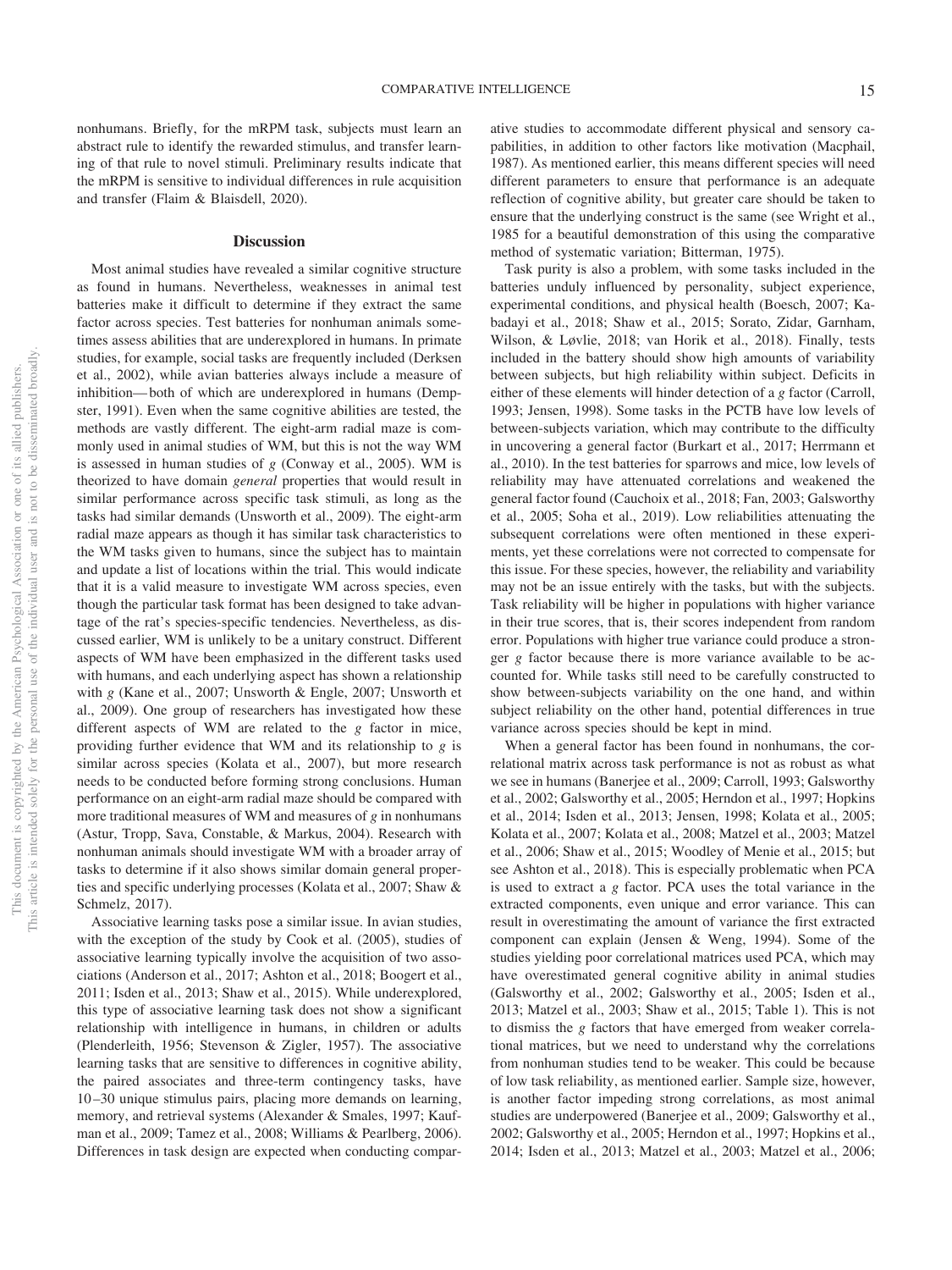but see Kolata et al., 2008). For PCA and other methods of factor analysis, it is recommended that there should be at least 10 subjects for each measure, but few studies have achieved this ideal (Burkart et al., 2017; Costello & Osborne, 2005; Yong & Pearce, 2013). Some researchers have compensated for this by comparing empirical results to the results of a random bootstrapping procedure or randomly simulated data sets (Ashton et al., 2018; Damerius et al., 2019; Shaw et al., 2015), though this is not common practice. Another potential factor is the subject sample. Because the factors are extracted to explain variance in performance, the subject population must be heterogenous (Burkart et al., 2017; Yong & Pearce, 2013). Animal studies often lack heterogeneity, such as when studies of wild animals only test males (Isden et al., 2013), or bold individuals low in neophobia (Shaw & Schmelz, 2017). In lab environments, although outbred strains of mice are used, they are reared in nearly identical conditions; thereby, diminishing interindividual variance (Galsworthy et al., 2002; Kolata et al., 2005; Matzel et al., 2003). Environmental factors can make important contributions to cognitive abilities (Light et al., 2010; Neumann, Murphy, Gewa, Grillenberger, & Bwibo, 2007; Nisbett, 2009). Thus, the strength of strong environmental control of laboratory populations is also a weakness. A recent study showed that when mice were exposed to an enriched environment for 2 weeks, their performance on a cognitive test battery improved (Sauce et al., 2018). Factors like environmental conditions and population characteristics should be further explored to understand how they could be affecting performance on cognitive tasks.

Given the strong interest in general intelligence in humans, establishing methods for identifying a *g* factor across diverse species should be a top priority of comparative cognition research. The cognitive abilities of many species are starting to be formally recognized and tested, but understanding how those abilities are related to each other remains a mystery. Under what conditions will species show evidence for general cognitive ability versus distinct and nonoverlapping cognitive abilities? What are the costs and benefits of having a generalized versus specialized system? Social structure/group size, diet, and environmental complexity/ variability have all been proposed as determinants of cognitive abilities (Ashton et al., 2018; Herrmann et al., 2007; Mettke-Hofmann, 2014; van Horik & Emery, 2011). Group size, for example, has been theorized to increase cognitive abilities because larger groups put more demands on learning about and remembering more individuals, including their status within the group, and interindividual interactions (van Horik & Emery, 2011). A weak correlational matrix was found in spotted bower birds (Isden et al., 2013), for example, while the correlational matrix found in the Australian magpies was stronger (Ashton et al., 2018). While these species show many behavioral similarities, including vocal imitation, sedentary lifestyle, and diet; they differ in their social interactions, breeding behaviors, and parenting. In bower birds, females select males based on bower attributes and mating display, but males do not assist with parenting (Isden et al., 2013). Additionally, there is evidence to suggest that interaction with conspecifics occurs primarily during breeding and mating in the form of competition, but less research has been published on bower bird behavior outside of bower activities (Madden, 2008). By contrast, Australian magpie groups involve complex social behaviors, where members help to provision nestlings that are not related to themselves (alloparenting), and work together to defend their

territory from predators and out-group members (Farabaugh, Brown, & Hughes, 1992; Finn & Hughes, 2001). The difference in social complexity might contribute to the different strengths of the correlational matrices in these two species. Group size can also explain differences in *g* within species as well. Within the Australian magpies, Ashton et al. (2018) found that cognitive performance improved as group size increased. This supports the idea that larger, more complex social groups are more cognitively challenging, thereby enhancing cognitive abilities of its members, but its potential explanatory value for magpies does not necessarily mean it will be able to explain differences across species. Enhanced cognition could be general (Ashton et al., 2018), or be restricted to social cognition. Herrmann et al.'s (2010) findings, and the low correlations between *g* and social ability in humans, suggest little effect of social complexity on *g*. Nevertheless, nuances within group size and social dynamics could help elucidate why these different results are found (Holekamp, 2007; Shultz & Dunbar, 2006).

Other researchers have argued that diet plays a substantial role in shaping cognitive abilities and brain function (DeCasien, Williams, & Higham, 2017; Holekamp, 2007; Mettke-Hofmann, 2014; but see Allen & Kay, 2012). Having a varied diet (e.g., omnivorous or frugivorous) is associated with larger brains and/or higher cognitive abilities compared with species with specialized diets (e.g., folivorous). This could be because of increased demands on learning and memory systems posed by an omnivorous diet, improved diet quality, or the combination of the two. Nevertheless, research on the role of diet on cognition usually focuses on a single cognitive ability, such as innovation, or uses brain size as a proxy for cognition, rather than measuring *g* (Chittka & Niven, 2009; Roth & Dicke, 2005; Snodgrass, Leonard, & Robertson, 2009; Sol, Sayol, Ducatez, & Lefebvre, 2016). There is also evidence that habitat complexity can influence brain size and rates of learning (Mettke-Hofmann, 2014; Sayol et al., 2016; Schuck-Paim, Alonso, & Ottoni, 2008). These influences are not necessarily mutually exclusive, and may interact in their contribution to natural behavior (Lefebvre & Sol, 2008; Mettke-Hofmann, 2014). It is possible that these influences will consistently covary. In cichlid fish, for example, environment complexity positively correlates with number of conspecifics (Pollen et al., 2007). A similar result was seen in African Starlings, where cooperative breeding is observed more frequently in complex environments (Rubenstein & Lovette, 2007). The potential for environment, diet, and social structure to covary makes it difficult to determine their independent contributions to brain size or cognitive abilities. Investigating a wider range of species could help answer this question. Noted by Holekamp (2007), spotted hyenas have high quality diets and complex social groups, whereas carnivorous and omnivorous bears also have high quality diets, but are predominately solitary. A better understanding of how diet, environment, and social structure impact specific cognitive abilities and brain size will also facilitate our understanding of how they relate to the underlying cognitive structure.

On the surface, it seems beneficial to have a larger brain and more advanced cognition. Larger brains are more diverse in function and structure (Roth & Dicke, 2005). Yet, brains are metabolically costly and so selection for increased brain size usually requires specific environmental conditions and tradeoffs with other metabolically expensive organ systems (Burkart et al., 2017; Byrne & Bates, 2007; Chittka & Niven, 2009; Isler & van Schaik,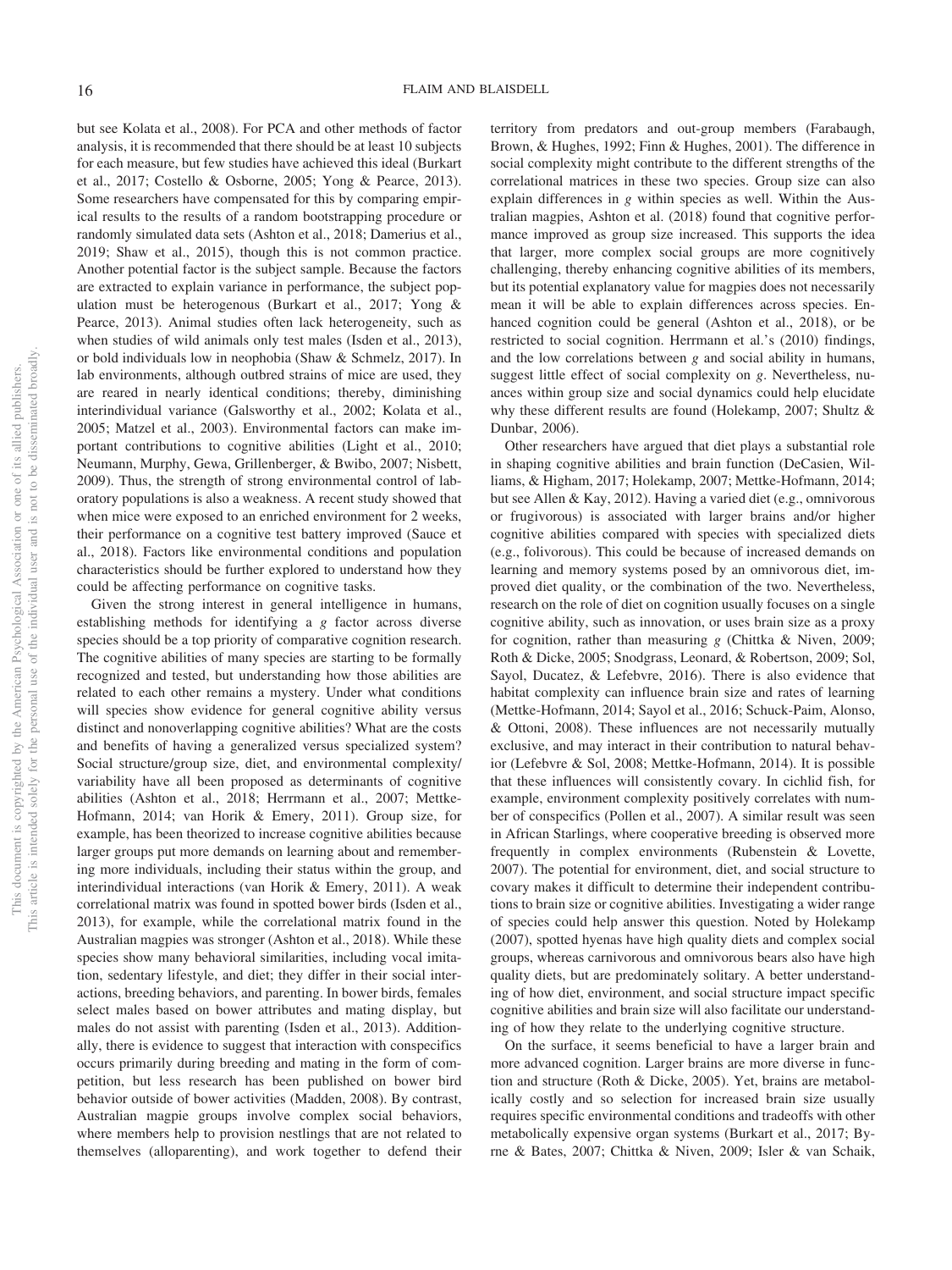2006; Iwaniuk & Nelson, 2003; Roth & Dicke, 2005). In humans, brain size increased as our digestive tracts shrank (Aiello & Wheeler, 1995). In birds, there is a negative correlation between brain size and pectoral muscle mass (Isler & van Schaik, 2006). Increasing brain size and cognitive ability is not the only solution to meet environmental challenges, however. In birds, there is a negative correlation between migratory distance and brain size, where the birds that traveled the furthest had the smallest brains (Sayol et al., 2016; Vincze, 2016). Yet, migratory birds show better long-term spatial memory compared with nonmigratory birds, indicating that despite having smaller brains specific cognitive abilities can be selected for (Mettke-Hofmann & Gwinner, 2003). Detailed comparative studies can illuminate the conditions that support selection for *general* cognitive abilities versus specific cognitive processes (Chittka & Niven, 2009; Mettke-Hofmann, 2014).

In a comparative analysis, better performance on cognitive tasks may not correlate with measures of fitness. In some species, fitness is increased through the selection of traits that attract mates or defeat rivals, yet with a concomitant decrease in brain size (Lefebvre & Sol, 2008). For other species, while potential mates that perform better on cognitive tasks are preferred (Chen, Zou, Sun, & Ten Cate, 2019; Spritzer, Meikle, & Solomon, 2005), this does not always result in increased fitness for those males or that females will act on that preference (Spritzer, Solomon, & Meikle, 2005).

Survival is another potential correlate with better cognitive performance in animals (Sol, Bacher, Reader, & Lefebvre, 2008; Sol, Székely, Liker, & Lefebvre, 2007), though this correlation is not always found (Kotrschal et al., 2015). There is evidence for a complicated interaction between cognitive abilities and personality that could result in equivalent rates of survival despite differences in cognitive abilities across individuals (Mazza, Eccard, Zaccaroni, Jacob, & Dammhahn, 2018; Mettke-Hofmann, 2014). In great tits (*Parus major*), a species of song bird, individuals who were more competitive in maximizing a particular food resource during winter performed more poorly on a problem-solving task compared with less competitive individuals (Cole & Quinn, 2012). Although intelligence is predictive of health and longevity in humans (Murray, Johnson, Wolf, & Deary, 2011), in modern societies this is more dependent on navigating environments that humans have created (especially schooling), not those created by the natural environment (Flinn, Geary, & Ward, 2005). No other animals have created, then subsequently had to resist, high-fat and high-sugar foods to prevent disease states. Understanding how cognitive abilities are related to survival in nonhumans will require the integration of multiple factors, including how cognitive abilities are interrelated. Species that show evidence for more interrelated cognitive abilities may have different interactions with noncognitive factors, like personality.

Another strength of animal research is that it could inform on different aspects that influence or are correlated with human intelligence. The benefit of using lab animals is they provide more control over biological factors which can be independently manipulated. The ability to closely monitor or manipulate brain function or genetics in animals can help elucidate which genes, brain regions, neural connections, and neurotransmitters are involved or correlated with cognitive functions, including *g* (Plomin, 2001; Matzel, Sauce, & Wass, 2013). Animal models have already identified some neurobiological correlates related to cognitive

ability, such as the importance of dopamine receptor function in mice (Wass et al., 2013; Wass et al., 2018), and cortical thickness and brain size in chimpanzees (Hopkins, Li, & Roberts, 2019). As animal test batteries improve, is it likely that more neurobiological correlates will not only be identified, but manipulated to help determine their causal influence on cognitive performance.

While animal and human research investigating the physical substrate of intelligence is important, there are some misconceptions about how deterministic these neurobiological correlates are. This is partially because some researchers have consistently stated that differences in intelligence are because of differences in inherited genes that are not sensitive to environmental factors (Jensen, 1998; Rushton & Jensen, 2005).<sup>1</sup> This argument is sometimes supported by heritability estimates that state intelligence is 60 – 80% heritable (Bailey, 1997; Gillborn, 2016). This theory of intelligence being determined by genes has persisted, yet the theory is continuously criticized because of how heritability estimates are calculated, and because more recent findings on the relationship between genes and intelligence fail to support these heritability estimates. Heritability estimates are used to determine how much variance in a characteristic can be attributed to genetic differences at the population level. Heritability estimates are influenced by how variable the environment is and are unique to populations at the time of estimate, meaning the same characteristic can have different estimates depending on who is sampled and when (Nisbett, 2009; Sauce & Matzel, 2018; Tucker-Drob & Bates, 2016; Turkheimer, Haley, Waldron, D'Onofrio, & Gottesman, 2003). These high heritability estimates for intelligence are also difficult to reconcile with current genetic research. For most traits, the number of genes involved in the expression is large, and the effect size of each individual contributing gene is minute on its own (Beauchamp et al., 2011; Chabris et al., 2012; Lango Allen et al., 2010). Furthermore, there is no evidence to suggest that these genes are insensitive to the environment (Bailey, 1997; Chabris et al., 2012; DeYoung & Clark, 2012). Some researchers argue that it is precisely a Gene  $\times$  Environment interaction that could explain both high heritability estimates and low identification rates for specific gene variants (DeYoung & Clark, 2012; Sauce & Matzel, 2018). Heritability estimates typically over attribute variance in a trait to genes by including the Gene  $\times$  Environment interaction in the estimate of heritability (Jensen, 1998; Sauce & Matzel, 2018). These results indicate that it is unlikely that differences in intelligence are because of immutable genetic factors. When neurobiological factors related to differences in cognitive performance are found they should not be presented as the sole and universal contributor to differences. Reductionist arguments like these could inadvertently perpetuate racist ideas (Gillborn, 2016; Phelan, Link, & Feldman, 2013). Instead, these findings should be presented in the context of environmental interactions.

Investigating how neurobiological correlates of intelligence are related to the environment is easier with animal research because of the amount of control a researcher has on the environment. As mentioned earlier, short-term interventions that provide environ-

 $<sup>1</sup>$  Many of these theories were created in attempt to explain differences</sup> in IQ scores between races. A discussion of race, IQ, and genes is outside the scope of this review, but please see Frank (2015); Krimsky and Sloan (2011), and Nisbett (2009) for discussion on why it is incorrect and harmful to posit race-based differences as innate.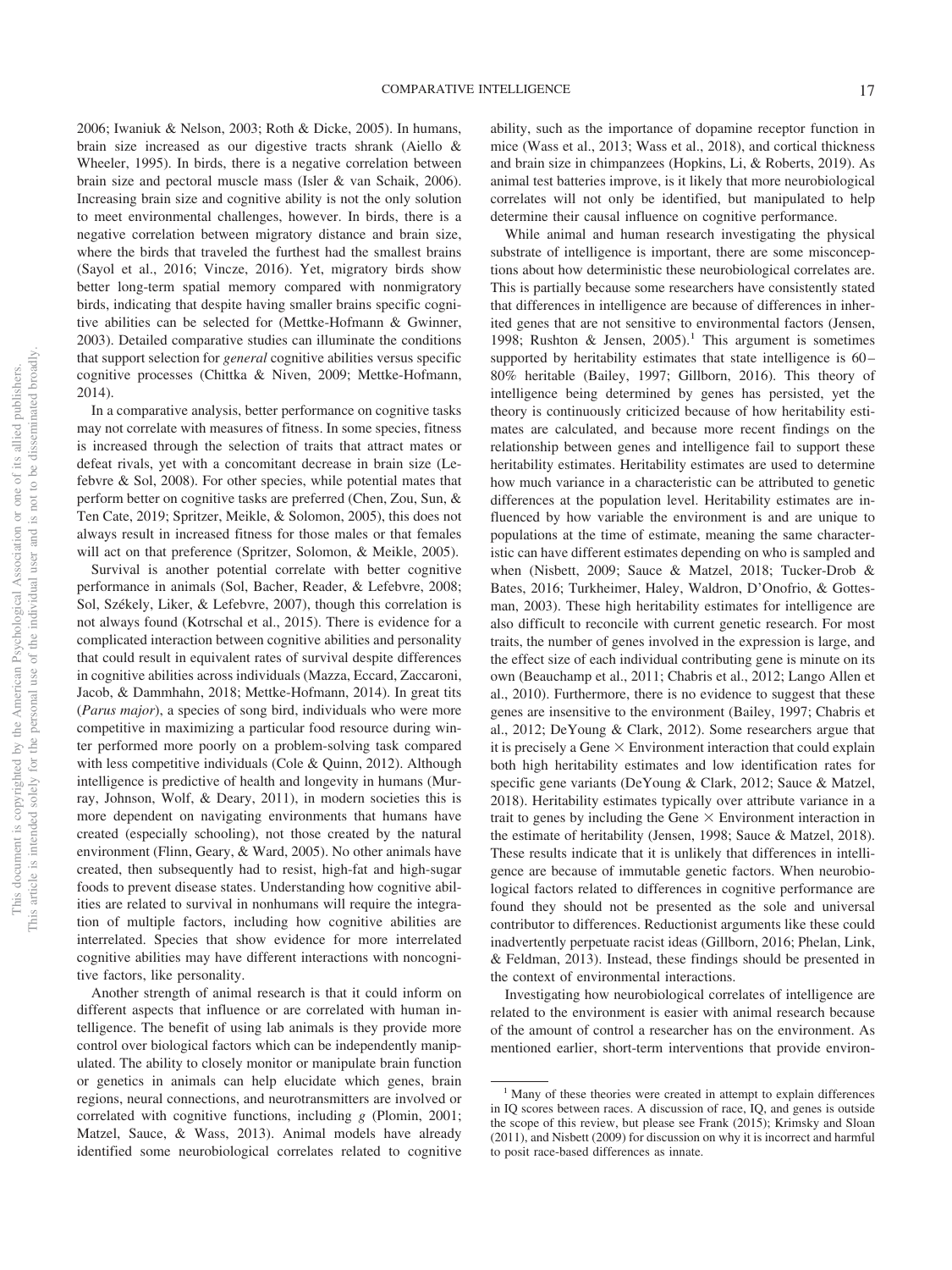mental enrichment improve performance on a cognitive test battery in mice (Sauce et al., 2018). Short term, intensive WM training increases dopamine (D1) receptor sensitivity and improves performance on a cognitive test battery in mice, highlighting the importance of even short-term interventions on biological substrates (Wass et al., 2013). Chronic environmental conditions and how that is related to cognitive performance could also be investigated. Animal research has already successfully modeled some of the environmental effects of development in a low socioeconomic status (SES) environment, including its neurobiological consequences (Hackman, Farah, & Meaney, 2010). SES correlates with intelligence, thus integrating these two lines of rodent research (environmental and genetic manipulations) could help uncover the causal direction of this correlation (Brooks-Gunn, Klebanov, & Duncan, 1996; Hackman et al., 2010; Jensen, 1998; Mani, Mullainathan, Shafir, & Zhao, 2013; Schmidt, 2017). Extended environmental manipulations will likely be key to understanding how chronic conditions impact cognitive function and the underlying neurobiological correlates.

Humans are a language-using species, and language enables much greater intelligence in our species than what is found even in other highly intelligent species (Penn, Holyoak, & Povinelli, 2008). Furthermore, verbal fluency correlates positively with FSIQ (Ardila, Pineda, & Rosselli, 2000). Thus, it is difficult to disentangle the contribution of language to *g*. By studying nonlanguage animal models, we can gain insight into the cognitive processes and capacities that contribute to *g* that do not require, or that are independent of language (Shaw & Schmelz, 2017; Figure 2).

Well-developed test batteries for use in different animals, including humans, can help validate the neuroscience of *g* and its related cognitive mechanisms. Finding a general cognitive factor in animals has so far been only partially successful. Correcting methodological issues discussed in the previous sections will improve the search for a *g* factor in other species. Test batteries across all species, including humans, could be modified to facilitate comparative research. Tasks that have been used with both humans and other species that have not been included in test batteries are ideal targets for development. As discussed earlier, assessments of WM in rodent test batteries typically use an eightarm radial maze. Humans have been tested on a virtual radial arm maze, but this has not been incorporated into a larger battery or compared with more traditional measures of WM (Astur et al., 2004; Shaw & Schmelz, 2017). Reversal learning is another example of a cognitive task that is commonly included in animal test batteries, and is commonly used in humans to investigate neuropsychiatric disorders (Izquierdo, Brigman, Radke, Rudebeck, & Holmes, 2017); yet, is underexplored in humans in relation to *g*. Furthermore, nonhuman animals should receive tasks that more closely resemble those used to study *g* in humans. For example, pigeons have shown similar RT effects on a variation of a human task based on Hick's Law (Vickrey & Neuringer, 2000). Including tasks like this in a test battery for animals would allow for increased correspondence between human and nonhuman animal measures of *g*.

Test batteries should also include more tasks where animals have to use previously acquired knowledge to solve novel problems (van Horik & Lea, 2017). Understanding how to apply knowledge beyond the trained situation is thought to explain why *g* is one of the best predictors of job performance (Schmidt, 2014). In the test batteries given to animals, there is a debate about how ecologically relevant those tasks should be (Burkart et al., 2017; Herrmann et al., 2007). Nevertheless, if the goal is to discover *general* cognitive abilities, then it is not clear how important it is that the tasks in the test battery are ecologically relevant. The more ecologically relevant a task is, the more likely that they will engage highly conserved behavioral processes (those often labeled as "instinctive"), with little interindividual variation (Burkart et al., 2017). Using contrived and standardized tasks, such as in an operant chamber, can actually help control for noncognitive factors, like environmental experience, and facilitate comparisons across species (Clarin, Ruczyński, Page, & Siemers, 2013, but see Shaw, 2017).

Perhaps the most important factor is that test batteries should assess clear and separable domains of cognition as much as possible (Burkart et al., 2017; Shaw & Schmelz, 2017). Many studies, particularly those investigating cognition in the wild, use illdefined tasks such as problem solving or innovation. This can make it difficult to determine what aspects of cognition are being used to solve the task, whether the same strategy is engaged across subjects, and if the behaviors are related to other cognitive abilities. Ultimately, there should be more communication across labs to determine that test batteries for different species attempt to assess the same underlying constructs, but which constructs should receive the most focus? As reviewed earlier, in humans, WM, processing speed, and associative learning have shown a relationship to *g*, though the causal nature of this relationship is still debated. These basic cognitive processes have been found in just about all vertebrate orders, ranging from birds and mammals to amphibians and fish. Furthermore, these core cognitive processes reflect basic functions of vertebrate brains, often involving collaboration across multiple circuits, such as hippocampus, frontal cortex, and basal ganglia (Papini, 2008). By focusing on these core cognitive processes, it is reasonable and possible to create a comprehensive cross species test battery that could extract psychometric *g* should it be present.

If psychometric *g* is found in a broad range of taxa, the causal factor may reflect a deep homology of the vertebrate brain despite species-specific brain and cognitive specializations (Güntürkün & Bugnyar, 2016; Osvath, Kabadayi, & Jacobs, 2014). This hypothesis requires testing, but such testing in turn requires the development of a test battery that can reliably assess these core cognitive functions across diverse species of vertebrate, from the human to pigeon to fish. Despite our suggestion that *g* should be assessed with the common set of general core cognitive processes of the vertebrate brain, this does not reject the idea that there are speciesspecific cognitive specializations found in individual species or groups of species. As an analogy, the five-digit hand is a deep homology found in all tetrapods, and reflects the ancestral state. As a result, there are some common core functions of the five-digit hand. There has also been selection for specialization in hand structure and function, such as the opposable thumb of humans that allows for fine motor precision, and even more extreme specializations for specific forms of locomotion, such as the wings of bats, the fins of whales, and the hooves of horses— each reflecting an adaptive specialization to each species' particular locomotor niche. Nevertheless, independent of these specializations, interindividual variation in hand function within a species should be readily measurable using batteries of functional tasks, such as grip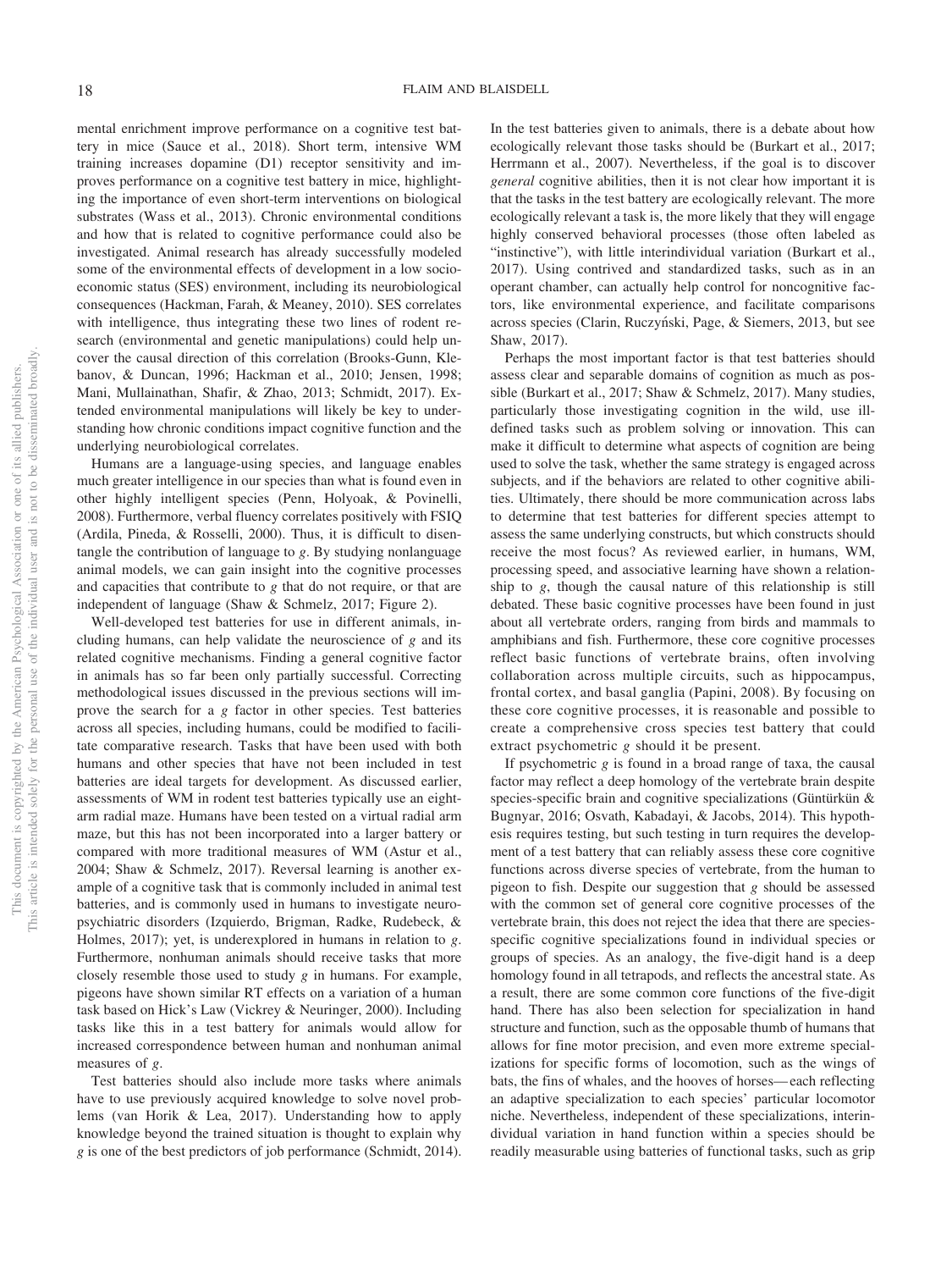strength, dexterity, and precision, or locomotor functions. Likewise, as we discussed above, some birds that store seeds to be retrieved weeks or months later show specialized adaptation of spatial memory and the supporting brain systems, in particular the hippocampus. There is likely a complex relationship between specialized cognitive abilities and *g* because of differences in ecological constraints across species. Nevertheless, there ought to be interindividual variation in spatial memory in a species of food-storing birds, just as there are within a species of nonfood storing birds, despite the fact that the food-storing species has an overall greater spatial memory than does the nonstoring species. Appropriate tests that assess general cognitive functions are needed to facilitate assessments of *g* across a diverse array of species. Thus, assessments should be focused on the general cognitive processes, such as WM and associative learning, that are found in all vertebrates.

It is inarguable that one factor explaining half of the variance in performance on cognitive tests has been identified in humans (Lubinski, 2004). This factor is a good predictor of mortality, health, level of education, and SES. Furthermore, it is clear that this factor is most strongly related to WM and processing speed (see Figure 1). What this factor consists of and what underlies its function is still under intense investigation. Better measures of a general factor in humans and animals could be an important effective tool to shed new light on general intelligence. Only then can we more clearly elucidate the evolutionary and environmental contributors to a general cognitive ability.

# **References**

- Aben, B., Stapert, S., & Blokland, A. (2012). About the distinction between working memory and short-term memory. *Frontiers in Psychology, 3,* 301. http://dx.doi.org/10.3389/fpsyg.2012.00301
- Ackerman, P. L., & Cianciolo, A. T. (2000). Cognitive, perceptual-speed, and psychomotor determinants of individual differences during skill acquisition. *Journal of Experimental Psychology: Applied, 6,* 259 –290. http://dx.doi.org/10.1037/1076-898X.6.4.259
- Adolphs, R. (1999). Social cognition and the human brain. *Trends in Cognitive Sciences, 3,* 469 – 479. http://dx.doi.org/10.1016/S1364- 6613(99)01399-6
- Aiello, L. C., & Wheeler, P. (1995). The expensive-tissue hypothesis: The brain and the digestive system in human and primate evolution. *Current Anthropology, 36,* 199 –221. http://dx.doi.org/10.1086/204350
- Alexander, J. R. M., & Smales, S. (1997). Intelligence, learning and long-term memory. *Personality and Individual Differences, 23,* 815– 825. http://dx.doi.org/10.1016/S0191-8869(97)00054-8
- Allen, K. L., & Kay, R. F. (2012). Dietary quality and encephalization in platyrrhine primates. *Proceedings of the Royal Society B: Biological Sciences, 279,* 715–721.
- Anderson, B. (1993). Evidence from the rat for a general factor that underlies cognitive performance and that relates to brain size: Intelligence? *Neuroscience Letters, 153,* 98 –102. http://dx.doi.org/10.1016/ 0304-3940(93)90086-Z
- Anderson, R. C., Searcy, W. A., Peters, S., Hughes, M., DuBois, A. L., & Nowicki, S. (2017). Song learning and cognitive ability are not consistently related in a songbird. *Animal Cognition, 20,* 309 –320. http://dx .doi.org/10.1007/s10071-016-1053-7
- Ardila, A., Pineda, D., & Rosselli, M. (2000). Correlation between intelligence test scores and executive function measures. *Archives of Clinical Neuropsychology, 15,* 31–36. http://dx.doi.org/10.1093/arclin/15.1.31
- Ashton, B. J., Ridley, A. R., Edwards, E. K., & Thornton, A. (2018). Cognitive performance is linked to group size and affects fitness in

Australian magpies. *Nature, 554,* 364 –367. http://dx.doi.org/10.1038/ nature25503

- Ashton, M. C., & Lee, K. (2005). Problems with the method of correlated vectors. *Intelligence, 33,* 431– 444. http://dx.doi.org/10.1016/j.intell .2004.12.004
- Astur, R. S., Tropp, J., Sava, S., Constable, R. T., & Markus, E. J. (2004). Sex differences and correlations in a virtual Morris water task, a virtual radial arm maze, and mental rotation. *Behavioural Brain Research, 151,* 103–115. http://dx.doi.org/10.1016/j.bbr.2003.08.024
- Au, J., Sheehan, E., Tsai, N., Duncan, G. J., Buschkuehl, M., & Jaeggi, S. M. (2015). Improving fluid intelligence with training on working memory: A meta-analysis. *Psychonomic Bulletin & Review, 22,* 366 – 377. http://dx.doi.org/10.3758/s13423-014-0699-x
- Auersperg, A. M., von Bayern, A. M., Gajdon, G. K., Huber, L., & Kacelnik, A. (2011). Flexibility in problem solving and tool use of kea and New Caledonian crows in a multi access box paradigm. *PLoS ONE, 6,* e20231. http://dx.doi.org/10.1371/journal.pone.0020231
- Baddeley, A. (2003). Working memory: Looking back and looking forward. *Nature Reviews Neuroscience, 4,* 829 – 839. http://dx.doi.org/10 .1038/nrn1201
- Bailey, R. C. (1997). Hereditarian scientific fallacies. *Genetica, 99,* 125– 133. http://dx.doi.org/10.1007/BF02259516
- Baker, D. P., Eslinger, P. J., Benavides, M., Peters, E., Dieckmann, N. F., & Leon, J. (2015). The cognitive impact of the education revolution: A possible cause of the Flynn Effect on population IQ. *Intelligence, 49,* 144 –158. http://dx.doi.org/10.1016/j.intell.2015.01.003
- Balda, R. P., & Kamil, A. C. (1992). Long-term spatial memory in Clark's nutcracker. *Nucifraga columbiana Animal Behaviour, 44,* 761–769. http://dx.doi.org/10.1016/S0003-3472(05)80302-1
- Banerjee, K., Chabris, C. F., Johnson, V. E., Lee, J. J., Tsao, F., & Hauser, M. D. (2009). General intelligence in another primate: Individual differences across cognitive task performance in a New World monkey (*Saguinus oedipus*). *PLoS ONE, 4,* e5883. http://dx.doi.org/10.1371/ journal.pone.0005883
- Bartholomew, D. J., Deary, I. J., & Lawn, M. (2009). A new lease of life for Thomson's bonds model of intelligence. *Psychological Review, 116,* 567–579. http://dx.doi.org/10.1037/a0016262
- Bayliss, D. M., Jarrold, C., Gunn, D. M., & Baddeley, A. D. (2003). The complexities of complex span: Explaining individual differences in working memory in children and adults. *Journal of Experimental Psychology: General, 132,* 71–92. http://dx.doi.org/10.1037/0096-3445.132 .1.71
- Beauchamp, J. P., Cesarini, D., Johannesson, M., van der Loos, M. J., Koellinger, P. D., Groenen, P. J.,... Christakis, N. A. (2011). Molecular genetics and economics. *The Journal of Economic Perspectives, 25,* 57– 82. http://dx.doi.org/10.1257/jep.25.4.57
- Benson, N., Hulac, D. M., & Kranzler, J. H. (2010). Independent examination of the Wechsler Adult Intelligence Scale-Fourth Edition (WAIS-IV): What does the WAIS-IV measure? *Psychological Assessment, 22,* 121–130. http://dx.doi.org/10.1037/a0017767
- Bickley, P. G., Keith, T. Z., & Wolfle, L. M. (1995). The three-stratum theory of cognitive abilities: Test of the structure of intelligence across the life span. *Intelligence, 20,* 309 –328. http://dx.doi.org/10.1016/0160- 2896(95)90013-6
- Bitterman, M. E. (1965). The evolution of intelligence. *Scientific American, 212,* 92–100. http://dx.doi.org/10.1038/scientificamerican0165-92
- Bitterman, M. E. (1975). The comparative analysis of learning. *Science, 188,* 699 –709. http://dx.doi.org/10.1126/science.188.4189.699
- Blaga, O. M., Shaddy, D. J., Anderson, C. J., Kannass, K. N., Little, T. D., & Colombo, J. (2009). Structure and continuity of intellectual development in early childhood. *Intelligence, 37,* 106 –113. http://dx.doi.org/10 .1016/j.intell.2008.09.003
- Blair, C. (2006). How similar are fluid cognition and general intelligence? A developmental neuroscience perspective on fluid cognition as an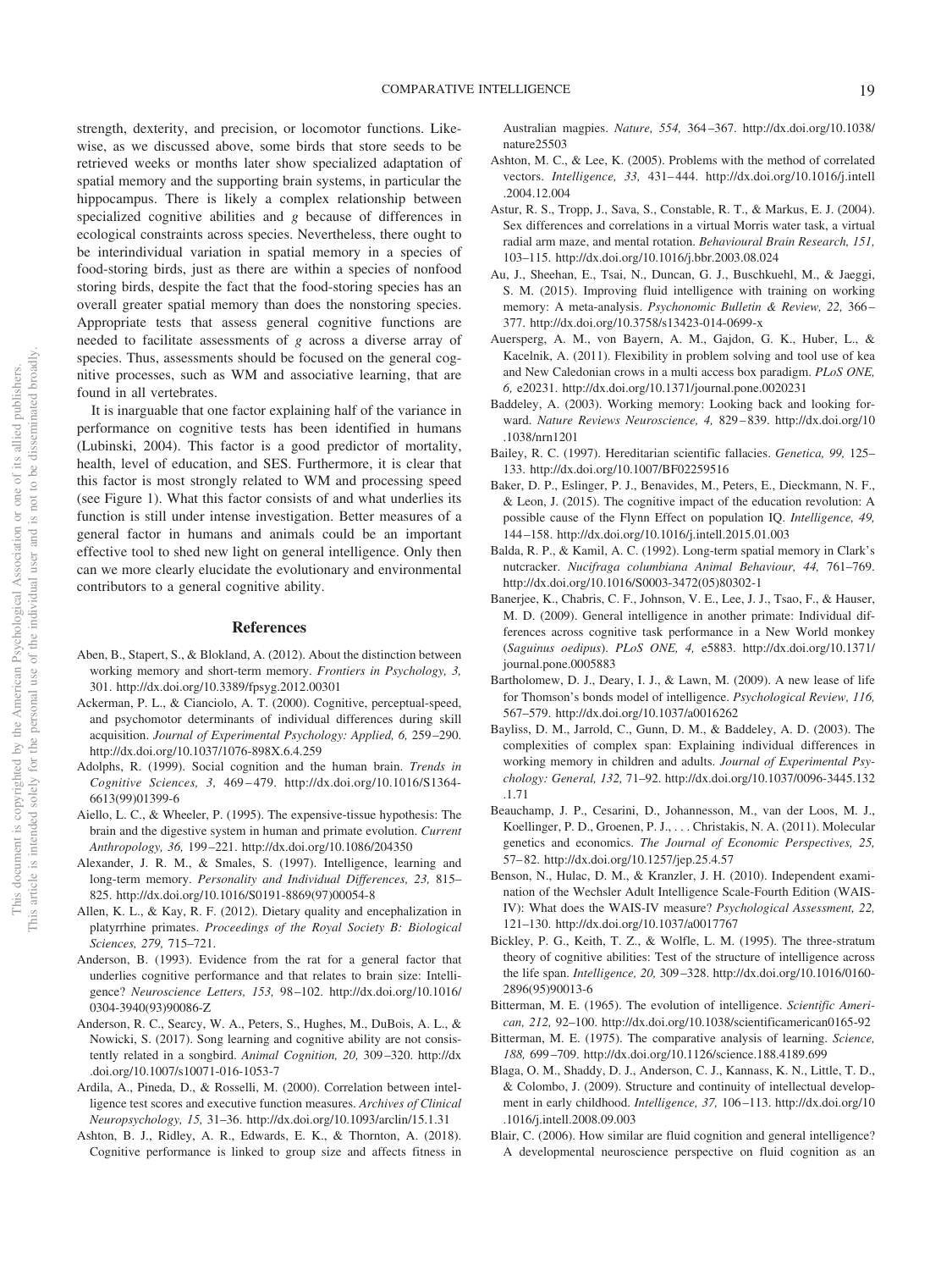aspect of human cognitive ability. *Behavioral and Brain Sciences, 29,* 109 –125. http://dx.doi.org/10.1017/S0140525X06009034

- Blaisdell, A. P., & Cook, R. G. (2005). Two-item same-different concept learning in pigeons. *Animal Learning & Behavior, 33,* 67–77. http://dx .doi.org/10.3758/BF03196051
- Boesch, C. (2007). What makes us human (*Homo sapiens*)? The challenge of cognitive cross-species comparison. *Journal of Comparative Psychology, 121,* 227–240. http://dx.doi.org/10.1037/0735-7036.121.3.227
- Boogert, N. J., Anderson, R. C., Peters, S., Searcy, W. A., & Nowicki, S. (2011). Song repertoire size in male song sparrows correlates with detour reaching, but not with other cognitive measures. *Animal Behaviour, 81,* 1209 –1216. http://dx.doi.org/10.1016/j.anbehav.2011.03.004
- Bornstein, M. H., Hahn, C. S., Bell, C., Haynes, O. M., Slater, A., Golding, J., & Wolke, D., & the ALSPAC Study Team. (2006). Stability in cognition across early childhood. A developmental cascade. *Psychological Science, 17,* 151–158. http://dx.doi.org/10.1111/j.1467-9280.2006 .01678.x
- Brodnick, R. J., & Ree, M. J. (1995). A structural model of academic performance, socioeconomic status, and Spearman's g. *Educational and Psychological Measurement, 55,* 583–594. http://dx.doi.org/10.1177/ 0013164495055004006
- Brooks-Gunn, J., Klebanov, P. K., & Duncan, G. J. (1996). Ethnic differences in children's intelligence test scores: Role of economic deprivation, home environment, and maternal characteristics. *Child Development, 67,* 396 – 408. http://dx.doi.org/10.2307/1131822
- Brown, K. G., Le, H., & Schmidt, F. L. (2006). Specific aptitude theory revisited: Is there incremental validity for training performance? *International Journal of Selection and Assessment, 14,* 87–100. http://dx.doi .org/10.1111/j.1468-2389.2006.00336.x
- Burkart, J. M., Schubiger, M. N., & van Schaik, C. P. (2017). The evolution of general intelligence. *Behavioral and Brain Sciences, 40,* e195.
- Byrne, R. W., & Bates, L. A. (2007). Sociality, evolution and cognition. *Current Biology, 17,* R714 –R723. http://dx.doi.org/10.1016/j.cub.2007 .05.069
- Cahan, S., & Noyman, A. (2001). The Kaufman ability battery for children mental processing scale: A valid measure of "pure" intelligence? *Educational and Psychological Measurement, 61,* 827– 840. http://dx.doi .org/10.1177/00131640121971545
- Carpenter, P. A., Just, M. A., & Shell, P. (1990). What one intelligence test measures: A theoretical account of the processing in the Raven Progressive Matrices Test. *Psychological Review, 97,* 404 – 431. http://dx.doi .org/10.1037/0033-295X.97.3.404
- Carroll, J. B. (1993). *Human cognitive abilities: A survey of factor-analytic studies*. New York, NY: Cambridge University Press. http://dx.doi.org/ 10.1017/CBO9780511571312
- Carroll, J. B. (2003). The higher-stratum structure of cognitive abilities: Current evidence supports g and about ten broad factors. In H. Nyborg, (Ed.), *The Scientific Study of General Intelligence* (pp. 5–22). New York, NY: Pergamon Press. http://dx.doi.org/10.1016/B978-008043793- 4/50036-2
- Cattell, R. B. (1987). *Intelligence: Its structure, growth and action*. New York, NY: Elsevier.
- Cattell, R. B., & Horn, J. L. (1978). A check on the theory of fluid and crystallized intelligence with description of new subtest designs. *Journal of Educational Measurement, 15,* 139 –164. http://dx.doi.org/10.1111/j .1745-3984.1978.tb00065.x
- Cauchoix, M., Chow, P. K. Y., van Horik, J. O., Atance, C. M., Barbeau, E. J., Barragan-Jason, G.,... Cauchard, L. (2018). The repeatability of cognitive performance: A meta-analysis. *Philosophical Transactions of the Royal Society B: Biological Sciences, 373,* 20170281. http://dx.doi .org/10.1098/rstb.2017.0281
- Cavojová, V., Mikusková, E. B., & Hanák, R. (2013). Do you have to be smart to know what the others are thinking? *Studia Psychologica, 55,* 61– 66. http://dx.doi.org/10.21909/sp.2013.01.621
- Ceci, S. J. (1991). How much does schooling influence general intelligence and its cognitive components? A reassessment of the evidence. *Developmental Psychology, 27,* 703–722. http://dx.doi.org/10.1037/0012- 1649.27.5.703
- Ceci, S. J. (1996). *On intelligence: A biological treatise on intellectual development*. Cambridge, MA: Harvard University Press.
- Chabris, C. F. (2007). Cognitive and neurobiological mechanisms of the Law of General Intelligence. In M. J. Roberts (Ed.), *Integrating the mind: Domain specific versus domain general processes in higher cognition* (pp. 449 – 491). Hove: Psychology Press.
- Chabris, C. F., Hebert, B. M., Benjamin, D. J., Beauchamp, J., Cesarini, D., van der Loos, M.,... Laibson, D. (2012). Most reported genetic associations with general intelligence are probably false positives. *Psychological Science, 23,* 1314 –1323. http://dx.doi.org/10.1177/ 0956797611435528
- Chen, J., Zou, Y., Sun, Y. H., & Ten Cate, C. (2019). Problem-solving males become more attractive to female budgerigars. *Science, 363,* 166 –167. http://dx.doi.org/10.1126/science.aau8181
- Chittka, L., & Niven, J. (2009). Are bigger brains better? *Current Biology, 19,* R995–R1008. http://dx.doi.org/10.1016/j.cub.2009.08.023
- Chooi, W. T., & Thompson, L. A. (2012). Working memory training does not improve intelligence in healthy young adults. *Intelligence, 40,* 531– 542. http://dx.doi.org/10.1016/j.intell.2012.07.004
- Chuderski, A., Taraday, M., Nęcka, E., & Smoleń, T. (2012). Storage capacity explains fluid intelligence but executive control does not. *Intelligence, 40,* 278 –295. http://dx.doi.org/10.1016/j.intell.2012.02.010
- Clarin, T. M., Ruczyński, I., Page, R. A., & Siemers, B. M. (2013). Foraging ecology predicts learning performance in insectivorous bats. *PLoS ONE, 8,* e64823. http://dx.doi.org/10.1371/journal.pone.0064823
- Cole, E. F., & Quinn, J. L. (2012). Personality and problem-solving performance explain competitive ability in the wild. *Proceedings of the Royal Society B: Biological Sciences, 279,* 1168 –1175.
- Colom, R., Abad, F. J., Garcıa, L. F., & Juan-Espinosa, M. (2002). Education, Wechsler's full scale IQ, and g. *Intelligence, 30,* 449 – 462. http://dx.doi.org/10.1016/S0160-2896(02)00122-8
- Colom, R., Abad, F. J., Quiroga, M. Á., Shih, P. C., & Flores-Mendoza, C. (2008). Working memory and intelligence are highly related constructs, but why? *Intelligence, 36,* 584 – 606. http://dx.doi.org/10.1016/j.intell .2008.01.002
- Colom, R., Román, F. J., Abad, F. J., Shih, P. C., Privado, J., Froufe, M., . . . Jaeggi, S. M. (2013). Adaptive n-back training does not improve fluid intelligence at the construct level: Gains on individual tests suggest that training may enhance visuospatial processing. *Intelligence, 41,* 712–727. http://dx.doi.org/10.1016/j.intell.2013.09.002
- Colombo, M., & Broadbent, N. (2000). Is the avian hippocampus a functional homologue of the mammalian hippocampus? *Neuroscience and Biobehavioral Reviews, 24,* 465– 484. http://dx.doi.org/10.1016/S0149- 7634(00)00016-6
- Colombo, M., & Scarf, D. (2012). Neurophysiological studies of learning and memory in pigeons. *Comparative Cognition & Behavior Reviews, 7,* 23– 43. http://dx.doi.org/10.3819/ccbr.2012.70002
- Conway, A. R., Cowan, N., Bunting, M. F., Therriault, D. J., & Minkoff, S. R. (2002). A latent variable analysis of working memory capacity, short-term memory capacity, processing speed, and general fluid intelligence. *Intelligence, 30,* 163–183. http://dx.doi.org/10.1016/S0160- 2896(01)00096-4
- Conway, A. R., Kane, M. J., Bunting, M. F., Hambrick, D. Z., Wilhelm, O., & Engle, R. W. (2005). Working memory span tasks: A methodological review and user's guide. *Psychonomic Bulletin & Review, 12,* 769 –786. http://dx.doi.org/10.3758/BF03196772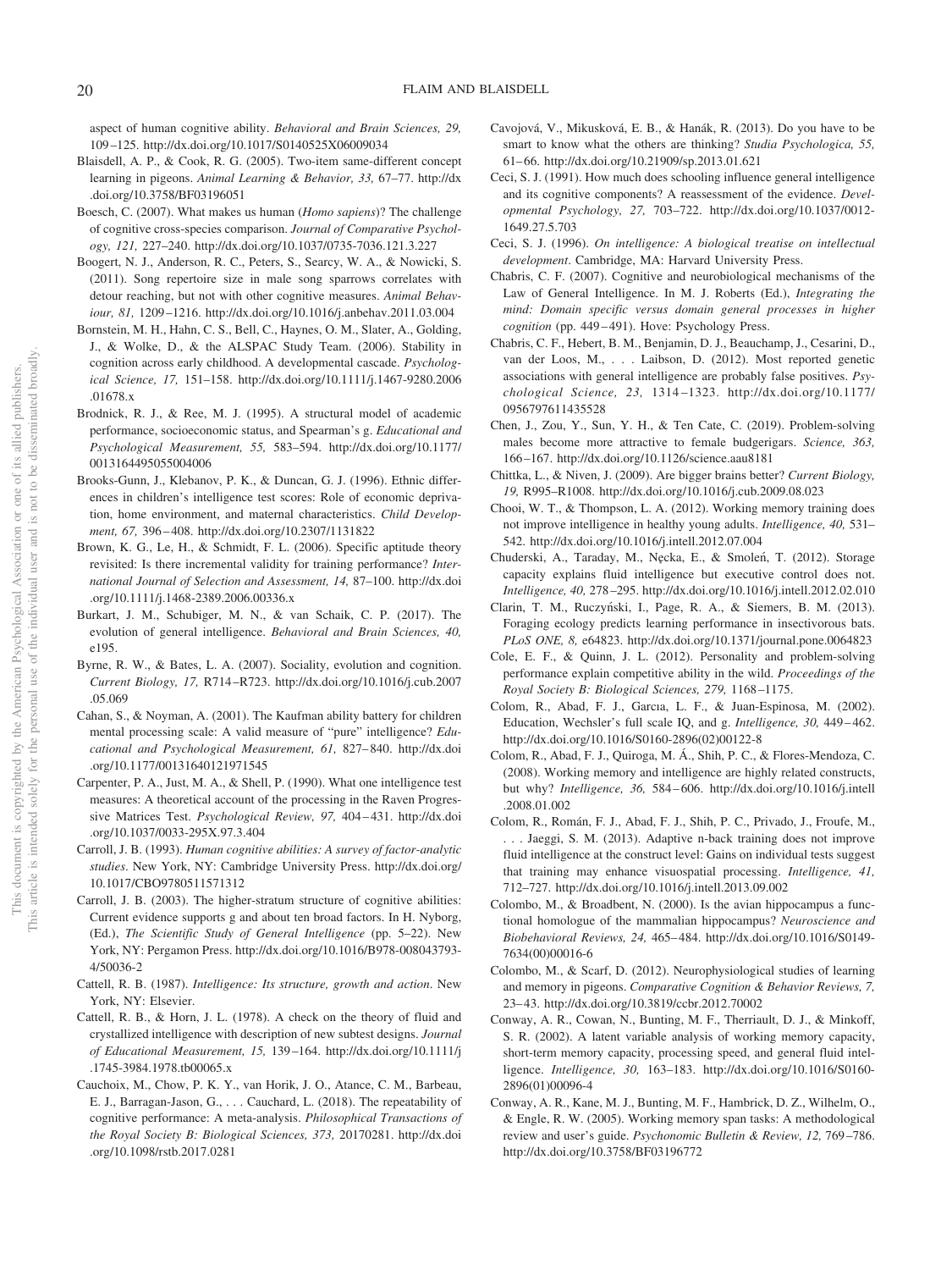- Conway, A. R., & Kovacs, K. (2015). New and emerging models of human intelligence. *WIRE: Cognitive Science, 6,* 419 – 426. http://dx.doi.org/10 .1002/wcs.1356
- Cook, R. G., & Blaisdell, A. P. (2006). Short-term item memory in successive same-different discriminations. *Behavioural Processes, 72,* 255–264. http://dx.doi.org/10.1016/j.beproc.2006.03.013
- Cook, R. G., Katz, J. S., & Blaisdell, A. P. (2012). Temporal properties of visual search in pigeon target localization. *Journal of Experimental Psychology: Animal Behavior Processes, 38,* 209 –216. http://dx.doi.org/ 10.1037/a0026496
- Cook, R. G., Levison, D. G., Gillett, S. R., & Blaisdell, A. P. (2005). Capacity and limits of associative memory in pigeons. *Psychonomic Bulletin & Review, 12,* 350 –358. http://dx.doi.org/10.3758/BF03196384
- Costello, A. B., & Osborne, J. (2005). Best practices in exploratory factor analysis: Four recommendations for getting the most from your analysis. *Practical Assessment, Research & Evaluation, 10,* 7.
- Cowan, N. (2008). What are the differences between long-term, short-term, and working memory? *Progress in Brain Research, 169,* 323–338. http://dx.doi.org/10.1016/S0079-6123(07)00020-9
- Coyle, T. R., Pillow, D. R., Snyder, A. C., & Kochunov, P. (2011). Processing speed mediates the development of general intelligence (g) in adolescence. *Psychological Science, 22,* 1265–1269. http://dx.doi.org/10 .1177/0956797611418243
- Damerius, L. A., Burkart, J. M., van Noordwijk, M. A., Haun, D. B., Kosonen, Z. K., Galdikas, B. M., . . . van Schaik, C. P. (2019). General cognitive abilities in orangutans (*Pongo abelii* and *Pongo pygmaeus*). *Intelligence, 74,* 3–11. http://dx.doi.org/10.1016/j.intell.2018.10.008
- Deary, I. J. (2000). *Looking down on human intelligence: From psychometrics to the brain*. New York, NY: Oxford University Press. http://dx .doi.org/10.1093/acprof:oso/9780198524175.001.0001
- Deary, I. J., Der, G., & Ford, G. (2001). Reaction times and intelligence differences: A population-based cohort study. *Intelligence, 29,* 389 –399.
- Deary, I. J., Pattie, A., & Starr, J. M. (2013). The stability of intelligence from age 11 to age 90 years: The Lothian birth cohort of 1921. *Psychological Science, 24,* 2361–2368. http://dx.doi.org/10.1177/0956 797613486487
- Deary, I. J., Whiteman, M. C., Starr, J. M., Whalley, L. J., & Fox, H. C. (2004). The impact of childhood intelligence on later life: Following up the Scottish mental surveys of 1932 and 1947. *Journal of Personality and Social Psychology, 86,* 130 –147. http://dx.doi.org/10.1037/0022- 3514.86.1.130
- DeCasien, A. R., Williams, S. A., & Higham, J. P. (2017). Primate brain size is predicted by diet but not sociality. *Nature Ecology & Evolution, 1,* 112. http://dx.doi.org/10.1038/s41559-017-0112
- Demetriou, A., Makris, N., Spanoudis, G., Kazi, S., Shayer, M., & Kazali, E. (2018). Mapping the dimensions of general intelligence: An integrated differential-developmental theory. *Human Development, 61,* 4 – 42. http://dx.doi.org/10.1159/000484450
- Dempster, F. N. (1991). Inhibitory processes: A neglected dimension of intelligence. *Intelligence, 15,* 157–173. http://dx.doi.org/10.1016/0160- 2896(91)90028-C
- Derksen, J., Kramer, I., & Katzko, M. (2002). Does a self-report measure for emotional intelligence assess something different than general intelligence? *Personality and Individual Differences, 32, 37-48. http://dx* .doi.org/10.1016/S0191-8869(01)00004-6
- DeYoung, C. G., & Clark, R. (2012). The gene in its natural habitat: The importance of gene-trait interactions. *Development and Psychopathology, 24,* 1307–1318. http://dx.doi.org/10.1017/S0954579412000727
- Divac, I., Mogensen, J., & Björklund, A. (1985). The prefrontal 'cortex' in the pigeon. Biochemical evidence. *Brain Research, 332,* 365–368. http:// dx.doi.org/10.1016/0006-8993(85)90606-7
- Doebler, P., & Scheffler, B. (2016). The relationship of choice reaction time variability and intelligence: A meta-analysis. *Learning and Indi-*

*vidual Differences, 52,* 157–166. http://dx.doi.org/10.1016/j.lindif.2015 .02.009

- Duncan, J., Seitz, R. J., Kolodny, J., Bor, D., Herzog, H., Ahmed, A., ... Emslie, H. (2000). A neural basis for general intelligence. *Science, 289,* 457– 460. http://dx.doi.org/10.1126/science.289.5478.457
- Eagle, D. M., Bari, A., & Robbins, T. W. (2008). The neuropsychopharmacology of action inhibition: Cross-species translation of the stopsignal and go/no-go tasks. *Psychopharmacology, 199,* 439 – 456. http:// dx.doi.org/10.1007/s00213-008-1127-6
- Engle, R. W., Tuholski, S. W., Laughlin, J. E., & Conway, A. R. A. (1999). Working memory, short-term memory, and general fluid intelligence: A latent-variable approach. *Journal of Experimental Psychology: General, 128,* 309 –331. http://dx.doi.org/10.1037/0096-3445.128.3.309
- Estrada, E., Ferrer, E., Abad, F. J., Román, F. J., & Colom, R. (2015). A general factor of intelligence fails to account for changes in tests' scores after cognitive practice: A longitudinal multi-group latent-variable study. *Intelligence, 50,* 93–99. http://dx.doi.org/10.1016/j.intell.2015.02 .004
- Fagan, J. F., Holland, C. R., & Wheeler, K. (2007). The prediction, from infancy, of adult IQ and achievement. *Intelligence, 35,* 225–231. http:// dx.doi.org/10.1016/j.intell.2006.07.007
- Fan, X. (2003). Two approaches for correcting correlation attenuation caused by measurement error: Implications for research practice. *Educational and Psychological Measurement, 63,* 915–930. http://dx.doi .org/10.1177/0013164403251319
- Farabaugh, S. M., Brown, E. D., & Hughes, J. M. (1992). Cooperative territorial defense in the Australian Magpie, Gymnorhina tibicen (Passeriformes, Cracticidae), a group-living songbird. *Ethology, 92,* 283– 292. http://dx.doi.org/10.1111/j.1439-0310.1992.tb00966.x
- Finn, P. G., & Hughes, J. M. (2001). Helping behaviour in Australian magpies. *Gymnorhina tibicen. Emu - Austral Ornithology, 101, 57-63*. http://dx.doi.org/10.1071/MU00066
- Flaim, M., & Blaisdell, A. P. (2020). *A procedure for the assessment of individual differences in relational discrimination behavior in the Pigeon (Columba livia)*. Unpublished manuscript, Department is Psychology, University of California, Los Angeles, CA.
- Flinn, M. V., Geary, D. C., & Ward, C. V. (2005). Ecological dominance, social competition, and coalitionary arms races: Why humans evolved extraordinary intelligence. *Evolution and Human Behavior*, 26, 10-46. http://dx.doi.org/10.1016/j.evolhumbehav.2004.08.005
- Frank, R. (2015). Back to the future? The emergence of a geneticized conceptualization of race in sociology. *The Annals of the American* Academy of Political and Social Science, 661, 51-64. http://dx.doi.org/ 10.1177/0002716215590775
- Friedman, N. P., Miyake, A., Corley, R. P., Young, S. E., Defries, J. C., & Hewitt, J. K. (2006). Not all executive functions are related to intelligence. *Psychological Science, 17,* 172–179. http://dx.doi.org/10.1111/j .1467-9280.2006.01681.x
- Galsworthy, M. J., Paya-Cano, J. L., Liu, L., Monleón, S., Gregoryan, G., Fernandes, C., . . . Plomin, R. (2005). Assessing reliability, heritability and general cognitive ability in a battery of cognitive tasks for laboratory mice. *Behavior Genetics, 35,* 675– 692. http://dx.doi.org/10.1007/ s10519-005-3423-9
- Galsworthy, M. J., Paya-Cano, J. L., Monleón, S., & Plomin, R. (2002). Evidence for general cognitive ability (g) in heterogeneous stock mice and an analysis of potential confounds. *Genes, Brain and Behavior, 1,* 88 –95. http://dx.doi.org/10.1034/j.1601-183X.2002.10204.x
- Garlick, D. (2002). Understanding the nature of the general factor of intelligence: The role of individual differences in neural plasticity as an explanatory mechanism. *Psychological Review, 109,* 116 –136. http://dx .doi.org/10.1037/0033-295X.109.1.116
- Garlick, D., Fountain, S. B., & Blaisdell, A. P. (2017). Serial pattern learning in pigeons: Rule-based or associative? *Journal of Experimental*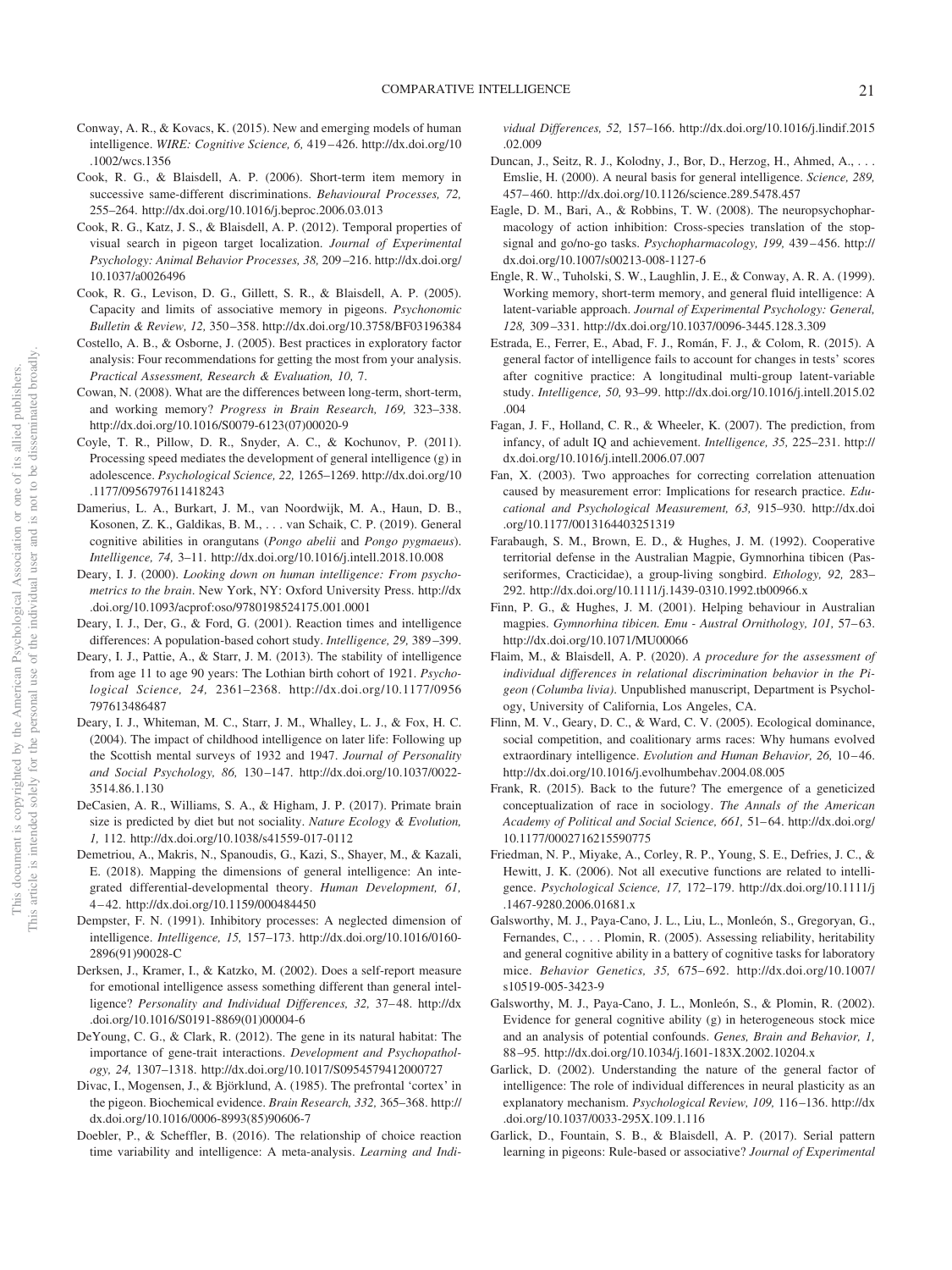Psychology: Animal Learning and Cognition, 43, 30–47. http://dx.doi .org/10.1037/xan0000109

- Gignac, G. E. (2014). Dynamic mutualism versus g factor theory: An empirical test. *Intelligence, 42,* 89 –97. http://dx.doi.org/10.1016/j.intell .2013.11.004
- Gignac, G. E. (2015). Raven's is not a pure measure of general intelligence: Implications for g factor theory and the brief measurement of g. *Intelligence, 52,* 71–79. http://dx.doi.org/10.1016/j.intell.2015.07.006
- Gillborn, D. (2016). Softly, softly: Genetics, intelligence and the hidden racism of the new geneism. *Journal of Education Policy, 31,* 365–388.
- Gottfredson, L. S. (2002). Where and why g matters: Not a mystery. *Human Performance, 15,* 25– 46. http://dx.doi.org/10.1080/08959285 .2002.9668082
- Gottfredson, L. S., & Deary, I. J. (2004). Intelligence predicts health and longevity, but why? *Current Directions in Psychological Science, 13,* 1– 4. http://dx.doi.org/10.1111/j.0963-7214.2004.01301001.x
- Gow, A. J., Johnson, W., Pattie, A., Brett, C. E., Roberts, B., Starr, J. M., & Deary, I. J. (2011). Stability and change in intelligence from age 11 to ages 70, 79, and 87: The Lothian Birth Cohorts of 1921 and 1936. *Psychology and Aging, 26,* 232–240. http://dx.doi.org/10.1037/ a0021072
- Güntürkün, O. (2005). The avian 'prefrontal cortex' and cognition. *Current Opinion in Neurobiology, 15,* 686 – 693. http://dx.doi.org/10.1016/j.conb .2005.10.003
- Güntürkün, O., & Bugnyar, T. (2016). Cognition without Cortex. *Trends in Cognitive Sciences, 20,* 291–303. http://dx.doi.org/10.1016/j.tics.2016 .02.001
- Gustafsson, J. E. (1984). A unifying model for the structure of intellectual abilities. *Intelligence, 8,* 179 –203. http://dx.doi.org/10.1016/0160- 2896(84)90008-4
- Gustafsson, J. E. (2003). Measurement from a hierarchical point of view. In H. I. Braun, D. N. Jackson, & D. E. Wiley (Eds.), *The role of constructs in psychological and educational measurement*. Mahwah, NJ: L. Erlbaum Associates.
- Gutman, L. M., & Schoon, I. (2013). The impact of non-cognitive skills on outcomes for young people. *Education Endowment Foundation, 59,*  $4 - 57$ .
- Hackman, D. A., Farah, M. J., & Meaney, M. J. (2010). Socioeconomic status and the brain: Mechanistic insights from human and animal research. *Nature Reviews Neuroscience, 11,* 651– 659. http://dx.doi.org/ 10.1038/nrn2897
- Hakstian, A. R., & Cattell, R. B. (1978). Higher-stratum ability structures on a basis of twenty primary abilities. *Journal of Educational Psychology, 70,* 657– 669. http://dx.doi.org/10.1037/0022-0663.70.5.657
- Harrison, T. L., Shipstead, Z., Hicks, K. L., Hambrick, D. Z., Redick, T. S., & Engle, R. W. (2013). Working memory training may increase working memory capacity but not fluid intelligence. *Psychological Science, 24,* 2409 –2419. http://dx.doi.org/10.1177/0956797613492984
- Heckman, J., Pinto, R., & Savelyev, P. (2013). Understanding the mechanisms through which an influential early childhood program boosted adult outcomes. *The American Economic Review, 103,* 2052–2086. http://dx.doi.org/10.1257/aer.103.6.2052
- Herbranson, W. T., & Shimp, C. P. (2008). Artificial grammar learning in pigeons. *Learning & Behavior, 36,* 116 –137. http://dx.doi.org/10.3758/ LB.36.2.116
- Herman, L. M. (2010). What laboratory research has told us about dolphin cognition. *International Journal of Comparative Psychology, 23,* 310 – 330.
- Herndon, J. G., Moss, M. B., Rosene, D. L., & Killiany, R. J. (1997). Patterns of cognitive decline in aged rhesus monkeys. *Behavioural Brain Research, 87,* 25–34. http://dx.doi.org/10.1016/S0166-4328(96)02256-5
- Herrmann, E., Call, J., Hernàndez-Lloreda, M. V., Hare, B., & Tomasello, M. (2007). Humans have evolved specialized skills of social cognition:

The cultural intelligence hypothesis. *Science, 317,* 1360 –1366. http://dx .doi.org/10.1126/science.1146282

- Herrmann, E., Hernández-Lloreda, M. V., Call, J., Hare, B., & Tomasello, M. (2010). The structure of individual differences in the cognitive abilities of children and chimpanzees. *Psychological Science, 21,* 102– 110. http://dx.doi.org/10.1177/0956797609356511
- Hick, W. E. (1952). On the rate of gain of information. *Quarterly Journal of Experimental Psychology, 4,* 11–26. http://dx.doi.org/10.1080/ 17470215208416600
- Holekamp, K. E. (2007). Questioning the social intelligence hypothesis. *Trends in Cognitive Sciences, 11,* 65– 69. http://dx.doi.org/10.1016/j.tics .2006.11.003
- Hopkins, W. D., Li, X., & Roberts, N. (2019). More intelligent chimpanzees (*Pan troglodytes*) have larger brains and increased cortical thickness. *Intelligence, 74,* 18 –24. http://dx.doi.org/10.1016/j.intell.2018.11 .002
- Hopkins, W. D., Russell, J. L., & Schaeffer, J. (2014). Chimpanzee intelligence is heritable. *Current Biology, 24,* 1649 –1652. http://dx.doi .org/10.1016/j.cub.2014.05.076
- Horn, N. R., Dolan, M., Elliott, R., Deakin, J. F. W., & Woodruff, P. W. R. (2003). Response inhibition and impulsivity: An fMRI study. *Neuropsychologia, 41,* 1959 –1966. http://dx.doi.org/10.1016/S0028-3932 (03)00077-0
- Hoyer, W. J., Stawski, R. S., Wasylyshyn, C., & Verhaeghen, P. (2004). Adult age and digit symbol substitution performance: A meta-analysis. *Psychology and Aging, 19,* 211–214. http://dx.doi.org/10.1037/0882- 7974.19.1.211
- Isden, J., Panayi, C., Dingle, C., & Madden, J. (2013). Performance in cognitive and problem-solving tasks in male spotted bowerbirds does not correlate with mating success. *Animal Behaviour, 86,* 829 – 838. http:// dx.doi.org/10.1016/j.anbehav.2013.07.024
- Isler, K., & van Schaik, C. (2006). Costs of encephalization: The energy trade-off hypothesis tested on birds. *Journal of Human Evolution, 51,* 228 –243. http://dx.doi.org/10.1016/j.jhevol.2006.03.006
- Iwaniuk, A. N., & Nelson, J. E. (2003). Developmental differences are correlated with relative brain size in birds: A comparative analysis. *Canadian Journal of Zoology, 81,* 1913–1928. http://dx.doi.org/10.1139/ z03-190
- Izquierdo, A., Brigman, J. L., Radke, A. K., Rudebeck, P. H., & Holmes, A. (2017). The neural basis of reversal learning: An updated perspective. *Neuroscience, 345,* 12–26. http://dx.doi.org/10.1016/j.neuroscience .2016.03.021
- Izquierdo, A., & Jentsch, J. D. (2012). Reversal learning as a measure of impulsive and compulsive behavior in addictions. *Psychopharmacology, 219,* 607– 620. http://dx.doi.org/10.1007/s00213-011-2579-7
- Jaeggi, S. M., Buschkuehl, M., Jonides, J., & Perrig, W. J. (2008). Improving fluid intelligence with training on working memory. *Proceedings of the National Academy of Sciences of the United States of America, 105,* 6829 – 6833. http://dx.doi.org/10.1073/pnas.0801268105
- Jarrold, C., Tam, H., Baddeley, A. D., & Harvey, C. E. (2011). How does processing affect storage in working memory tasks? Evidence for both domain-general and domain-specific effects. *Journal of Experimental Psychology: Learning, Memory, and Cognition, 37,* 688 –705. http://dx .doi.org/10.1037/a0022527
- Jensen, A. R. (1982). Reaction time and psychometric g. In H. J. Eysenck (Ed.), *A model for intelligence* (pp. 93–132). Berlin, Heidelberg: Springer.
- Jensen, A. R. (1998). *The g factor: The science of mental ability*. Westport, CT: Praeger.
- Jensen, A. R., & Munro, E. (1979). Reaction time, movement time, and intelligence. *Intelligence, 3,* 121–126.
- Jensen, A. R., & Weng, L. J. (1994). What is a good g? *Intelligence, 18,* 231–258. http://dx.doi.org/10.1016/0160-2896(94)90029-9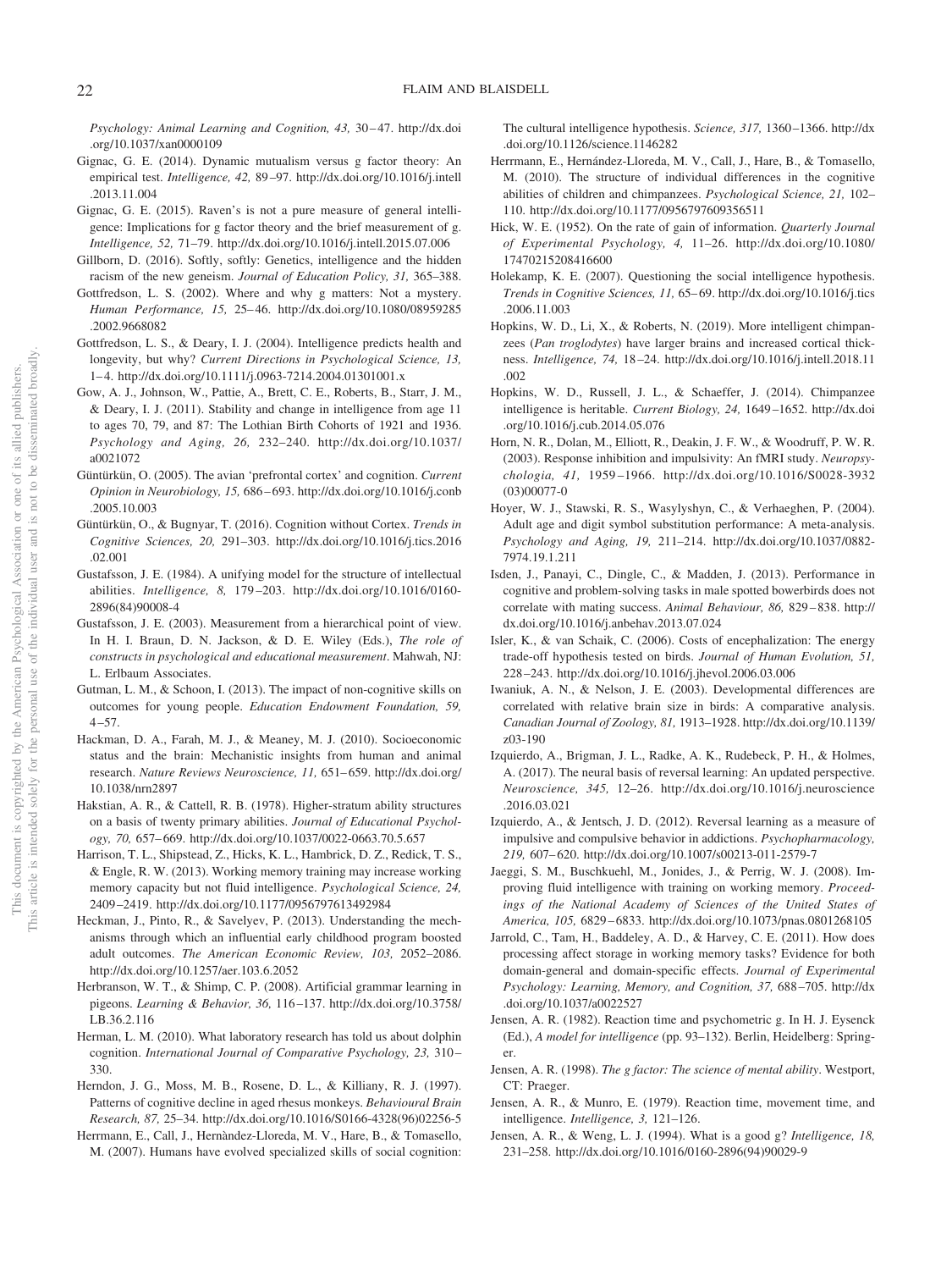- Johnson, W., & Bouchard, T. J., Jr. (2005). The structure of human intelligence: It is verbal, perceptual, and image rotation (VPR), not fluid and crystallized. *Intelligence, 33,* 393– 416. http://dx.doi.org/10.1016/j .intell.2004.12.002
- Johnson, W., Bouchard, T. J., Jr., Krueger, R. F., McGue, M., & Gottesman, I. I. (2004). Just one g: Consistent results from three test batteries. *Intelligence, 32,* 95–107. http://dx.doi.org/10.1016/S0160-2896(03) 00062-X
- Kabadayi, C., Bobrowicz, K., & Osvath, M. (2018). The detour paradigm in animal cognition. *Animal Cognition, 21,* 21–35. http://dx.doi.org/10 .1007/s10071-017-1152-0
- Kan, K. J., Kievit, R. A., Dolan, C., & van der Maas, H. (2011). On the interpretation of the CHC factor Gc. *Intelligence, 39,* 292–302. http:// dx.doi.org/10.1016/j.intell.2011.05.003
- Kan, K. J., Wicherts, J. M., Dolan, C. V., & van der Maas, H. L. (2013). On the nature and nurture of intelligence and specific cognitive abilities: The more heritable, the more culture dependent. *Psychological Science, 24,* 2420 –2428. http://dx.doi.org/10.1177/0956797613493292
- Kane, M. J., Conway, A. R. A., Miura, T. K., & Colflesh, G. J. H. (2007). Working memory, attention control, and the N-back task: A question of construct validity. *Journal of Experimental Psychology: Learning, Memory, and Cognition, 33,* 615– 622. http://dx.doi.org/10.1037/0278-7393 .33.3.615
- Kangas, B. D., Berry, M. S., & Branch, M. N. (2011). On the development and mechanics of delayed matching-to-sample performance. *Journal of the Experimental Analysis of Behavior, 95,* 221–236. http://dx.doi.org/ 10.1901/jeab.2011.95-221
- Katz, J. S., & Wright, A. A. (2006). Same/different abstract-concept learning by pigeons. *Journal of Experimental Psychology: Animal Behavior Processes, 32,* 80 – 86. http://dx.doi.org/10.1037/0097-7403.32 .1.80
- Kaufman, A. B., Reynolds, M. R., & Kaufman, A. S. (2019). The structure of ape (*hominoidea*) intelligence. *Journal of Comparative Psychology, 133,* 92–105. http://dx.doi.org/10.1037/com0000136
- Kaufman, S. B., DeYoung, C. G., Gray, J. R., Brown, J., & Mackintosh, N. (2009). Associative learning predicts intelligence above and beyond working memory and processing speed. *Intelligence, 37,* 374 –382. http://dx.doi.org/10.1016/j.intell.2009.03.004
- Keagy, J., Savard, J. F., & Borgia, G. (2011). Complex relationship between multiple measures of cognitive ability and male mating success in satin bowerbirds, *Ptilonorhynchus violaceus Animal Behaviour, 81,* 1063–1070. http://dx.doi.org/10.1016/j.anbehav.2011.02.018
- Keith, T. Z., & Reynolds, M. R. (2010). Cattell–Horn–Carroll abilities and cognitive tests: What we've learned from 20 years of research. *Psychology in the Schools, 47,* 635– 650. http://dx.doi.org/10.1002/pits.20496
- Kent, P. (2017). Fluid intelligence: A brief history. *Applied Neuropsychology: Child, 6,* 193–203. http://dx.doi.org/10.1080/21622965.2017 .1317480
- Klein, C., Rauh, R., & Biscaldi, M. (2010). Cognitive correlates of antisaccade task performance. *Experimental Brain Research, 203,* 759 –764. http://dx.doi.org/10.1007/s00221-010-2276-5
- Kolata, S., Light, K., Grossman, H. C., Hale, G., & Matzel, L. D. (2007). Selective attention is a primary determinant of the relationship between working memory and general learning ability in outbred mice. *Learning & Memory, 14,* 22–28. http://dx.doi.org/10.1101/lm.408507
- Kolata, S., Light, K., & Matzel, L. D. (2008). Domain-specific and domain-general learning factors are expressed in genetically heterogeneous CD-1 mice. *Intelligence, 36,* 619 – 629. http://dx.doi.org/10.1016/ j.intell.2007.12.001
- Kolata, S., Light, K., Townsend, D. A., Hale, G., Grossman, H. C., & Matzel, L. D. (2005). Variations in working memory capacity predict individual differences in general learning abilities among genetically diverse mice. *Neurobiology of Learning and Memory, 84,* 241–246. http://dx.doi.org/10.1016/j.nlm.2005.07.006
- Kotrschal, A., Buechel, S. D., Zala, S. M., Corral-Lopez, A., Penn, D. J., & Kolm, N. (2015). Brain size affects female but not male survival under predation threat. *Ecology Letters, 18,* 646 – 652. http://dx.doi.org/10 .1111/ele.12441
- Kovacs, K., & Conway, A. R. (2016). Process overlap theory: A unified account of the general factor of intelligence. *Psychological Inquiry, 27,* 151–177. http://dx.doi.org/10.1080/1047840X.2016.1153946
- Krasheninnikova, A., Berardi, R., Lind, M. A., O'Neill, L., & von Bayern, A. M. (2019). Primate cognition test battery in parrots. *Behaviour, 156,* 721–761. http://dx.doi.org/10.1163/1568539X-0003549
- Krimsky, S., & Sloan, K. (Eds.). (2011). *Race and the genetic revolution: Science, myth, and culture*. New York, NY: Columbia University Press.
- Kvist, A. V., & Gustafsson, J. E. (2008). The relation between fluid intelligence and the general factor as a function of cultural background: A test of Cattell's Investment theory. *Intelligence, 36,* 422– 436. http:// dx.doi.org/10.1016/j.intell.2007.08.004
- Lango Allen, H., Estrada, K., Lettre, G., Berndt, S. I., Weedon, M. N., Rivadeneira, F.,... Hirschhorn, J. N. (2010). Hundreds of variants clustered in genomic loci and biological pathways affect human height. *Nature, 467,* 832– 838. http://dx.doi.org/10.1038/nature09410
- Lefebvre, L., & Sol, D. (2008). Brains, lifestyles and cognition: Are there general trends? *Brain, Behavior and Evolution, 72,* 135–144. http://dx .doi.org/10.1159/000151473
- Light, K. R., Kolata, S., Wass, C., Denman-Brice, A., Zagalsky, R., & Matzel, L. D. (2010). Working memory training promotes general cognitive abilities in genetically heterogeneous mice. *Current Biology, 20,* 777–782. http://dx.doi.org/10.1016/j.cub.2010.02.034
- Lind, J., Enquist, M., & Ghirlanda, S. (2015). Animal memory: A review of delayed matching-to-sample data. *Behavioural Processes, 117,* 52– 58. http://dx.doi.org/10.1016/j.beproc.2014.11.019
- Locurto, C., Fortin, E., & Sullivan, R. (2003). The structure of individual differences in heterogeneous stock mice across problem types and motivational systems. *Genes, Brain & Behavior*, 2, 40-55. http://dx.doi .org/10.1034/j.1601-183X.2003.00006.x
- Locurto, C., & Scanlon, C. (1998). Individual differences and a spatial learning factor in two strains of mice (*Mus musculus*). *Journal of Comparative Psychology, 112,* 344 –352. http://dx.doi.org/10.1037/ 0735-7036.112.4.344
- Locurto, C., Benoit, A., Crowley, C., & Miele, A. (2006). The structure of individual differences in batteries of rapid acquisition tasks in mice. *Journal of Comparative Psychology, 120,* 378 –388. http://dx.doi.org/10 .1037/0735-7036.120.4.378
- Lubinski, D. (2004). Introduction to the special section on cognitive abilities: 100 years after Spearman's (1904). "'General intelligence,' objectively determined and measured". *Journal of Personality and Social Psychology, 86,* 96 –111. http://dx.doi.org/10.1037/0022-3514.86 .1.96
- Macphail, E. M. (1987). The comparative psychology of intelligence. *Behavioral and Brain Sciences, 10,* 645– 656. http://dx.doi.org/10.1017/ S0140525X00054984
- Madden, J. R. (2008). Do bowerbirds exhibit cultures? *Animal Cognition, 11,* 1–12. http://dx.doi.org/10.1007/s10071-007-0092-5
- Mani, A., Mullainathan, S., Shafir, E., & Zhao, J. (2013). Poverty impedes cognitive function. *Science, 341,* 976 –980. http://dx.doi.org/10.1126/ science.1238041
- Martínez, K., Burgaleta, M., Román, F. J., Escorial, S., Shih, P. C., Quiroga, M. Á., & Colom, R. (2011). Can fluid intelligence be reduced to 'simple' short-term storage? *Intelligence, 39,* 473– 480. http://dx.doi .org/10.1016/j.intell.2011.09.001
- Matzel, L. D., Han, Y. R., Grossman, H., Karnik, M. S., Patel, D., Scott, N., . . . Gandhi, C. C. (2003). Individual differences in the expression of a "general" learning ability in mice. *The Journal of Neuroscience, 23,* 6423– 6433. http://dx.doi.org/10.1523/JNEUROSCI.23-16-06423.2003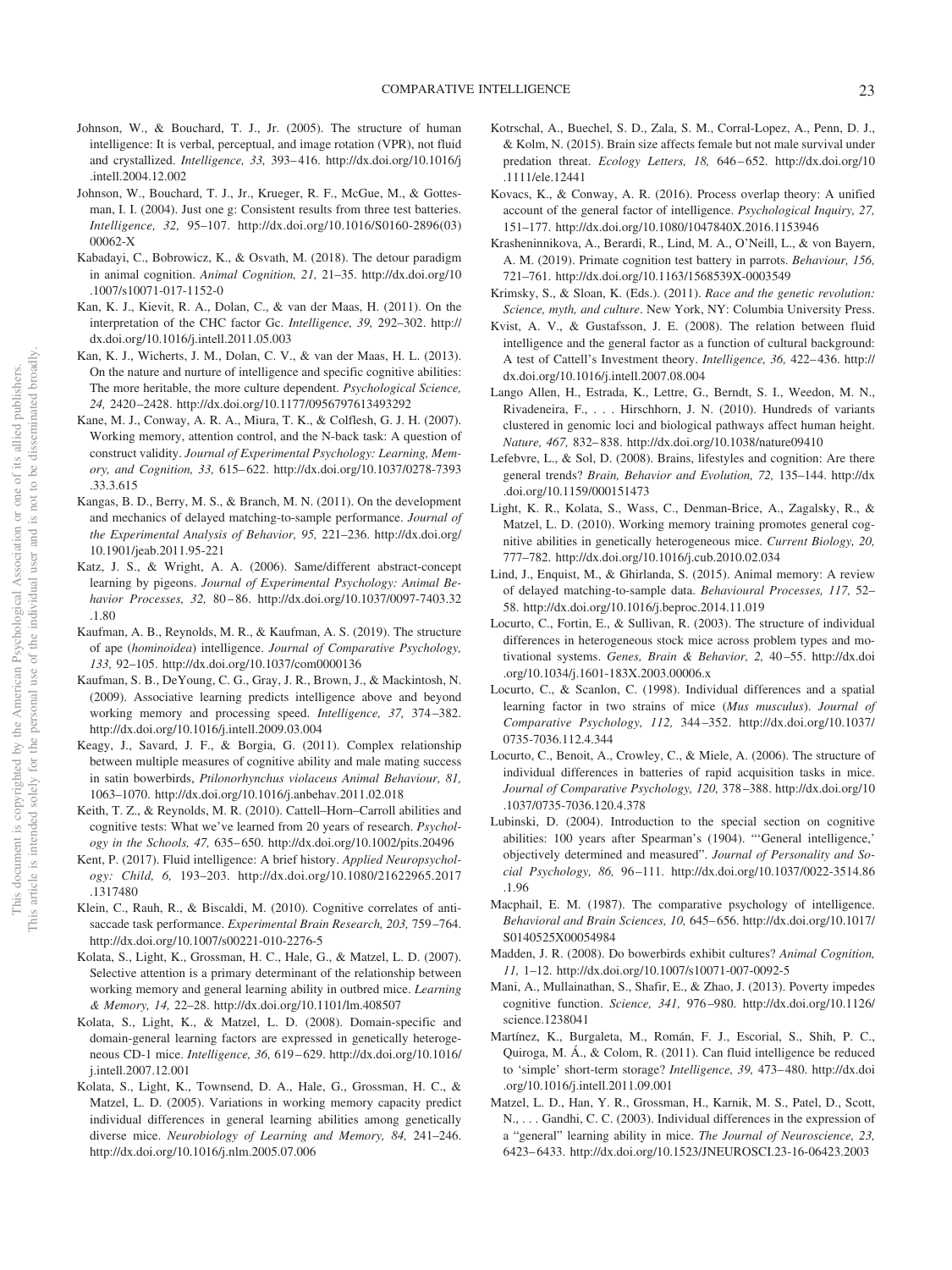- Matzel, L. D., Sauce, B., & Wass, C. (2013). The architecture of intelligence: Converging evidence from studies of humans and animals. *Current Directions in Psychological Science, 22,* 342–348. http://dx.doi.org/ 10.1177/0963721413491764
- Matzel, L. D., Townsend, D. A., Grossman, H., Han, Y. R., Hale, G., Zappulla, M.,... Kolata, S. (2006). Exploration in outbred mice covaries with general learning abilities irrespective of stress reactivity, emotionality, and physical attributes. *Neurobiology of Learning and Memory, 86,* 228 –240. http://dx.doi.org/10.1016/j.nlm.2006.03.004
- Mazza, V., Eccard, J. A., Zaccaroni, M., Jacob, J., & Dammhahn, M. (2018). The fast and the flexible: Cognitive style drives individual variation in cognition in a small mammal. *Animal Behaviour, 137,* 119 –132. http://dx.doi.org/10.1016/j.anbehav.2018.01.011
- Mettke-Hofmann, C. (2014). Cognitive ecology: Ecological factors, lifestyles, and cognition. *WIREs: Cognitive Science, 5,* 345–360. http://dx .doi.org/10.1002/wcs.1289
- Mettke-Hofmann, C., & Gwinner, E. (2003). Long-term memory for a life on the move. *Proceedings of the National Academy of Sciences of the United States of America, 100,* 5863–5866. http://dx.doi.org/10.1073/ pnas.1037505100
- Murray, C., Johnson, W., Wolf, M. S., & Deary, I. J. (2011). The association between cognitive ability across the lifespan and health literacy in old age: The Lothian Birth Cohort 1936. *Intelligence, 39,* 178 –187. http://dx.doi.org/10.1016/j.intell.2011.04.001
- Neumann, C. G., Murphy, S. P., Gewa, C., Grillenberger, M., & Bwibo, N. O. (2007). Meat supplementation improves growth, cognitive, and behavioral outcomes in Kenyan children. *the Journal of Nutrition, 137,* 1119 –1123.
- Nisbett, R. E. (2009). *Intelligence and how to get it: Why schools and cultures count*. New York, NY: WW Norton & Company.
- Oberauer, K., Süß, H. M., Schulze, R., Wilhelm, O., & Wittmann, W. W. (2000). Working memory capacity—Facets of a cognitive ability construct. *Personality and Individual Differences, 29,* 1017–1045. http://dx .doi.org/10.1016/S0191-8869(99)00251-2
- Osvath, M., Kabadayi, C., & Jacobs, I. (2014). Independent evolution of similar complex cognitive skills: The importance of embodied degrees of freedom. *Animal Behavior and Cognition, 1,* 249 –264. http://dx.doi .org/10.12966/abc.08.03.2014
- Papini, M. R. (2008). *Comparative psychology: Evolution and development of behavior*. New York, NY: Psychology Press.
- Penn, D. C., Holyoak, K. J., & Povinelli, D. J. (2008). Darwin's mistake: Explaining the discontinuity between human and nonhuman minds. *Behavioral and Brain Sciences, 31,* 109 –130. http://dx.doi.org/10.1017/ S0140525X08003543
- Pepperberg, I. M. (2018). Alex the parrot. In J. Vonk & T. Shackelford (Eds.), *Encyclopedia of animal cognition and behavior* (pp. 1–10). Cham: Springer. http://dx.doi.org/10.1007/978-3-319-47829-6\_80-1
- Phelan, J. C., Link, B. G., & Feldman, N. M. (2013). The genomic revolution and beliefs about essential racial differences: A backdoor to eugenics? *American Sociological Review, 78,* 167–191. http://dx.doi .org/10.1177/0003122413476034
- Pietschnig, J., & Voracek, M. (2015). One century of global IQ gains: A formal meta-analysis of the Flynn effect (1909 –2013). *Perspectives on Psychological Science, 10,* 282–306. http://dx.doi.org/10.1177/ 1745691615577701
- Plenderleith, M. (1956). Discrimination learning and discrimination reversal learning in normal and feebleminded children. *The Journal of Genetic Psychology, 88,* 107–112. http://dx.doi.org/10.1080/00221325 .1956.10532958
- Plomin, R. (2001). The genetics of g in human and mouse. *Nature Reviews Neuroscience, 2,* 136 –141. http://dx.doi.org/10.1038/35053584
- Plomin, R., & von Stumm, S. (2018). The new genetics of intelligence. *Nature Reviews Genetics, 19,* 148 –159. http://dx.doi.org/10.1038/nrg .2017.104
- Polderman, T. J. C., de Geus, E. J. C., Hoekstra, R. A., Bartels, M., van Leeuwen, M., Verhulst, F. C.,... Boomsma, D. I. (2009). Attention problems, inhibitory control, and intelligence index overlapping genetic factors: A study in 9-, 12-, and 18-year-old twins. *Neuropsychology, 23,* 381–391. http://dx.doi.org/10.1037/a0014915
- Pollen, A. A., Dobberfuhl, A. P., Scace, J., Igulu, M. M., Renn, S. C., Shumway, C. A., & Hofmann, H. A. (2007). Environmental complexity and social organization sculpt the brain in Lake Tanganyikan cichlid fish. *Brain, Behavior and Evolution, 70,* 21–39. http://dx.doi.org/10 .1159/000101067
- Postlethwaite, B. E. (2011). *Fluid ability, crystallized ability, and performance across multiple domains: A meta-analysis* (Unpublished doctoral dissertation). University of Iowa, Iowa City, Iowa.
- Rajkumar, A. P., Yovan, S., Raveendran, A. L., & Russell, P. S. S. (2008). Can only intelligent children do mind reading: The relationship between intelligence and theory of mind in 8 to 11 years old. *Behavioral and Brain Functions, 4,* 51. http://dx.doi.org/10.1186/1744-9081-4-51
- Raven, J. C. (1941). Standardization of progressive matrices, 1938. *British Journal of Medical Psychology, 19,* 137–150. http://dx.doi.org/10.1111/ j.2044-8341.1941.tb00316.x
- Raven, J. (2008). The Raven progressive matrices tests: Their theoretical basis and measurement model. In J. Raven & J. Raven (Eds.), *Uses and abuses of intelligence. Studies advancing Spearman and Raven's quest for non-arbitrary metrics* (pp. 17– 68). Unionville, NY: Royal Fireworks Press.
- Redick, T. S., Shipstead, Z., Harrison, T. L., Hicks, K. L., Fried, D. E., Hambrick, D. Z.,... Engle, R. W. (2013). No evidence of intelligence improvement after working memory training: A randomized, placebocontrolled study. *Journal of Experimental Psychology: General, 142,* 359 –379. http://dx.doi.org/10.1037/a0029082
- Ree, M. J., & Earles, J. A. (1992). Intelligence is the best predictor of job performance. *Current Directions in Psychological Science*, 1, 86-89. http://dx.doi.org/10.1111/1467-8721.ep10768746
- Reynolds, M. R., Floyd, R. G., & Niileksela, C. R. (2013). How well is psychometric g indexed by global composites? Evidence from three popular intelligence tests. *Psychological Assessment, 25,* 1314 –1321. http://dx.doi.org/10.1037/a0034102
- Reynolds, M. R., & Turek, J. J. (2012). A dynamic developmental link between verbal comprehension-knowledge (Gc) and reading comprehension: Verbal comprehension-knowledge drives positive change in reading comprehension. *Journal of School Psychology, 50,* 841– 863. http://dx.doi.org/10.1016/j.jsp.2012.07.002
- Rolfhus, E. L., & Ackerman, P. L. (1999). Assessing individual differences in knowledge: Knowledge, intelligence, and related traits. *Journal of Educational Psychology, 91,* 511–526. http://dx.doi.org/10.1037/0022- 0663.91.3.511
- Rose, S. A., Feldman, J. F., Jankowski, J. J., & Van Rossem, R. (2008). A cognitive cascade in infancy: Pathways from prematurity to later mental development. *Intelligence, 36,* 367–378. http://dx.doi.org/10.1016/j .intell.2007.07.003
- Roth, G., & Dicke, U. (2005). Evolution of the brain and intelligence. *Trends in Cognitive Sciences, 9,* 250 –257. http://dx.doi.org/10.1016/j .tics.2005.03.005
- Rubenstein, D. R., & Lovette, I. J. (2007). Temporal environmental variability drives the evolution of cooperative breeding in birds. *Current Biology, 17,* 1414 –1419. http://dx.doi.org/10.1016/j.cub.2007.07.032
- Rushton, J. P., & Jensen, A. R. (2005). Thirty years of research on race differences in cognitive ability. *Psychology, Public Policy, and Law, 11,* 235–294. http://dx.doi.org/10.1037/1076-8971.11.2.235
- Sauce, B., Bendrath, S., Herzfeld, M., Siegel, D., Style, C., Rab, S., ... Matzel, L. D. (2018). The impact of environmental interventions among mouse siblings on the heritability and malleability of general cognitive ability. *Philosophical Transactions of the Royal Society B: Biological Sciences, 373,* 20170289.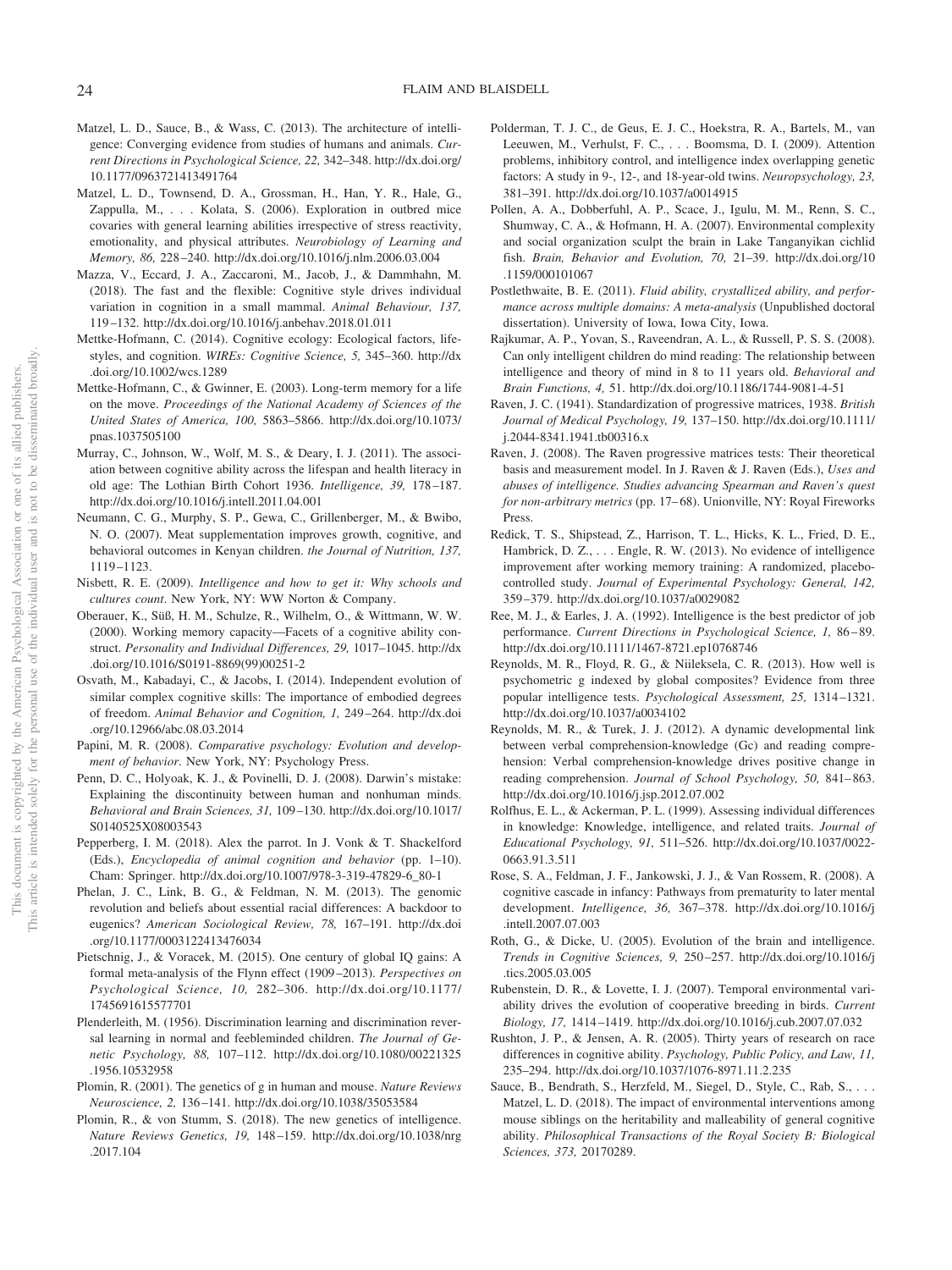- Sauce, B., & Matzel, L. D. (2018). The paradox of intelligence: Heritability and malleability coexist in hidden gene-environment interplay. *Psychological Bulletin, 144,* 26 – 47. http://dx.doi.org/10.1037/bul0000131
- Sauce, B., Wass, C., Smith, A., Kwan, S., & Matzel, L. D. (2014). The external-internal loop of interference: Two types of attention and their influence on the learning abilities of mice. *Neurobiology of Learning and Memory, 116,* 181–192. http://dx.doi.org/10.1016/j.nlm.2014.10 .005
- Sayol, F., Maspons, J., Lapiedra, O., Iwaniuk, A. N., Székely, T., & Sol, D. (2016). Environmental variation and the evolution of large brains in birds. *Nature Communications, 7,* 13971. http://dx.doi.org/10.1038/ ncomms13971
- Schipolowski, S., Wilhelm, O., & Schroeders, U. (2014). On the nature of crystallized intelligence: The relationship between verbal ability and factual knowledge. *Intelligence, 46,* 156 –168. http://dx.doi.org/10.1016/ j.intell.2014.05.014
- Schmidt, F. L. (2011). A theory of sex differences in technical aptitude and some supporting evidence. *Perspectives on Psychological Science, 6,* 560 –573. http://dx.doi.org/10.1177/1745691611419670
- Schmidt, F. L. (2014). A general theoretical integrative model of individual differences in interests, abilities, and personality traits, and academic and occupational achievement. *Perspectives on Psychological Science, 9,* 211–218. http://dx.doi.org/10.1177/1745691613518074
- Schmidt, F. L. (2017). Beyond questionable research methods: The role of omitted relevant research in the credibility of research. *Archives of Scientific Psychology, 5,* 32– 41. http://dx.doi.org/10.1037/arc0000033
- Schmiedek, F., Lövdén, M., & Lindenberger, U. (2010). Hundred days of cognitive training enhance broad cognitive abilities in adulthood: Findings from the COGITO study. *Frontiers in Aging Neuroscience, 2,* 27. http://dx.doi.org/10.3389/fnagi.2010.00027
- Schmiedek, F., Lövdén, M., & Lindenberger, U. (2014). A task is a task is a task: Putting complex span, n-back, and other working memory indicators in psychometric context. *Frontiers in Psychology, 5,* 1475. http:// dx.doi.org/10.3389/fpsyg.2014.01475
- Schmitt, J. E., Raznahan, A., Liu, S., & Neale, M. C. (2020). The genetics of cortical myelination in young adults and its relationships to cerebral surface area, cortical thickness, and intelligence: A magnetic resonance imaging study of twins and families. *NeuroImage, 206,* 116319. http:// dx.doi.org/10.1016/j.neuroimage.2019.116319
- Schrank, F. A., & McGrew, K. S. (2001). *Woodcock-Johnson® III*. Itasca, IL: Riverside.
- Schuck-Paim, C., Alonso, W. J., & Ottoni, E. B. (2008). Cognition in an ever-changing world: Climatic variability is associated with brain size in Neotropical parrots. *Brain, Behavior and Evolution, 71, 200-215.* http:// dx.doi.org/10.1159/000119710
- Schweizer, K. (2007). Investigating the relationship of working memory tasks and fluid intelligence tests by means of the fixed-links model in considering the impurity problem. *Intelligence, 35,* 591– 604. http://dx .doi.org/10.1016/j.intell.2006.11.004
- Serpell, R. (2000). Intelligence and culture. In R. J. Sternberg (Ed.), *Handbook of intelligence* (pp. 549 –578). New York, NY: Cambridge University Press. http://dx.doi.org/10.1017/CBO9780511807947.026
- Shah, P., & Miyake, A. (1996). The separability of working memory resources for spatial thinking and language processing: An individual differences approach. *Journal of Experimental Psychology: General, 125,* 4 –27. http://dx.doi.org/10.1037/0096-3445.125.1.4
- Shaw, R. C. (2017). Testing cognition in the wild: Factors affecting performance and individual consistency in two measures of avian cognition. *Behavioural Processes, 134,* 31–36. http://dx.doi.org/10.1016/j .beproc.2016.06.004
- Shaw, R. C., Boogert, N. J., Clayton, N. S., & Burns, K. C. (2015). Wild psychometrics: Evidence for 'general' cognitive performance in wild New Zealand robins (*Petroica longipes*). *Animal Behaviour, 109,* 101– 111. http://dx.doi.org/10.1016/j.anbehav.2015.08.001
- Shaw, R. C., & Schmelz, M. (2017). Cognitive test batteries in animal cognition research: Evaluating the past, present and future of comparative psychometrics. *Animal Cognition, 20,* 1003–1018. http://dx.doi.org/ 10.1007/s10071-017-1135-1
- Shelton, J. T., Elliott, E. M., Matthews, R. A., Hill, B. D., & Gouvier, W. D. (2010). The relationships of working memory, secondary memory, and general fluid intelligence: Working memory is special. *Journal of Experimental Psychology: Learning, Memory, and Cognition, 36,* 813– 820. http://dx.doi.org/10.1037/a0019046
- Sheppard, L. D., & Vernon, P. A. (2008). Intelligence and speed of information-processing: A review of 50 years of research. *Personality and Individual Differences, 44,* 535–551. http://dx.doi.org/10.1016/j .paid.2007.09.015
- Shultz, S., & Dunbar, R. I. M. (2006). Both social and ecological factors predict ungulate brain size. *Proceedings Biological Sciences, 273,* 207– 215. http://dx.doi.org/10.1098/rspb.2005.3283
- Snodgrass, J. J., Leonard, W. R., & Robertson, M. L. (2009). The energetics of encephalization in early hominids. In J. J. Hublin & M. P. Richards (Eds.), *The evolution of hominin diets* (pp. 15–29). Dordrecht, the Netherlands: Springer. http://dx.doi.org/10.1007/978-1-4020-9699- 0\_2
- Soha, J. A., Peters, S., Anderson, R. C., Searcy, W. A., & Nowicki, S. (2019). Performance on tests of cognitive ability is not repeatable across years in a songbird. *Animal Behaviour, 158,* 281–288. http://dx.doi.org/ 10.1016/j.anbehav.2019.09.020
- Sol, D., Bacher, S., Reader, S. M., & Lefebvre, L. (2008). Brain size predicts the success of mammal species introduced into novel environments. *American Naturalist, 172*(Suppl. 1), S63–S71. http://dx.doi.org/ 10.1086/588304
- Sol, D., Sayol, F., Ducatez, S., & Lefebvre, L. (2016). The life-history basis of behavioural innovations. *Philosophical Transactions of the Royal Society B: Biological Sciences, 371,* 20150187.
- Sol, D., Székely, T., Liker, A., & Lefebvre, L. (2007). Big-brained birds survive better in nature. *Proceedings Biological Sciences, 274,* 763–769. http://dx.doi.org/10.1098/rspb.2006.3765
- Sorato, E., Zidar, J., Garnham, L., Wilson, A., & Løvlie, H. (2018). Heritabilities and co-variation among cognitive traits in red junglefowl. *Philosophical Transactions of the Royal Society B: Biological Sciences, 373,* 20170285.
- Spearman, C. (1904). General Intelligence," objectively determined and measured. *The American Journal of Psychology, 15,* 201–292. http://dx .doi.org/10.2307/1412107
- Spinath, F. M., Ronald, A., Harlaar, N., Price, T. S., & Plomin, R. (2003). Phenotypic g early in life: On the etiology of general cognitive ability in a large population sample of twin children aged 2– 4 years. *Intelligence, 31,* 195–210. http://dx.doi.org/10.1016/S0160-2896(02)00110-1
- Spritzer, M. D., Meikle, D. B., & Solomon, N. G. (2005). Female choice based on male spatial ability and aggressiveness among meadow voles. *Animal Behaviour, 69,* 1121–1130. http://dx.doi.org/10.1016/j.anbehav .2004.06.033
- Spritzer, M. D., Solomon, N. G., & Meikle, D. B. (2005). Influence of scramble competition for mates upon the spatial ability of male meadow voles. *Animal Behaviour, 69,* 375–386. http://dx.doi.org/10.1016/j .anbehav.2004.03.015
- Stankov, L., & Roberts, R. D. (1997). Mental speed is not the 'basic' process of intelligence. *Personality and Individual Differences, 22,* 69 – 84. http://dx.doi.org/10.1016/S0191-8869(96)00163-8
- St Clair-Thompson, H. L. (2010). Backwards digit recall: A measure of short-term memory or working memory? *European Journal of Cognitive Psychology, 22,* 286 –296. http://dx.doi.org/10.1080/0954144090 2771299
- Stephenson, C. L., & Halpern, D. F. (2013). Improved matrix reasoning is limited to training on tasks with a visuospatial component. *Intelligence, 41,* 341–357. http://dx.doi.org/10.1016/j.intell.2013.05.006